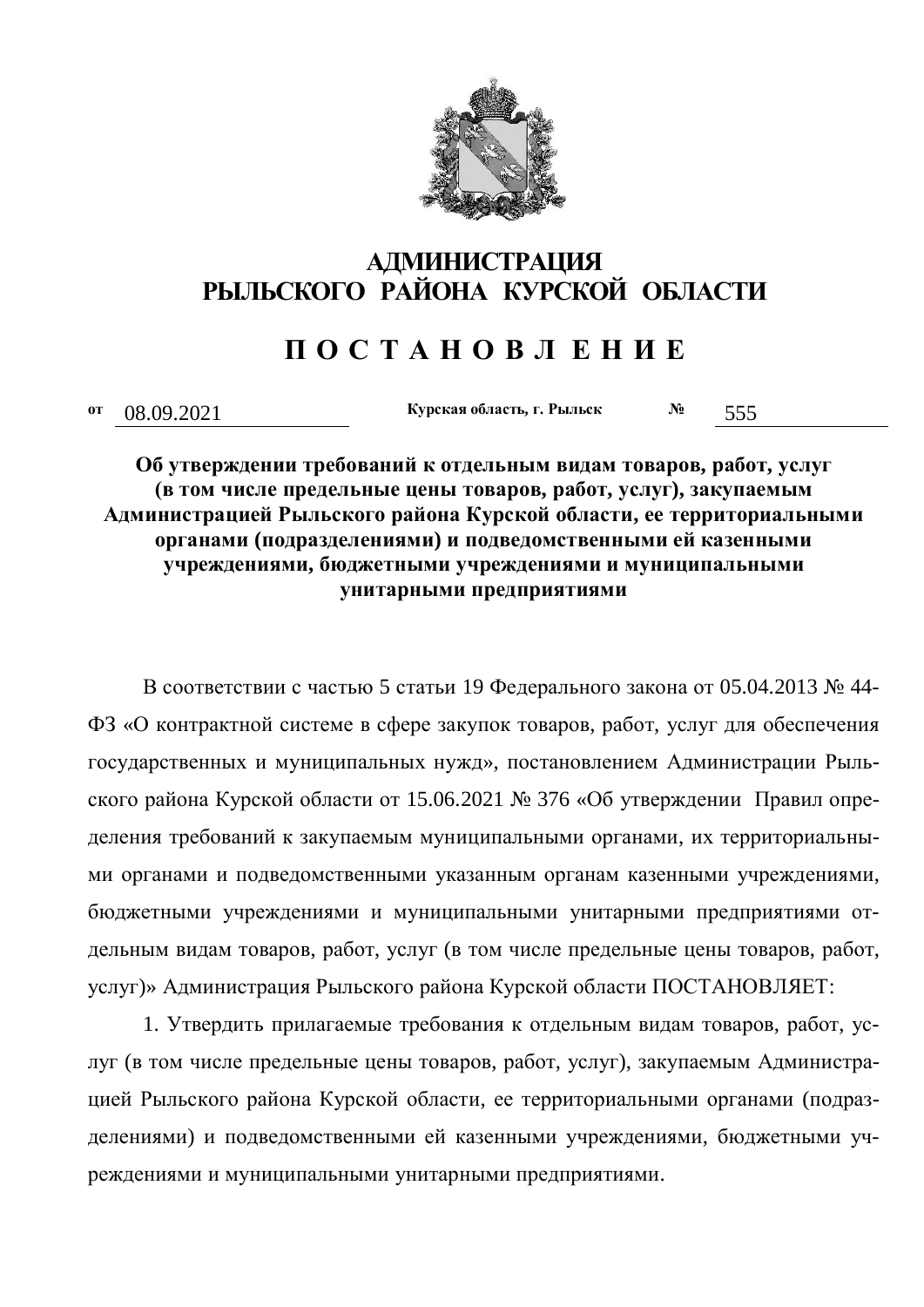2. Разместить настоящее постановление в единой информационной системе в сфере закупок (www.zakupki.gov.ru).

3. Признать утратившим силу постановление Администрации Рыльского района Курской области от 30.12.2015 №754 «Об утверждении требований к закупаемым Администрацией Рыльского района Курской области и подведомственными ей казенными учреждениями отдельным видам товаров, работ, услуг (в том числе предельных цен товаров, работ, услуг)».

4. Контроль за исполнением настоящего постановления возложить на заместителя Главы Администрации Рыльского района Курской области О.В. Чемодурову.

5. Постановление вступает в силу после его официального опубликования в установленном порядке.

Глава Рыльского района Курской области **МА.В.Лисман**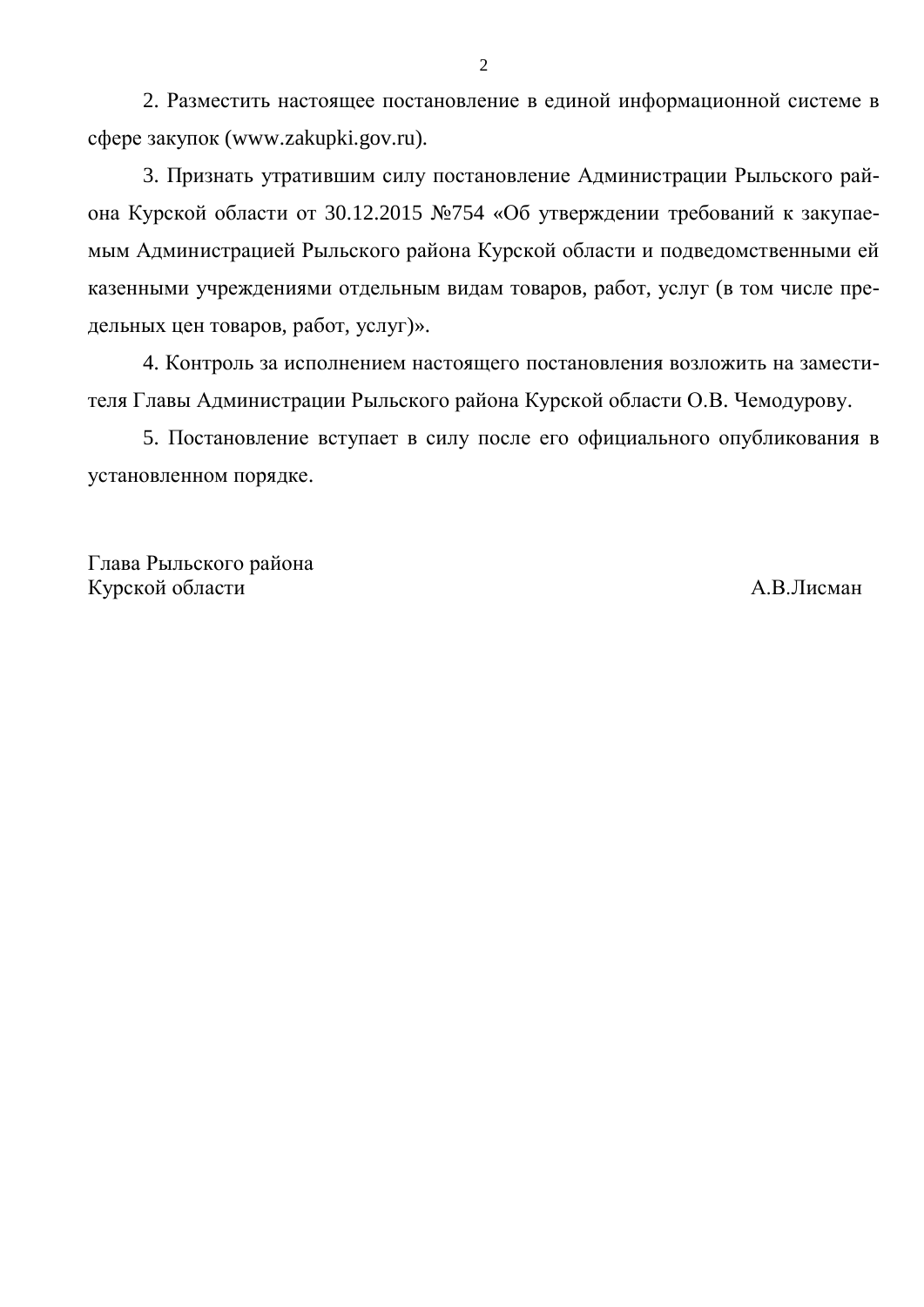Утверждены постановлением Администрации Рыльского района Курской области  $\overline{0}7.08.09.2021$  F. No 555

Требования к отдельным видам товаров, работ, услуг (в том числе предельные цены товаров, работ, услуг), закупаемым Администрацией Рыльского района Курской области, ее территориальными органами (подразделениями) и подведомственными ей казенными учреждениями, бюджетными учреждениями и муниципальными унитарными предприятиями

Перечень отдельных видов товаров, работ, услуг, их потребительские свойства (в том числе качество) и иные характеристики (в том числе предельные цены товаров, работ, услуг)

| $N$ <sup>o</sup> $\Pi$ / $\Pi$ | Код  | Наименование    | Единица    |    |                         | Требования к потребительским свойствам         |                         |            |      |                                                                            | Требования к потребительским свойствам (в том числе |            |                         |                     |     |          |                                      |       |
|--------------------------------|------|-----------------|------------|----|-------------------------|------------------------------------------------|-------------------------|------------|------|----------------------------------------------------------------------------|-----------------------------------------------------|------------|-------------------------|---------------------|-----|----------|--------------------------------------|-------|
|                                | по   | отдельного вида | измерения  |    |                         | (в том числе качеству) и иным характеристикам, |                         |            |      |                                                                            | качеству) и иным характеристикам, утвержденные      |            |                         |                     |     |          |                                      |       |
|                                | ОКПД | товаров, работ, |            |    |                         |                                                |                         |            |      | утвержденные Администрацией Рыльского района Курской муниципальным органам |                                                     |            |                         |                     |     |          |                                      |       |
|                                | 2    | услуг           |            |    |                         |                                                | области                 |            |      |                                                                            |                                                     |            |                         |                     |     |          |                                      |       |
|                                |      |                 |            |    |                         |                                                |                         |            |      |                                                                            |                                                     |            |                         |                     |     |          |                                      |       |
|                                |      |                 |            |    |                         |                                                |                         |            |      |                                                                            |                                                     |            |                         |                     |     |          |                                      |       |
|                                |      |                 |            |    | Код по Наиме Характерис |                                                | Значение характеристики |            |      |                                                                            | Характери                                           |            | Значение характеристики |                     |     |          | Обоснов                              | Функ  |
|                                |      |                 | ОКЕИ нован |    | тика                    |                                                |                         |            |      |                                                                            | стика                                               |            |                         |                     |     |          | ание                                 | цион  |
|                                |      |                 |            | ие |                         |                                                |                         |            |      |                                                                            |                                                     |            |                         |                     |     |          | отклонен                             | аль-  |
|                                |      |                 |            |    |                         |                                                |                         |            |      |                                                                            |                                                     |            |                         |                     |     |          | ия                                   | ное   |
|                                |      |                 |            |    |                         |                                                |                         |            |      |                                                                            |                                                     |            |                         |                     |     |          | значения                             | назна |
|                                |      |                 |            |    |                         |                                                |                         |            |      |                                                                            |                                                     |            |                         |                     |     |          | характер чение                       |       |
|                                |      |                 |            |    |                         |                                                |                         |            |      |                                                                            |                                                     |            |                         |                     |     |          | истики                               |       |
|                                |      |                 |            |    |                         |                                                |                         |            |      |                                                                            |                                                     |            |                         |                     |     |          | OТ                                   |       |
|                                |      |                 |            |    |                         |                                                |                         |            |      |                                                                            |                                                     |            |                         |                     |     |          | утвержд                              |       |
|                                |      |                 |            |    |                         |                                                |                         |            |      |                                                                            |                                                     |            |                         |                     |     |          | енной                                |       |
|                                |      |                 |            |    |                         |                                                |                         |            |      |                                                                            |                                                     |            |                         |                     |     |          | Админис                              |       |
|                                |      |                 |            |    |                         | Руководи Заместит Руков Руко Иные              |                         |            |      |                                                                            |                                                     |            |                         |                     |     |          | Руков Замест Руково Рук Иные трацией |       |
|                                |      |                 |            |    |                         | тель                                           | ель                     | одите      |      | води должности                                                             |                                                     |            | одите итель             |                     |     |          | дитель  ово долж   Рыльско           |       |
|                                |      |                 |            |    |                         | муниципа руковод                               |                         | ль         | тель |                                                                            |                                                     | ЛЬ         | руково структ           |                     |     | дит ност | го                                   |       |
|                                |      |                 |            |    |                         | льного                                         | ителя                   | струк      | казе |                                                                            |                                                     | муни       |                         | дителя урного ель и |     |          | района                               |       |
|                                |      |                 |            |    |                         | органа                                         | муницип  турно          |            | ННОГ |                                                                            |                                                     | ципа       | муниц подраз            |                     | каз |          | Курской                              |       |
|                                |      |                 |            |    |                         | (органа                                        | ального                 | <b>TO</b>  | 0    |                                                                            |                                                     | льног      | ипальн делени енн       |                     |     |          | области                              |       |
|                                |      |                 |            |    |                         | местного                                       |                         |            |      |                                                                            |                                                     | $\Omega$   |                         | IЯ                  | ого |          |                                      |       |
|                                |      |                 |            |    |                         | само                                           | органа                  | подра учре |      |                                                                            |                                                     | орган  ого |                         |                     |     |          |                                      |       |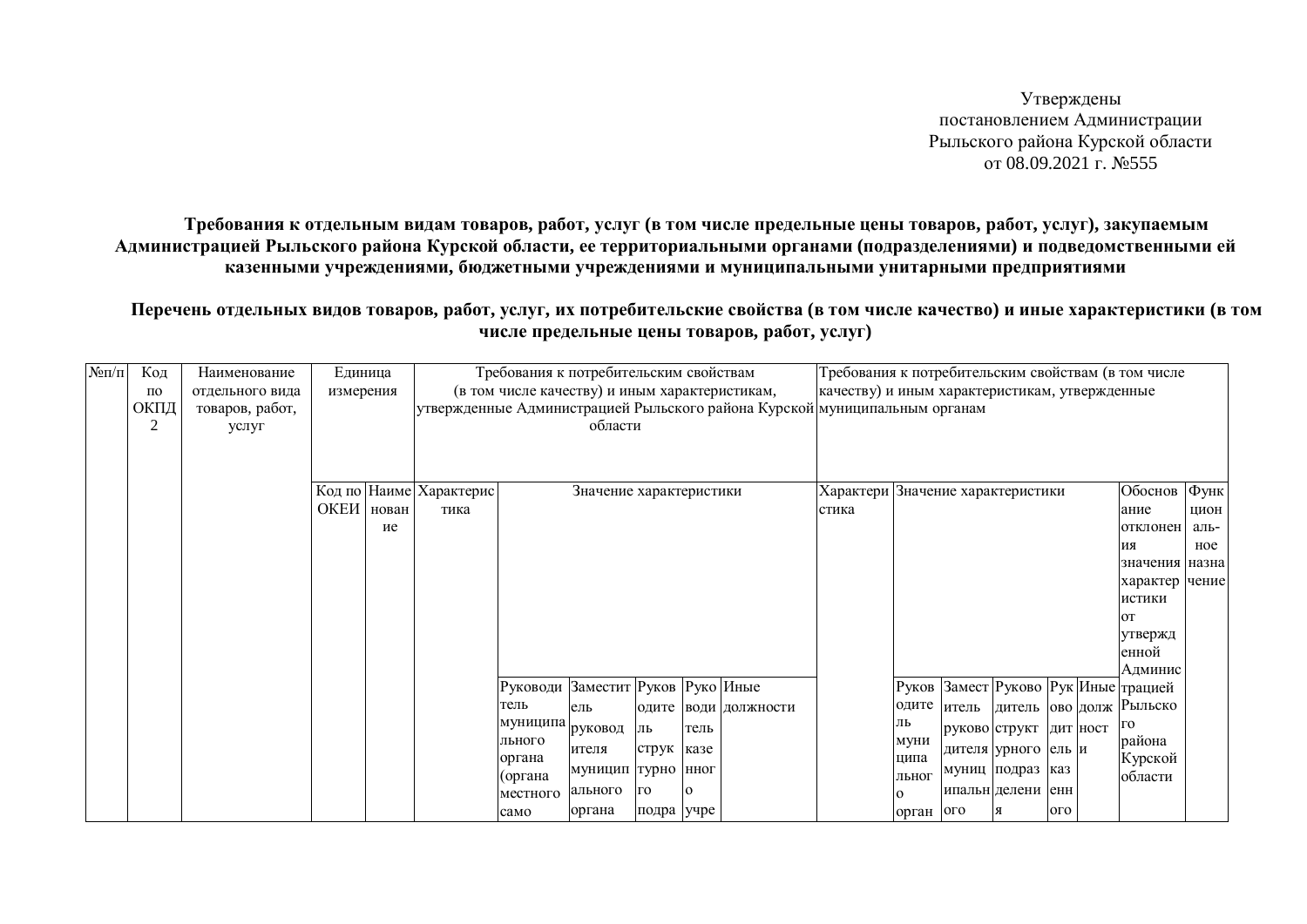|  |                                                                                                                                                                                                                                                                                                |     |      | управлен | (органа      | зделе                     | жден        |                                                                                                                        | a               |            | органа муниц учр        |          |  |
|--|------------------------------------------------------------------------------------------------------------------------------------------------------------------------------------------------------------------------------------------------------------------------------------------------|-----|------|----------|--------------|---------------------------|-------------|------------------------------------------------------------------------------------------------------------------------|-----------------|------------|-------------------------|----------|--|
|  |                                                                                                                                                                                                                                                                                                |     |      | ия       | местного ния |                           | ия,         |                                                                                                                        |                 |            | (орган (орган ипальн еж |          |  |
|  |                                                                                                                                                                                                                                                                                                |     |      |          | самоупр      | муниц                     |             |                                                                                                                        | a               | a          | O <sub>LO</sub>         | ден      |  |
|  |                                                                                                                                                                                                                                                                                                |     |      |          | авления)     | ипаль                     | бюд         |                                                                                                                        | местн           |            | местно органа ия,       |          |  |
|  |                                                                                                                                                                                                                                                                                                |     |      |          |              | ного                      | жетн        |                                                                                                                        | O <sub>10</sub> | $\Gamma$ O | (высша бю               |          |  |
|  |                                                                                                                                                                                                                                                                                                |     |      |          |              |                           | 0IQ         |                                                                                                                        | само            |            |                         |          |  |
|  |                                                                                                                                                                                                                                                                                                |     |      |          |              | орган                     | учре        |                                                                                                                        | управ           | самоу      | IЯ                      | ДЖ       |  |
|  |                                                                                                                                                                                                                                                                                                |     |      |          |              | a                         |             |                                                                                                                        | ления           |            | правле группа етн       |          |  |
|  |                                                                                                                                                                                                                                                                                                |     |      |          |              | (высш жден                | и кн        |                                                                                                                        |                 | ния)       | должно ого              |          |  |
|  |                                                                                                                                                                                                                                                                                                |     |      |          |              | ая                        |             |                                                                                                                        |                 |            | стей)                   | учр      |  |
|  |                                                                                                                                                                                                                                                                                                |     |      |          |              | групп                     | мун         |                                                                                                                        |                 |            |                         | еж       |  |
|  |                                                                                                                                                                                                                                                                                                |     |      |          |              | a                         | ИЦИП        |                                                                                                                        |                 |            |                         | ден      |  |
|  |                                                                                                                                                                                                                                                                                                |     |      |          |              | должн                     | альн        |                                                                                                                        |                 |            |                         | ИЯ       |  |
|  |                                                                                                                                                                                                                                                                                                |     |      |          |              | остей) $ $ <sup>OГО</sup> |             |                                                                                                                        |                 |            |                         | И        |  |
|  |                                                                                                                                                                                                                                                                                                |     |      |          |              |                           |             |                                                                                                                        |                 |            |                         | мy       |  |
|  |                                                                                                                                                                                                                                                                                                |     |      |          |              |                           | <b>УНИТ</b> |                                                                                                                        |                 |            |                         | НИ       |  |
|  |                                                                                                                                                                                                                                                                                                |     |      |          |              |                           | арно        |                                                                                                                        |                 |            |                         | ЦИ       |  |
|  |                                                                                                                                                                                                                                                                                                |     |      |          |              |                           | го          |                                                                                                                        |                 |            |                         | пал      |  |
|  |                                                                                                                                                                                                                                                                                                |     |      |          |              |                           | пред        |                                                                                                                        |                 |            |                         | ьно      |  |
|  |                                                                                                                                                                                                                                                                                                |     |      |          |              |                           | прия        |                                                                                                                        |                 |            |                         | го       |  |
|  |                                                                                                                                                                                                                                                                                                |     |      |          |              |                           | ТИЯ         |                                                                                                                        |                 |            |                         | УНИ      |  |
|  |                                                                                                                                                                                                                                                                                                |     |      |          |              |                           |             |                                                                                                                        |                 |            |                         | тар      |  |
|  |                                                                                                                                                                                                                                                                                                |     |      |          |              |                           |             |                                                                                                                        |                 |            |                         | HOI      |  |
|  |                                                                                                                                                                                                                                                                                                |     |      |          |              |                           |             |                                                                                                                        |                 |            |                         | $\Omega$ |  |
|  |                                                                                                                                                                                                                                                                                                |     |      |          |              |                           |             |                                                                                                                        |                 |            |                         |          |  |
|  |                                                                                                                                                                                                                                                                                                |     |      |          |              |                           |             |                                                                                                                        |                 |            |                         | пре      |  |
|  |                                                                                                                                                                                                                                                                                                |     |      |          |              |                           |             |                                                                                                                        |                 |            |                         | дпр      |  |
|  |                                                                                                                                                                                                                                                                                                |     |      |          |              |                           |             |                                                                                                                        |                 |            |                         | ИЯТ      |  |
|  |                                                                                                                                                                                                                                                                                                |     |      |          |              |                           |             |                                                                                                                        |                 |            |                         | ИЯ       |  |
|  |                                                                                                                                                                                                                                                                                                |     |      |          |              |                           |             |                                                                                                                        |                 |            |                         |          |  |
|  | Отдельные виды товаров, работ, услуг, включенные в обязательный перечень отдельных видов товаров, работ, услуг, предусмотренный Приложением 2 к Правилам                                                                                                                                       |     |      |          |              |                           |             |                                                                                                                        |                 |            |                         |          |  |
|  | определения требований к закупаемым муниципальными органами их территориальными органами и подведомственными указанным органам казенными<br>учреждениями, бюджетными учреждениями, и муниципальными унитарными предприятиями отдельным видам товаров, работ, услуг (в том числе предельных цен |     |      |          |              |                           |             |                                                                                                                        |                 |            |                         |          |  |
|  |                                                                                                                                                                                                                                                                                                |     |      |          |              |                           |             | товаров, работ, услуг), утвержденным постановлением Администрации Рыльского района Курской области от 15.06. 2021 №376 |                 |            |                         |          |  |
|  |                                                                                                                                                                                                                                                                                                |     |      |          |              |                           |             |                                                                                                                        |                 |            |                         |          |  |
|  | 26.20.1 Компьютеры                                                                                                                                                                                                                                                                             |     |      |          |              |                           |             | Планшетный компьютер                                                                                                   |                 |            |                         |          |  |
|  | портативные                                                                                                                                                                                                                                                                                    | 796 | Штук |          |              |                           |             |                                                                                                                        |                 |            |                         |          |  |
|  | массой не более                                                                                                                                                                                                                                                                                |     | И    |          |              |                           |             |                                                                                                                        |                 |            |                         |          |  |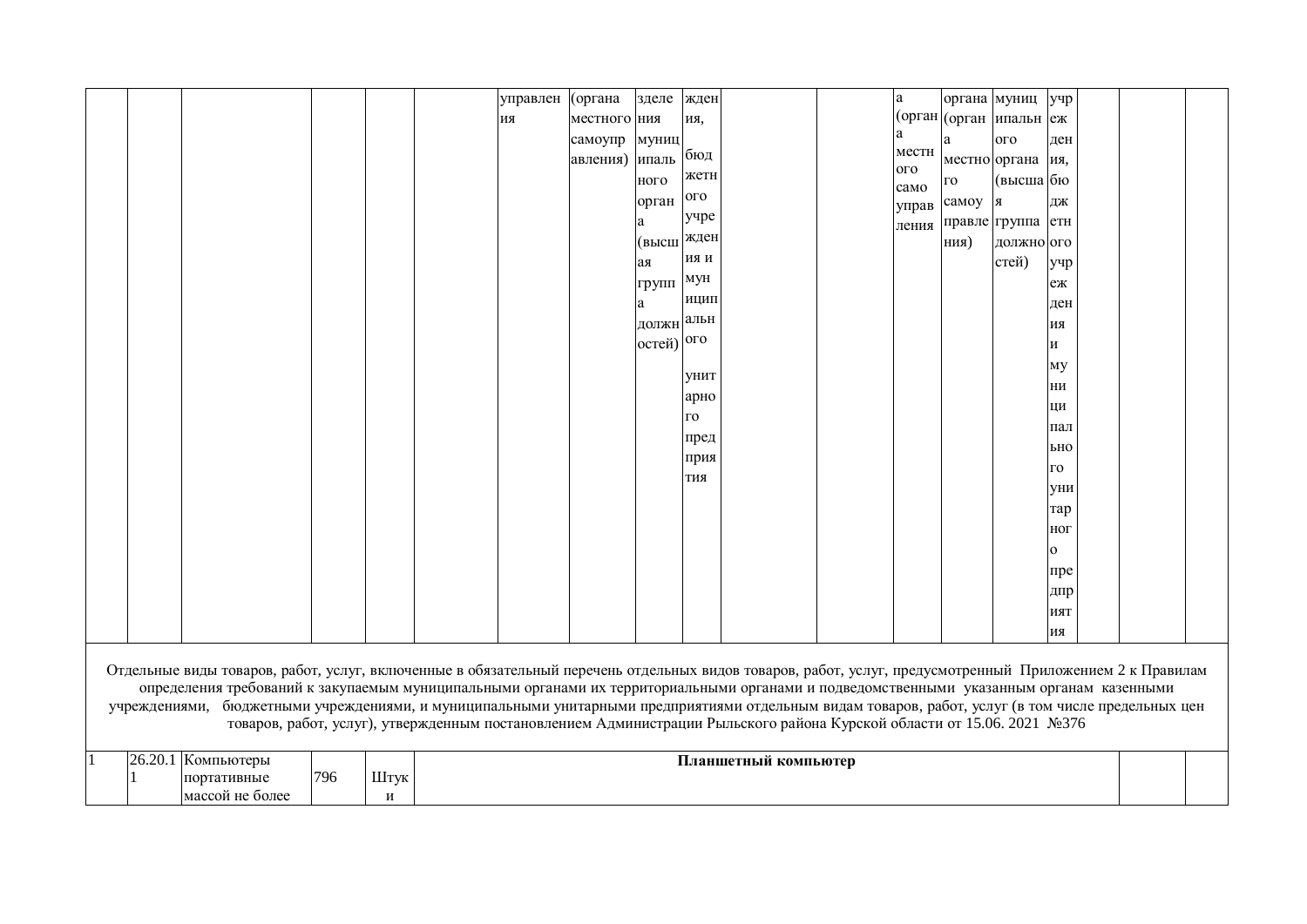| 10 кг такие, как        | Размер и   | не менее 10.1 дюйм              | Размер и тип   | не менее 10.1 дюйм                    |  |
|-------------------------|------------|---------------------------------|----------------|---------------------------------------|--|
| ноутбуки,               | тип экрана |                                 | экрана         |                                       |  |
| планшетные              |            |                                 |                |                                       |  |
| компьютеры,             |            | Тип экрана широкоформатный      | Разрешение     | широкоформатный                       |  |
| карманные               |            |                                 | экрана         |                                       |  |
| компьютеры, в           |            |                                 |                |                                       |  |
| том числе               | вес        | Не более 444 грамм              | <b>Bec</b>     | Не более 444 грамм                    |  |
| совмещающие             |            |                                 |                |                                       |  |
| функции                 | Тип        | RYZEN5 (или эквивалент)         | Тип            | RYZEN5 (или эквивалент)               |  |
| мобильного              | процессора |                                 | процессора     |                                       |  |
| телефонного             |            |                                 |                |                                       |  |
| аппарата,               | Частота    | Не менее 3.6 гигагерц           | Частота        | Не менее 3.6 гигагерц                 |  |
| электронные             |            |                                 |                |                                       |  |
| записные книжки         | процессора |                                 | процессора     |                                       |  |
| и аналогичная           |            | не менее 4 Gb                   | Размер         | не менее 4 Gb                         |  |
| компьютерная<br>техника | Размер     |                                 |                |                                       |  |
| Пояснения по            | оперативно |                                 | оперативной    |                                       |  |
| требуемой               | й памяти   |                                 | памяти         |                                       |  |
| продукции:              |            | Не более 256 гигабайт           | Объем          | Не более 256 гигабайт                 |  |
| ноутбуки,               | Объем      |                                 |                |                                       |  |
| планшетные              | накопителя |                                 | накопителя     |                                       |  |
| компьютеры              |            |                                 |                |                                       |  |
|                         | Тип        | не менее 5400 оборотов в минуту |                | Тип жесткого не менее 5400 оборотов в |  |
|                         | жесткого   |                                 | диска          | минуту                                |  |
|                         | диска      |                                 |                |                                       |  |
|                         | Оптически  | отсутствие                      | Оптический     | отсутствие                            |  |
|                         | й привод   |                                 |                |                                       |  |
|                         |            |                                 | привод         |                                       |  |
|                         | наличие    | наличие                         | наличие        | наличие                               |  |
|                         | модулей    |                                 | модулей Wi-    |                                       |  |
|                         | Wi-Fi,     |                                 |                |                                       |  |
|                         |            |                                 | Fi, Bluetooth, |                                       |  |
|                         | Bluetooth, |                                 | поддержки      |                                       |  |
|                         | поддержки  |                                 | 4G (UMTS)      |                                       |  |
|                         | 4G (UMTS)  |                                 |                |                                       |  |
|                         | Тип        | дискретный/интегрированный      | Тип            | дискретный/                           |  |
|                         |            |                                 |                | интегрированный                       |  |
|                         | видеоадапт |                                 | видеоадаптер   |                                       |  |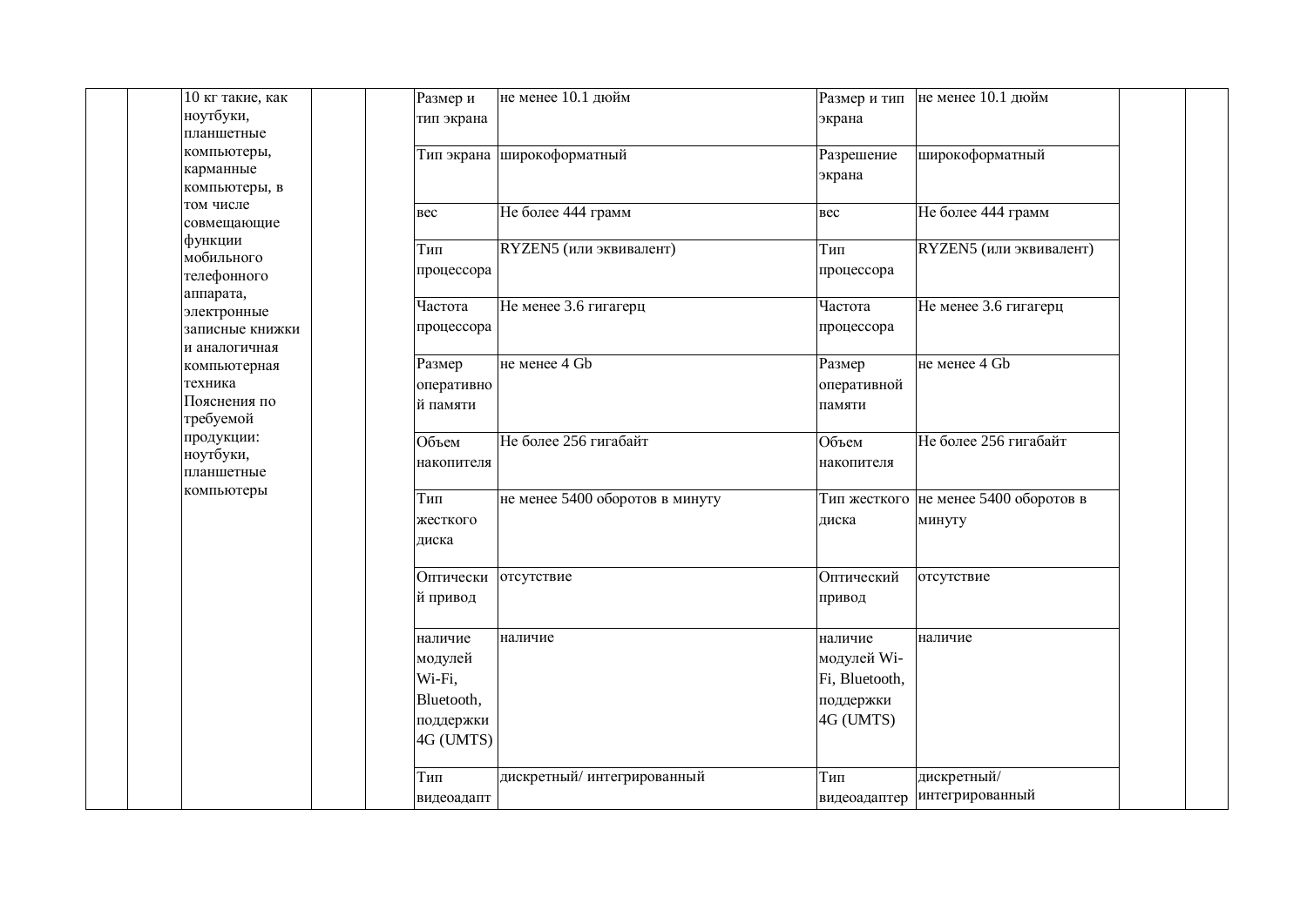| epa                   |                                   |                |                |                | a                                   |    |                                                             |           |    |                |  |
|-----------------------|-----------------------------------|----------------|----------------|----------------|-------------------------------------|----|-------------------------------------------------------------|-----------|----|----------------|--|
| Время                 | Не менее 10 часов                 |                |                |                | Время работы Не менее 10 часов      |    |                                                             |           |    |                |  |
| работы                |                                   |                |                |                |                                     |    |                                                             |           |    |                |  |
| ная система           | Операцион предустановленная       |                |                |                | Операционна<br>я система            |    | предустановленная                                           |           |    |                |  |
|                       | Предустано Пакет офисных программ |                |                |                | Предустановл Пакет офисных программ |    |                                                             |           |    |                |  |
| вленное<br>программн  |                                   |                |                |                | енное<br>программное                |    |                                                             |           |    |                |  |
| <sub>oe</sub>         |                                   |                |                |                | обеспечение                         |    |                                                             |           |    |                |  |
| обеспечени            |                                   |                |                |                |                                     |    |                                                             |           |    |                |  |
| Предельна Не          | He                                | He             | He             | He             | Предельная                          | He | He                                                          | <b>He</b> | He | He             |  |
| я цена                | более<br>более<br>60,00<br>60,00  | более<br>50,00 | более<br>50,00 | более<br>40,00 | цена                                | e  | боле  боле  боле  боле<br>e                                 | e         | e  | более<br>40,00 |  |
|                       | тыс.<br>тыс.                      | тыс.           | тыс.           | тыс.           |                                     |    | $60,00 60,00 50,00 50,00 $ тыс.<br>тыс. тыс. тыс. тыс. руб. |           |    |                |  |
|                       | руб.<br>руб.                      | руб.           | руб.           | руб.           |                                     |    | руб. руб. руб. руб.                                         |           |    |                |  |
| Размер и              | Не более 15.9 дюйм                |                |                | Ноутбук        | Размер и тип                        |    | Не более 15.9 дюйм                                          |           |    |                |  |
| тип экрана            |                                   |                |                |                | экрана                              |    |                                                             |           |    |                |  |
|                       | Тип экрана широкоформатный        |                |                |                | Тип экрана                          |    | широкоформатный                                             |           |    |                |  |
| <b>Bec</b>            | Не более 2.5 кг                   |                |                |                | <b>Bec</b>                          |    | не более 2.5 кг                                             |           |    |                |  |
| Тип<br>процессора     | RYZEN5 (или эквивалент)           |                |                |                | Тип<br>процессора                   |    | RYZEN5 (или эквивалент)                                     |           |    |                |  |
| Частота<br>процессора | Не менее 3.6 гигагерц             |                |                |                | Частота<br>процессора               |    | Не менее 3.6 гигагерц                                       |           |    |                |  |
| Размер<br>оперативно  | Не менее 8 гигабайт               |                |                |                | Размер<br>оперативной               |    | Не менее 8 гигабайт                                         |           |    |                |  |
| й памяти              |                                   |                |                |                | памяти                              |    |                                                             |           |    |                |  |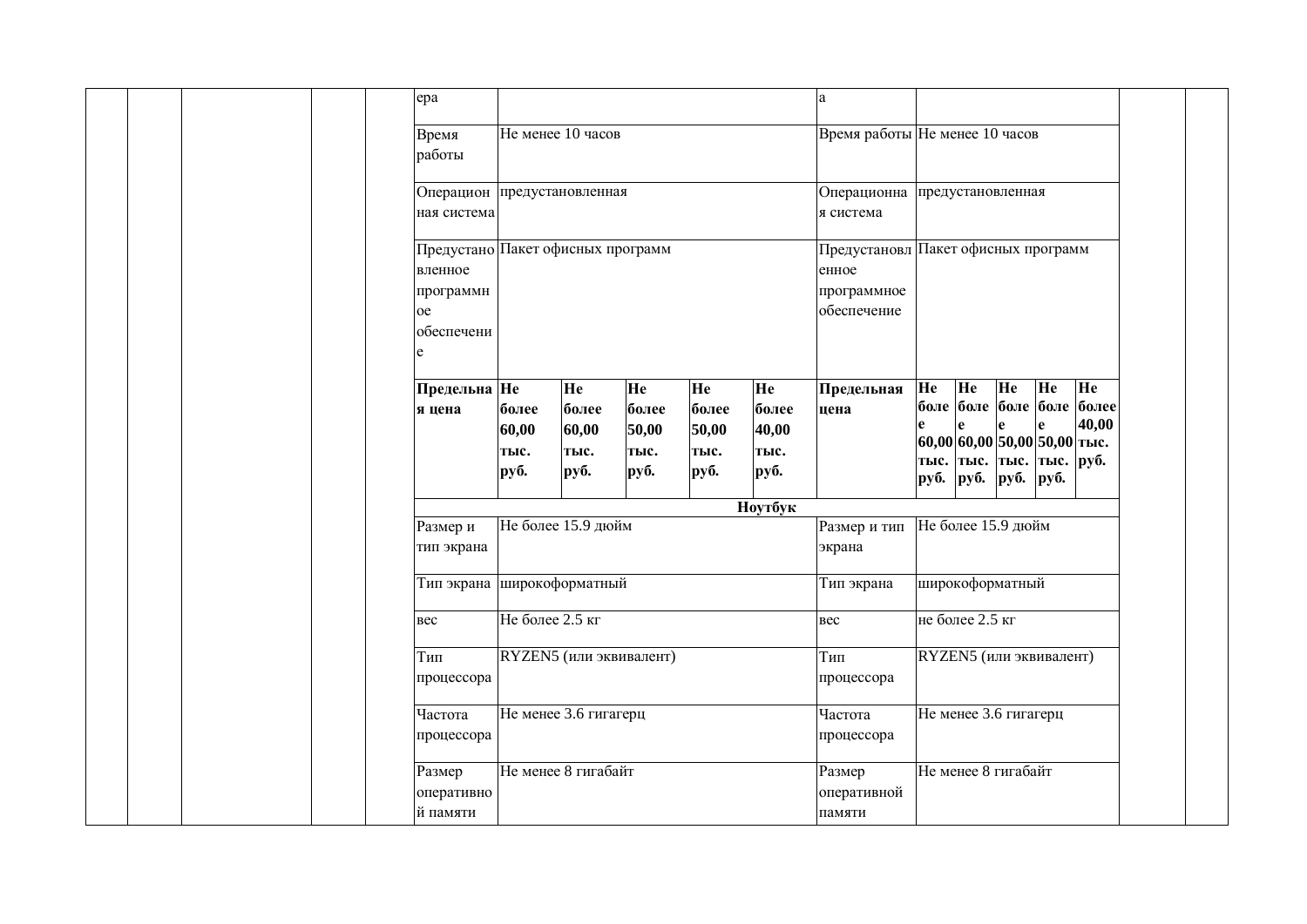| ноутбука           |                                 |       |       |       | ноутбука                       |         |    |                                 |    |
|--------------------|---------------------------------|-------|-------|-------|--------------------------------|---------|----|---------------------------------|----|
|                    |                                 |       |       |       |                                |         |    |                                 |    |
| Объем              | Не менее 500 гигабайт           |       |       |       | Объем                          |         |    | Не менее 500 гигабайт           |    |
| накопителя         |                                 |       |       |       | накопителя                     |         |    |                                 |    |
|                    |                                 |       |       |       |                                |         |    |                                 |    |
| Тип                | Не менее 5400 оборотов в минуту |       |       |       | Тип жесткого                   |         |    | Не менее 5400 оборотов в        |    |
| жесткого           |                                 |       |       |       | диска                          | минуту  |    |                                 |    |
| диска              |                                 |       |       |       |                                |         |    |                                 |    |
|                    |                                 |       |       |       |                                |         |    |                                 |    |
| Оптически          | Наличие/отсутствие              |       |       |       | Оптический                     |         |    | Наличие/отсутствие              |    |
| й привод           |                                 |       |       |       | привод                         |         |    |                                 |    |
| наличие<br>наличие |                                 |       |       |       | наличие                        | наличие |    |                                 |    |
| модулей            |                                 |       |       |       | модулей Wi-                    |         |    |                                 |    |
| Wi-Fi,             |                                 |       |       |       | Fi, Bluetooth,                 |         |    |                                 |    |
| Bluetooth,         |                                 |       |       |       | поддержки                      |         |    |                                 |    |
| поддержки          |                                 |       |       |       | 4G (UMTS)                      |         |    |                                 |    |
| 4G (UMTS)          |                                 |       |       |       |                                |         |    |                                 |    |
| Тип                |                                 |       |       |       | Тип                            |         |    | Дискретный/интегрированны       |    |
|                    | Дискретный/интегрированный      |       |       |       |                                | й       |    |                                 |    |
| видеоадапт         |                                 |       |       |       | видеоадаптер                   |         |    |                                 |    |
| epa                |                                 |       |       |       | a                              |         |    |                                 |    |
| Время              | Не менее 10 часов               |       |       |       | Время работы Не менее 10 часов |         |    |                                 |    |
| работы             |                                 |       |       |       |                                |         |    |                                 |    |
|                    |                                 |       |       |       |                                |         |    |                                 |    |
| Операцион          | предустановленная               |       |       |       | Операционна<br>я система       |         |    | предустановленная               |    |
| ная система        |                                 |       |       |       |                                |         |    |                                 |    |
| Предусмот          | Пакет офисных программ          |       |       |       | Предусмотре                    |         |    | Пакет офисных программ          |    |
| ренное             |                                 |       |       |       | нное                           |         |    |                                 |    |
| программн          |                                 |       |       |       | программное                    |         |    |                                 |    |
| oe                 |                                 |       |       |       | обеспечение                    |         |    |                                 |    |
| обеспечени         |                                 |       |       |       |                                |         |    |                                 |    |
| e                  |                                 |       |       |       |                                |         |    |                                 |    |
|                    |                                 |       |       |       |                                |         |    | He                              |    |
| Предельна Не       | He                              | He    | He    | He    | Предельная                     | He      | He | He<br>боле боле боле боле более | He |
| более              | более                           | более | более | более | цена                           |         |    |                                 |    |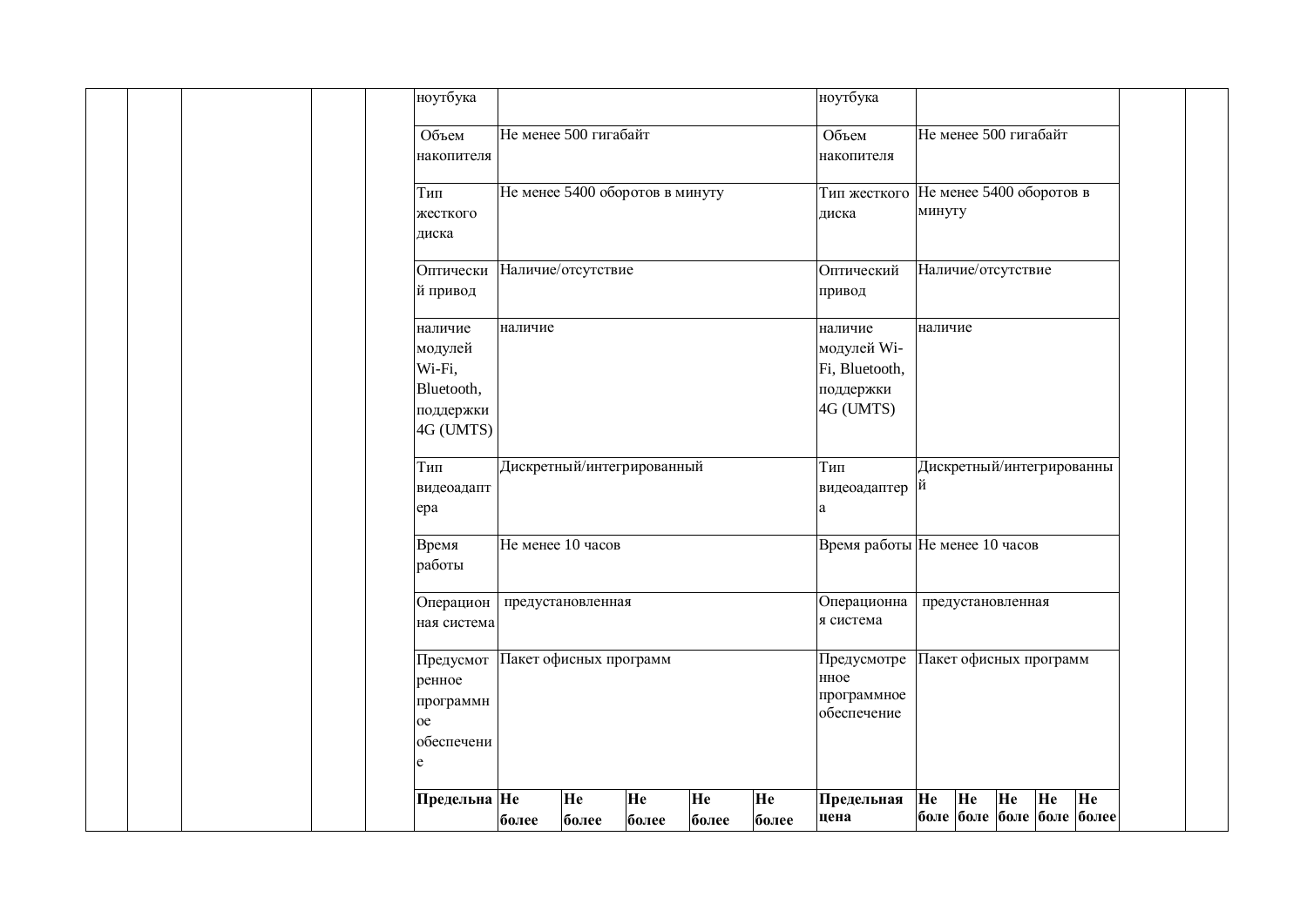|    |         |                                 |     |      | я цена                        | 100,00             | 100,00 | 80,00                              | 80,00 | 60,00 |                      | e    | e                        | e                                                     | e              | 60,00 |  |
|----|---------|---------------------------------|-----|------|-------------------------------|--------------------|--------|------------------------------------|-------|-------|----------------------|------|--------------------------|-------------------------------------------------------|----------------|-------|--|
|    |         |                                 |     |      |                               | тыс.               | тыс.   | тыс.                               | тыс.  | тыс.  |                      |      |                          | $\left 100,0\right 100,0\left 80,00\right 80,00$ тыс. |                |       |  |
|    |         |                                 |     |      |                               | руб.               | руб.   | руб.                               | руб.  | руб.  |                      | 0    | <sup>0</sup>             |                                                       | тыс. тыс. руб. |       |  |
|    |         |                                 |     |      |                               |                    |        |                                    |       |       |                      |      |                          | тыс. тыс. руб. руб.                                   |                |       |  |
|    |         |                                 |     |      |                               |                    |        |                                    |       |       |                      | руб. | <b>py</b> <sup>6</sup> . |                                                       |                |       |  |
| 2. | 26.20.1 | Машины                          | 796 | Штук | Тип                           | Соответствие       |        |                                    |       |       | Тип                  |      | Соответствие             |                                                       |                |       |  |
|    | 5       | вычислительные                  |     | И    | (моноблок/                    |                    |        |                                    |       |       | (моноблок/си         |      |                          |                                                       |                |       |  |
|    |         | электронные                     |     |      | системный                     |                    |        |                                    |       |       | стемный блок         |      |                          |                                                       |                |       |  |
|    |         | цифровые прочие,                |     |      | блок и                        |                    |        |                                    |       |       | и монитор)           |      |                          |                                                       |                |       |  |
|    |         | содержащие или                  |     |      | монитор)                      |                    |        |                                    |       |       |                      |      |                          |                                                       |                |       |  |
|    |         | не содержащие в                 |     |      | Размер                        | Не более 27 дюймов |        |                                    |       |       | Размер               |      |                          | Не более 27 дюймов                                    |                |       |  |
|    |         | одном корпусе                   |     |      | экрана/мон                    |                    |        |                                    |       |       | экрана/монит         |      |                          |                                                       |                |       |  |
|    |         | одно или два из                 |     |      | итора                         |                    |        |                                    |       |       | opa                  |      |                          |                                                       |                |       |  |
|    |         | следующих                       |     |      |                               |                    |        |                                    |       |       |                      |      |                          |                                                       |                |       |  |
|    |         | устройств для<br>автоматической |     |      | ТИП                           |                    |        | Не менее Intel i3 (или эквивалент) |       |       | тип                  |      |                          | Не менее Intel i3 (или                                |                |       |  |
|    |         | обработки                       |     |      | процессора                    |                    |        |                                    |       |       | процессора           |      | эквивалент)              |                                                       |                |       |  |
|    |         | данных:                         |     |      |                               |                    |        |                                    |       |       |                      |      |                          |                                                       |                |       |  |
|    |         | запоминающие                    |     |      | частота                       | не менее 3.7 ГГц   |        |                                    |       |       | частота              |      |                          | Не менее $3.7 \overline{\Gamma}$ Гц                   |                |       |  |
|    |         | устройства,                     |     |      | процессора                    |                    |        |                                    |       |       | процессора           |      |                          |                                                       |                |       |  |
|    |         | устройства ввода,               |     |      |                               |                    |        |                                    |       |       |                      |      |                          |                                                       |                |       |  |
|    |         | устройства                      |     |      | размер                        | не более 12 Гб     |        |                                    |       |       | размер               |      | Не более 12 Гб           |                                                       |                |       |  |
|    |         | вывода.                         |     |      | оперативно                    |                    |        |                                    |       |       | оперативной          |      |                          |                                                       |                |       |  |
|    |         | Пояснения по                    |     |      | й памяти                      |                    |        |                                    |       |       | памяти               |      |                          |                                                       |                |       |  |
|    |         | требуемой                       |     |      |                               |                    |        |                                    |       |       |                      |      |                          |                                                       |                |       |  |
|    |         | продукции:                      |     |      | объем                         | не более 1000 Гб   |        |                                    |       |       | объем                |      |                          | Не более 1000 Гб                                      |                |       |  |
|    |         | компьютеры                      |     |      | накопителя                    |                    |        |                                    |       |       | накопителя           |      |                          |                                                       |                |       |  |
|    |         | персональные                    |     |      |                               |                    |        |                                    |       |       |                      |      |                          |                                                       |                |       |  |
|    |         | настольные,<br>рабочие станции  |     |      | ТИП                           | Не менее HDD, SSD  |        |                                    |       |       | тип жесткого         |      |                          | Не менее HDD, SSD                                     |                |       |  |
|    |         | вывода                          |     |      | жесткого                      |                    |        |                                    |       |       | диска                |      |                          |                                                       |                |       |  |
|    |         |                                 |     |      | диска                         |                    |        |                                    |       |       |                      |      |                          |                                                       |                |       |  |
|    |         |                                 |     |      | оптический Наличие/отсутствие |                    |        |                                    |       |       | оптический           |      |                          | Наличие/отсутствие                                    |                |       |  |
|    |         |                                 |     |      | привод                        |                    |        |                                    |       |       | привод               |      |                          |                                                       |                |       |  |
|    |         |                                 |     |      |                               |                    |        |                                    |       |       |                      |      |                          |                                                       |                |       |  |
|    |         |                                 |     |      | ТИП                           | дискретная         |        |                                    |       |       | ТИП                  |      | дискретная               |                                                       |                |       |  |
|    |         |                                 |     |      | видеоадапт                    |                    |        |                                    |       |       | видеоадаптер         |      |                          |                                                       |                |       |  |
|    |         |                                 |     |      | epa                           |                    |        |                                    |       |       | a                    |      |                          |                                                       |                |       |  |
|    |         |                                 |     |      |                               |                    |        |                                    |       |       |                      |      |                          |                                                       |                |       |  |
|    |         |                                 |     |      | операционн Наличие            |                    |        |                                    |       |       | операционная Наличие |      |                          |                                                       |                |       |  |
|    |         |                                 |     |      | ая система                    |                    |        |                                    |       |       |                      |      |                          |                                                       |                |       |  |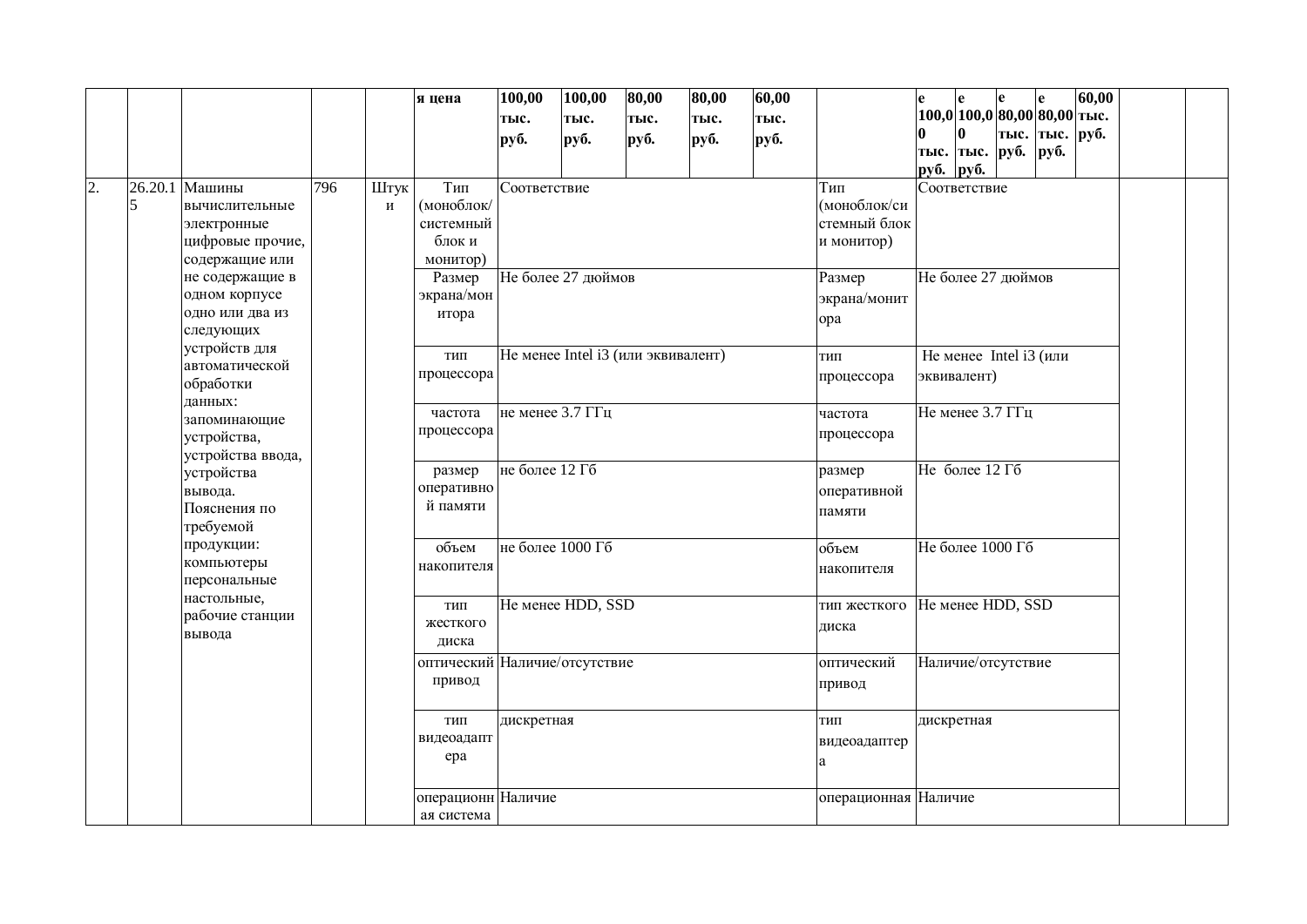|   |    |                                                               |     |           | предустано Соответствие<br>вленное<br>программн<br><sub>oe</sub><br>обеспечени<br>e:<br>операционн<br>ая система<br>лицензия<br>бессрочно<br>Предельна<br>я цена,<br>руб. | 85,932<br>тыс.<br>руб.          | 85,932<br>тыс.<br>руб. | 77,338<br>тыс.<br>руб. | 77,338<br>тыс.<br>руб. | 69,604<br>тыс.<br>руб. | система<br>предустановл Соответствие<br>енное<br>программное<br>обеспечение:<br>операционная<br>система<br>лицензия<br>бессрочно<br>предельная<br>цена, руб. | руб. <b>руб.</b> | $\mathbf 2$<br>тыс. тыс. тыс. тыс. тыс. | 8<br><b>руб.</b> | 8<br>руб. | 85,93 85,93 77,33 77,33 69,60<br>4<br>py6. |  |
|---|----|---------------------------------------------------------------|-----|-----------|---------------------------------------------------------------------------------------------------------------------------------------------------------------------------|---------------------------------|------------------------|------------------------|------------------------|------------------------|--------------------------------------------------------------------------------------------------------------------------------------------------------------|------------------|-----------------------------------------|------------------|-----------|--------------------------------------------|--|
| 3 | 6. | 26.20.1 Устройства ввода/<br>вывода данных,<br>содержащие или | 796 | Штук<br>И | Технология лазерный                                                                                                                                                       |                                 |                        |                        | Принтер черно-белый    |                        | Технология                                                                                                                                                   | лазерный         |                                         |                  |           |                                            |  |
|   |    | не содержащие в<br>одном корпусе                              |     |           | печати                                                                                                                                                                    |                                 |                        |                        |                        |                        | печати                                                                                                                                                       |                  |                                         |                  |           |                                            |  |
|   |    | запоминающие<br>устройства.                                   |     |           | Тип печати черно-белый                                                                                                                                                    |                                 |                        |                        |                        |                        | Тип печати                                                                                                                                                   |                  | черно-белый                             |                  |           |                                            |  |
|   |    | Пояснения по<br>требуемой<br>продукции:                       |     |           | Формат<br>печати А4                                                                                                                                                       | соответствие                    |                        |                        |                        |                        | Формат<br>печати А4                                                                                                                                          |                  | соответствие                            |                  |           |                                            |  |
|   |    | принтеры,<br>сканеры,<br>многофункционал<br>ьные устройства   |     |           | Основной<br>цвет белый                                                                                                                                                    | соответствие                    |                        |                        |                        |                        | Основной<br>цвет белый                                                                                                                                       |                  | соответствие                            |                  |           |                                            |  |
|   |    |                                                               |     |           | Встроенны<br>й ЖК-<br>дисплей:                                                                                                                                            | Опционально                     |                        |                        |                        |                        | Встроенный<br>ЖК-дисплей:                                                                                                                                    |                  | Опционально                             |                  |           |                                            |  |
|   |    |                                                               |     |           | Скорость<br>печать<br>$(4/6)$ :                                                                                                                                           | не менее 38 стр/мин, формата А4 |                        |                        |                        |                        | Скорость<br>печать (ч/б):                                                                                                                                    | A4               |                                         |                  |           | не менее 38 стр/мин, формата               |  |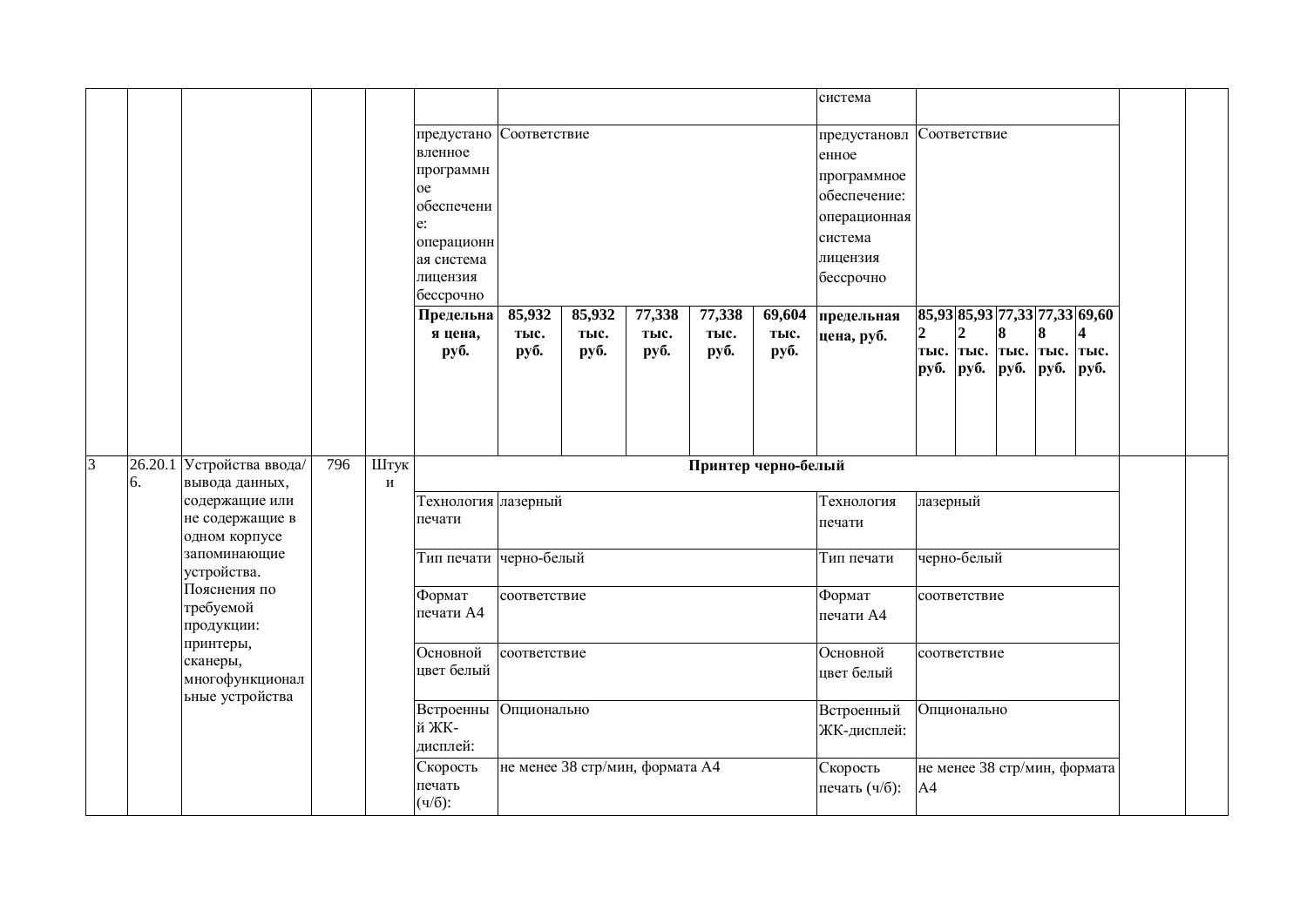| Скорость<br>двусторонн<br>ей печати:                                                   | не менее 31 стр/мин                             | Скорость<br>двусторонней<br>печати:                                                       | не менее 31 стр/мин                      |
|----------------------------------------------------------------------------------------|-------------------------------------------------|-------------------------------------------------------------------------------------------|------------------------------------------|
| Время<br>печати<br>первой<br>страницы<br>A4 (4/6):                                     | не более 6.5 с                                  | Время печати не более 6.5 с<br>первой<br>страницы А4<br>$(4/6)$ :                         |                                          |
| печати<br>$(4/6)$ :                                                                    | Разрешение не менее 1200 х 1200 dpi             | Разрешение<br>печати (ч/б):                                                               | не менее 1200 х 1200 dpi                 |
| Печать на<br>конвертах                                                                 | наличие                                         | Печать на<br>конвертах                                                                    | наличие                                  |
| Автоматич<br>еская<br>двусторонн<br>яя печать в<br>стандартно<br>й<br>комплектац<br>ИИ | Опционально                                     | Автоматическ Опционально<br>ая<br>двусторонняя<br>печать в<br>стандартной<br>комплектации |                                          |
| Нагрузка<br>(A4, B)<br>месяц):                                                         | не менее 80 000 листов                          | в месяц):                                                                                 | Нагрузка (А4, не менее 80 000 листов     |
| бумаги:                                                                                | Плотность не менее 60 г/м2 до не более 175 г/м2 | Плотность<br>бумаги:                                                                      | не менее 60 г/м2 до не более<br>175 г/м2 |
| ый лоток<br>подачи:                                                                    | Стандартн не менее 250 листов                   | лоток подачи:                                                                             | Стандартный не менее 250 листов          |
| ый<br>выходной<br>лоток:                                                               | Стандартн не менее 150 листов                   | выходной<br>лоток:                                                                        | Стандартный не менее 150 листов          |
| Лоток<br>ручной<br>подачи:                                                             | не менее 100 листов                             | подачи:                                                                                   | Лоток ручной не менее 100 листов         |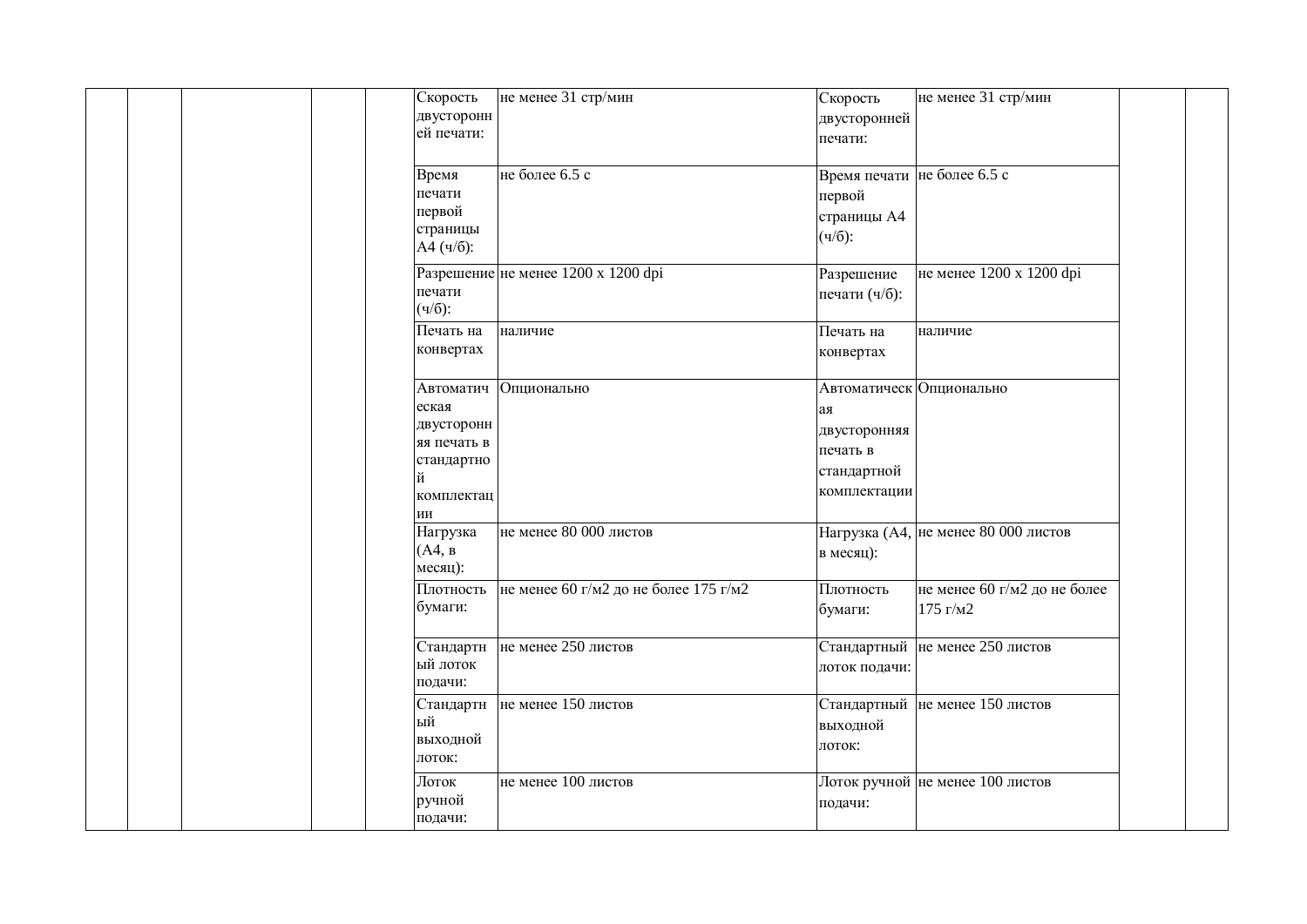|  |  | Частота<br>процессора                                                                       | не менее 1200 МГц        | Частота<br>процессора:                                                     | не менее 1200 МГц          |  |
|--|--|---------------------------------------------------------------------------------------------|--------------------------|----------------------------------------------------------------------------|----------------------------|--|
|  |  | Объем<br>оперативно<br>й памяти<br>(стандартн<br>ый):                                       | не менее 256 Мб          | Объем<br>оперативной<br>памяти<br>(стандартный<br>):                       | не менее 256 Мб            |  |
|  |  | Интерфейс наличие<br>$RJ-45$                                                                |                          | Интерфейс<br>$RJ-45$                                                       | наличие                    |  |
|  |  | Встроенны наличие<br>й сервер<br>сетевой<br>печати в<br>стандартно<br>й<br>комплектац<br>ИИ |                          | Встроенный<br>сервер<br>сетевой<br>печати в<br>стандартной<br>комплектации | наличие                    |  |
|  |  | ный<br>уровень<br>шума при<br>работе:                                                       | Максималь не более 60 дБ | й уровень<br>шума при<br>работе:                                           | Максимальны не более 60 дБ |  |
|  |  | Предустано наличие<br>вленный<br>оригинальн<br>ый тонер-<br>картридж                        |                          | Предустановл наличие<br>енный<br>оригинальны<br>й тонер-<br>картридж       |                            |  |
|  |  | Гарантия<br>не менее 12<br>месяцев                                                          | наличие                  | Гарантия не<br>менее 12<br>месяцев                                         | наличие                    |  |
|  |  | Частота<br>процессора                                                                       | не менее 1200 МГц        | Частота<br>процессора:                                                     | не менее 1200 МГц          |  |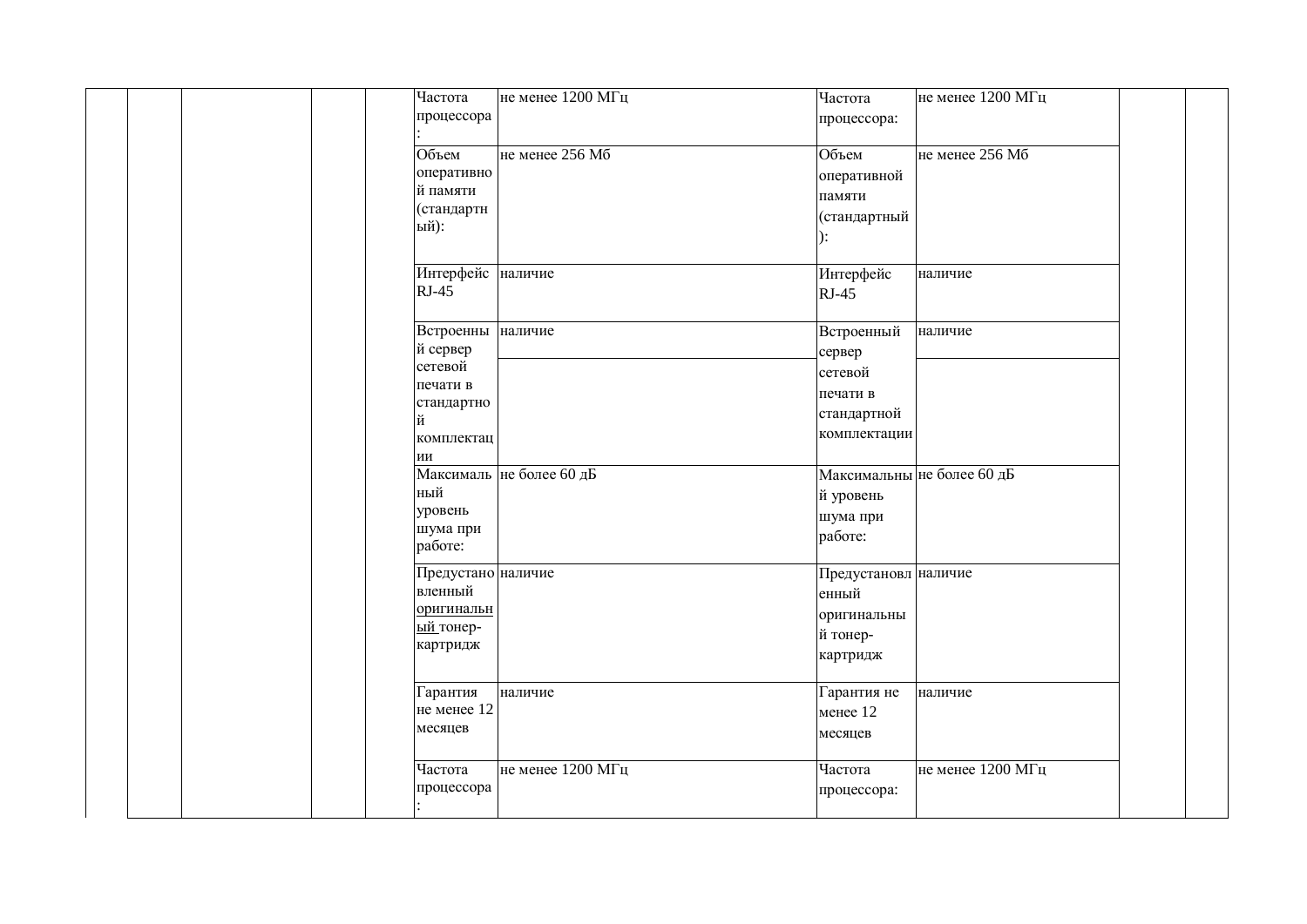|  |  | Предельна 36,299<br>я цена       | тыс.         | 36,299<br>тыс. | 32,669<br>тыс. | 32,669<br>тыс.                           | 29,402<br>тыс.             | Предельная<br>цена                 | 9                          | $\boldsymbol{Q}$       | 9 | $\boldsymbol{Q}$         | $36,29$ 36,29 32,66 32,66 29,40 |  |
|--|--|----------------------------------|--------------|----------------|----------------|------------------------------------------|----------------------------|------------------------------------|----------------------------|------------------------|---|--------------------------|---------------------------------|--|
|  |  |                                  | руб.         | руб.           | руб.           | руб.                                     | руб.                       |                                    | руб. <i>руб. руб. руб.</i> |                        |   | тыс. тыс. тыс. тыс. тыс. | руб.                            |  |
|  |  |                                  |              |                |                |                                          |                            |                                    |                            |                        |   |                          |                                 |  |
|  |  |                                  |              |                |                |                                          | Цветной принтер формата А4 |                                    |                            |                        |   |                          |                                 |  |
|  |  | Формат                           | соответствие |                |                |                                          |                            | Формат                             |                            | соответствие           |   |                          |                                 |  |
|  |  | бумаги А4                        |              |                |                |                                          |                            | бумаги А4                          |                            |                        |   |                          |                                 |  |
|  |  | Метод                            | соответствие |                |                |                                          |                            | Метод печати соответствие          |                            |                        |   |                          |                                 |  |
|  |  | печати                           |              |                |                |                                          |                            | лазерный/стр                       |                            |                        |   |                          |                                 |  |
|  |  | лазерный/с<br>труйный            |              |                |                |                                          |                            | уйный                              |                            |                        |   |                          |                                 |  |
|  |  | Цветность                        | соответствие |                |                |                                          |                            | Цветность                          |                            | соответствие           |   |                          |                                 |  |
|  |  | печати цвет                      |              |                |                |                                          |                            | печати                             |                            |                        |   |                          |                                 |  |
|  |  | ная                              |              |                |                |                                          |                            | цветная                            |                            |                        |   |                          |                                 |  |
|  |  | Печать                           |              |                |                |                                          |                            | Печать                             |                            |                        |   |                          |                                 |  |
|  |  | Максималь He менее 5760x1440 dpi |              |                |                |                                          |                            | Максимально He менее 5760x1440 dpi |                            |                        |   |                          |                                 |  |
|  |  | ное                              |              |                |                |                                          |                            | е разрешение                       |                            |                        |   |                          |                                 |  |
|  |  | разрешение                       |              |                |                |                                          |                            | для ч/б                            |                            |                        |   |                          |                                 |  |
|  |  | для ч/б                          |              |                |                |                                          |                            | печати                             |                            |                        |   |                          |                                 |  |
|  |  | печати                           |              |                |                |                                          |                            |                                    |                            |                        |   |                          |                                 |  |
|  |  | Максималь He менее 5760x1440 dpi |              |                |                |                                          |                            | Максимально He менее 5760x1440 dpi |                            |                        |   |                          |                                 |  |
|  |  | ное                              |              |                |                |                                          |                            | е разрешение                       |                            |                        |   |                          |                                 |  |
|  |  | разрешение                       |              |                |                |                                          |                            | для цветной                        |                            |                        |   |                          |                                 |  |
|  |  | для                              |              |                |                |                                          |                            | печати                             |                            |                        |   |                          |                                 |  |
|  |  | цветной                          |              |                |                |                                          |                            |                                    |                            |                        |   |                          |                                 |  |
|  |  | печати                           |              |                |                |                                          |                            |                                    |                            |                        |   |                          |                                 |  |
|  |  | Скорость                         |              |                |                | Не менее 15 стр/мин (ч/б А4), 15 стр/мин |                            | Скорость                           |                            |                        |   |                          | Не менее 15 стр/мин (ч/б А4),   |  |
|  |  | печати                           | (цветн. А4)  |                |                |                                          |                            | печати                             |                            | 15 стр/мин (цветн. А4) |   |                          |                                 |  |
|  |  | Двухсторон наличие               |              |                |                |                                          |                            | Двухстороння наличие               |                            |                        |   |                          |                                 |  |
|  |  | няя печать                       |              |                |                |                                          |                            | я печать                           |                            |                        |   |                          |                                 |  |
|  |  |                                  |              |                |                |                                          |                            |                                    |                            |                        |   |                          |                                 |  |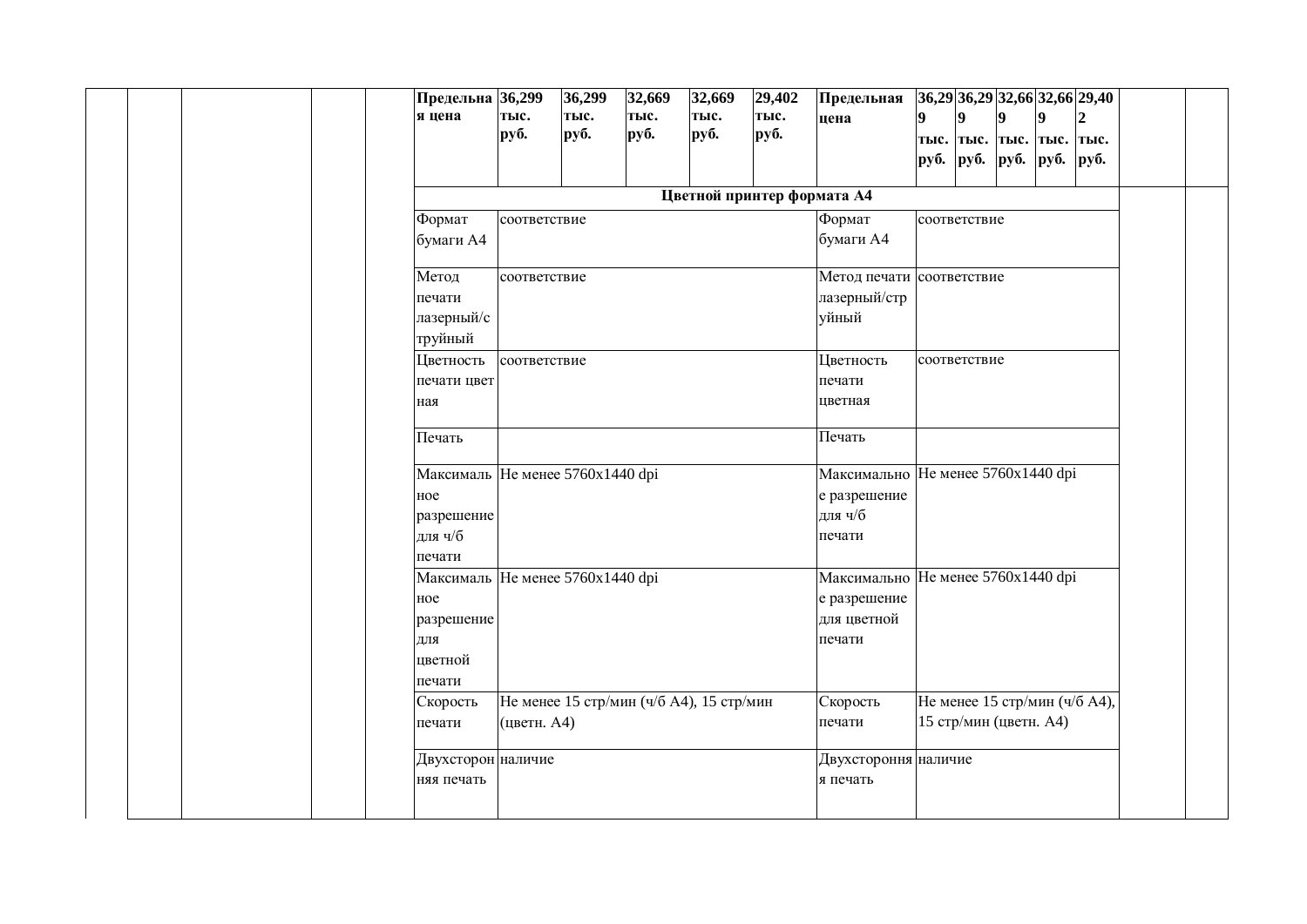| Наличие<br>наличие               |        |        |                    | Наличие          | наличие        |                |                      |                               |                  |  |
|----------------------------------|--------|--------|--------------------|------------------|----------------|----------------|----------------------|-------------------------------|------------------|--|
| дополнител                       |        |        |                    | дополнительн     |                |                |                      |                               |                  |  |
| ьных                             |        |        |                    | ых модулей и     |                |                |                      |                               |                  |  |
| модулей и                        |        |        |                    | интерфейсов      |                |                |                      |                               |                  |  |
| интерфейсо                       |        |        |                    | (сетевой         |                |                |                      |                               |                  |  |
| в (сетевой                       |        |        |                    | интерфейс,       |                |                |                      |                               |                  |  |
| интерфейс,                       |        |        |                    | устройства       |                |                |                      |                               |                  |  |
| устройства                       |        |        |                    | чтения карт      |                |                |                      |                               |                  |  |
| чтения карт                      |        |        |                    | памяти)          |                |                |                      |                               |                  |  |
|                                  |        |        |                    |                  |                |                |                      |                               |                  |  |
| памяти)                          |        |        |                    |                  |                |                |                      |                               |                  |  |
|                                  |        |        |                    |                  |                |                |                      |                               |                  |  |
|                                  |        |        |                    |                  |                |                |                      |                               |                  |  |
|                                  |        |        |                    |                  |                |                |                      |                               |                  |  |
|                                  |        |        |                    |                  |                |                |                      |                               |                  |  |
| Предельна 53,999<br>53,999       | 48,599 | 48,599 | 43,739             | Предельная       |                |                |                      | 53,99 53,99 48,59 48,59 43,73 |                  |  |
|                                  |        |        |                    |                  | $\overline{9}$ | $\overline{9}$ | $\overline{9}$       | $\boldsymbol{9}$              | $\boldsymbol{9}$ |  |
| я цена<br>тыс.<br>тыс.           | тыс.   | тыс.   | тыс.               | цена             |                |                |                      |                               |                  |  |
| руб.<br>руб.                     | руб.   | руб.   | руб.               |                  |                |                |                      | тыс. тыс. тыс. тыс. тыс.      |                  |  |
|                                  |        |        |                    |                  | руб. руб.      |                | руб.                 | руб.                          | руб.             |  |
|                                  |        |        | Цветной принтер АЗ |                  |                |                |                      |                               |                  |  |
|                                  |        |        |                    |                  |                |                |                      |                               |                  |  |
| Метод<br>Соответствие            |        |        |                    | Технология       |                | Соответствие   |                      |                               |                  |  |
| печати                           |        |        |                    | печати           |                |                |                      |                               |                  |  |
| лазерная                         |        |        |                    | лазерная         |                |                |                      |                               |                  |  |
| не менее 15 стр./мин<br>Скорость |        |        |                    | Скорость         |                |                | не менее 15 стр./мин |                               |                  |  |
| черно-<br>белой                  |        |        |                    | черно-белой      |                |                |                      |                               |                  |  |
| печати                           |        |        |                    | печати           |                |                |                      |                               |                  |  |
| не менее 15 стр./мин<br>Скорость |        |        |                    | Скорость         |                |                | не менее 15 стр./мин |                               |                  |  |
| цветной                          |        |        |                    | цветной          |                |                |                      |                               |                  |  |
| печати                           |        |        |                    | печати           |                |                |                      |                               |                  |  |
| Соответствие<br>Цветность        |        |        |                    | Цветность        |                | Соответствие   |                      |                               |                  |  |
| печати                           |        |        |                    | печати           |                |                |                      |                               |                  |  |
| черный,                          |        |        |                    | черный,          |                |                |                      |                               |                  |  |
| голубой,                         |        |        |                    |                  |                |                |                      |                               |                  |  |
|                                  |        |        |                    |                  |                |                |                      |                               |                  |  |
|                                  |        |        |                    | голубой,         |                |                |                      |                               |                  |  |
| пурпурный,                       |        |        |                    | пурпурный,       |                |                |                      |                               |                  |  |
| желтый<br>Соответствие<br>Формат |        |        |                    | желтый<br>Формат |                | Соответствие   |                      |                               |                  |  |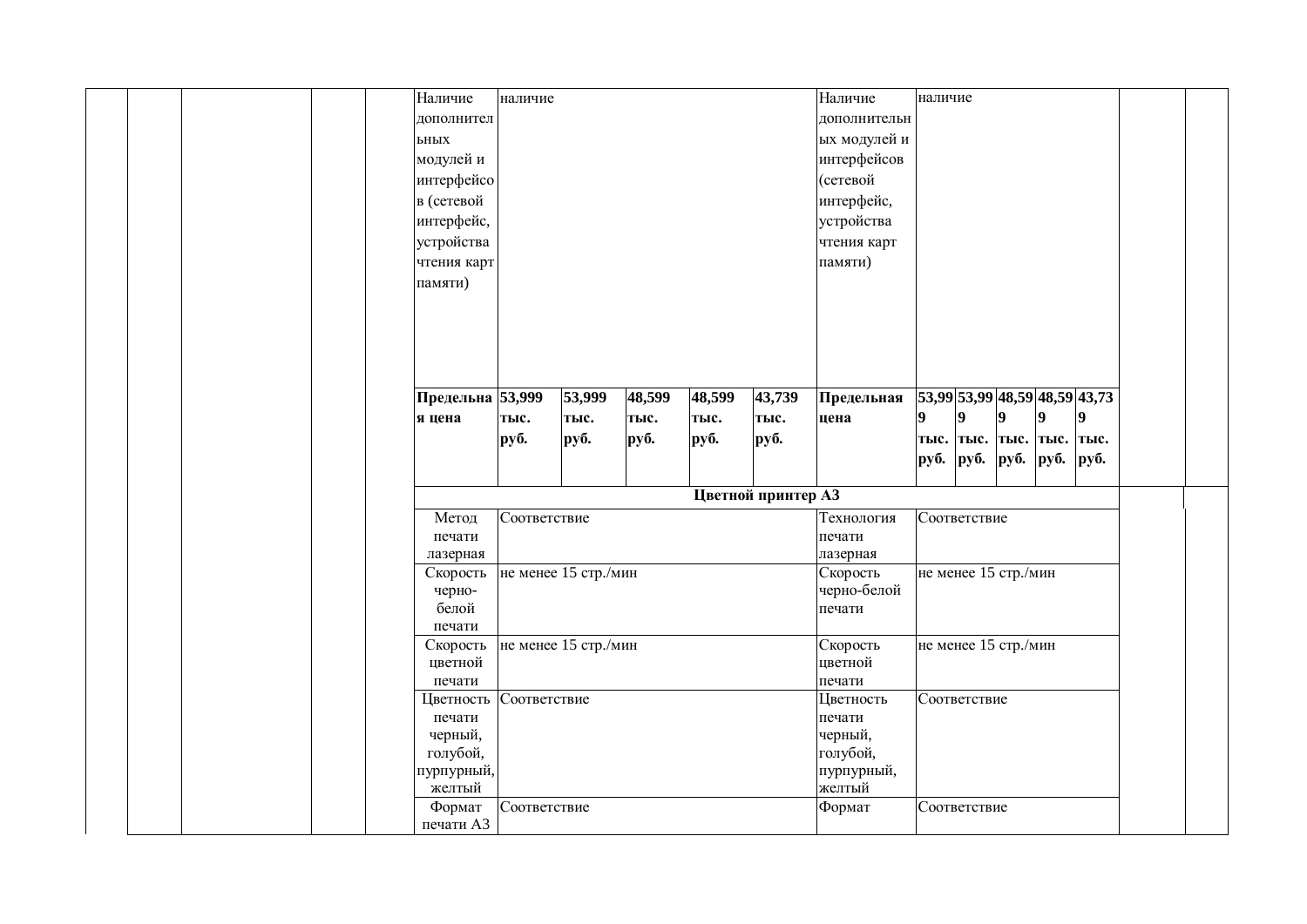|  |                                                                   |                                             | печати АЗ                                                       |                                     |  |
|--|-------------------------------------------------------------------|---------------------------------------------|-----------------------------------------------------------------|-------------------------------------|--|
|  | Выход<br>первой<br>страницы<br>(черно-<br>белая)                  | не более 16 секунд                          | страницы<br>(черно-белая)                                       | Выход первой не более 16 секунд     |  |
|  | Выход<br>первой<br>страницы<br>(цветная)                          | не более 17 секунд                          | страницы<br>(цветная)                                           | Выход первой не более 17 секунд     |  |
|  | черно-<br>белой<br>печати                                         | Разрешение не менее 600 х 600 точек на дюйм | Разрешение<br>черно-белой<br>печати                             | не менее 600 х 600 точек на<br>дюйм |  |
|  | цветной<br>печати                                                 | Разрешение не менее 600 х 600 точек на дюйм | Разрешение<br>цветной<br>печати                                 | не менее 600 х 600 точек на<br>дюйм |  |
|  | месяц,<br>формат А4)                                              | Нагрузка (в не менее 75 000 страниц         | Нагрузка (в<br>месяц,<br>формат А4)                             | не менее 75 000 страниц             |  |
|  | Частота<br>процессора                                             | не менее 540 МГц                            | Частота<br>процессора                                           | не менее 540 МГц                    |  |
|  | Встроенны наличие<br>й сетевой<br>интерфейс<br>10/100<br>Base-TX  |                                             | Встроенный<br>сетевой<br>интерфейс<br>10/100 Base-<br><b>TX</b> | наличие                             |  |
|  | Встроенны наличие<br>й сервер<br>сетевой<br>печати в<br>комплекте |                                             | Встроенный<br>сервер<br>сетевой<br>печати в<br>комплекте        | наличие                             |  |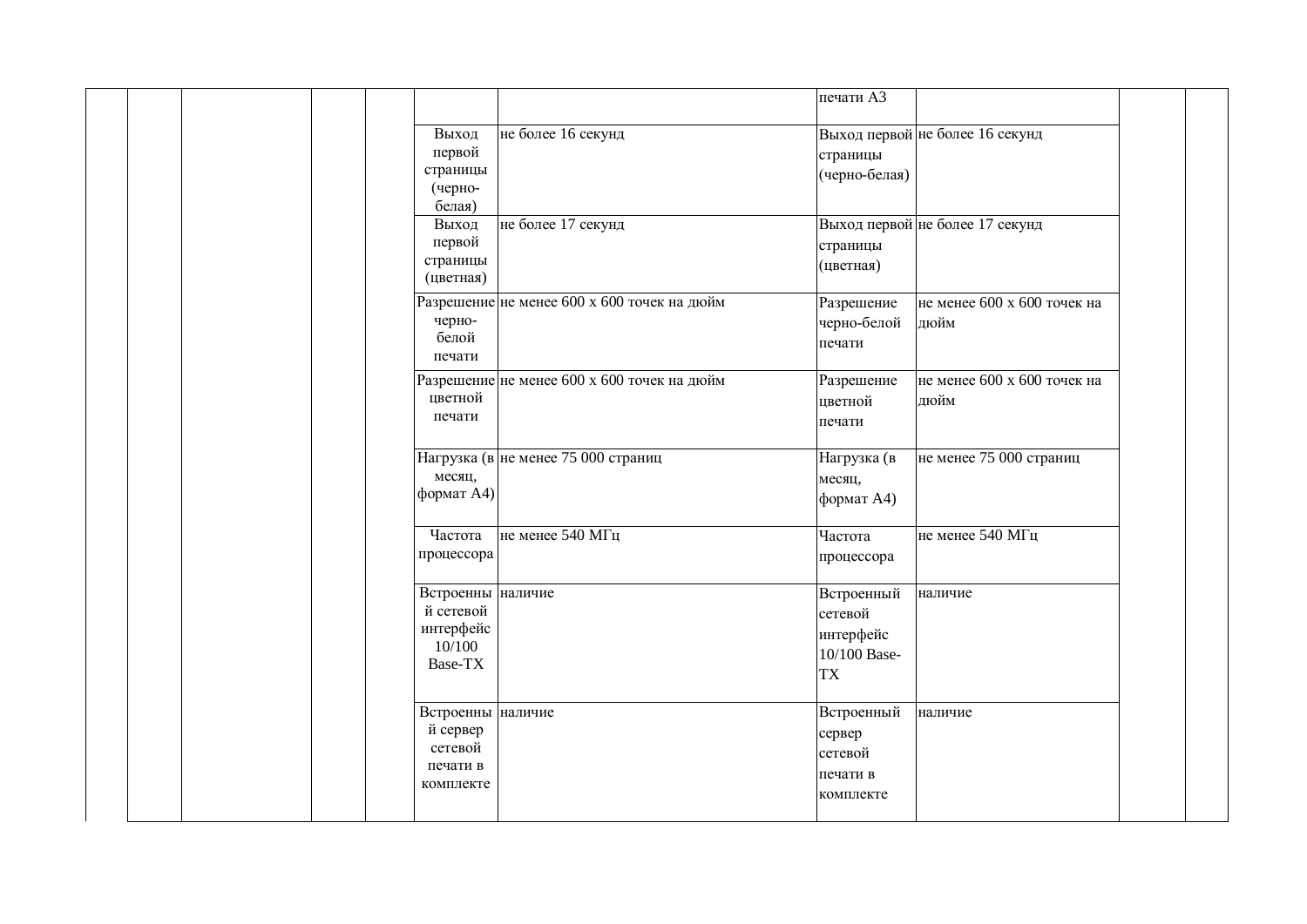| Оперативна не менее 192 Мбайт<br>я память                                                                                               | Оперативная<br>память                                                                                                    | не менее 192 Мбайт               |  |
|-----------------------------------------------------------------------------------------------------------------------------------------|--------------------------------------------------------------------------------------------------------------------------|----------------------------------|--|
| Универсаль не менее 100 листов<br>ный<br>входной<br>лоток<br>подачи<br>бумаги                                                           | Универсальн<br>ый входной<br>лоток подачи<br>бумаги                                                                      | не менее $100 \text{$            |  |
| Не менее 250 листов<br>Входной<br>лоток<br>нижней<br>подачи<br>бумаги                                                                   | Входной<br>лоток нижней<br>подачи<br>бумаги                                                                              | Не менее 250 листов              |  |
| Стандартн не менее 250 листов<br>ый<br>выходной<br>лоток                                                                                | выходной<br>лоток                                                                                                        | Стандартный не менее 250 листов  |  |
| не менее 100 листов<br>Лоток<br>ручной<br>подачи                                                                                        | подачи                                                                                                                   | Лоток ручной не менее 100 листов |  |
| Двусторон наличие<br>няя печать<br>(поддержка<br>драйверов)                                                                             | Двусторонняя наличие<br>печать<br>(поддержка<br>драйверов)                                                               |                                  |  |
| Наличие<br>Наличие<br>дополнител<br>ьных<br>модулей и<br>интерфейсо<br>в (сетевой<br>интерфейс,<br>устройства<br>чтения карт<br>памяти) | Наличие<br>дополнительн<br>ых модулей и<br>интерфейсов<br>(сетевой<br>интерфейс,<br>устройства<br>чтения карт<br>памяти) | Наличие                          |  |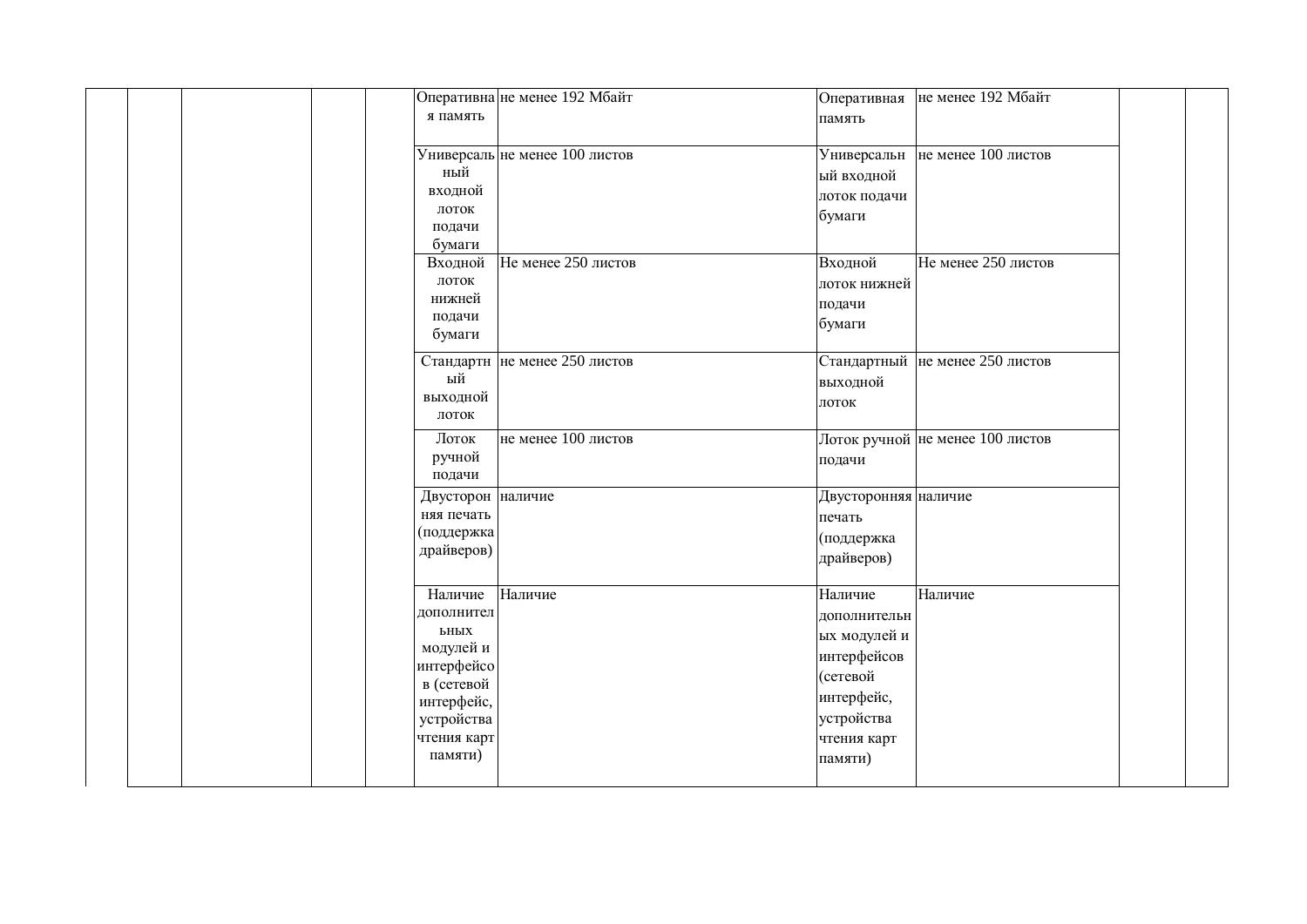|  |  | Предельна 121,173 121,173 109,056 |               |      |                              | 109,056 | $\overline{98,150}$ | Предельная                        |    | $\left  121, 1 \right  121, 1 \left  109, 0 \right  109, 0 \left  98, 15 \right $ |         |    |             |  |
|--|--|-----------------------------------|---------------|------|------------------------------|---------|---------------------|-----------------------------------|----|-----------------------------------------------------------------------------------|---------|----|-------------|--|
|  |  | я цена                            | тыс.          | тыс. | тыс.                         | тыс.    | тыс.                | цена                              | 73 | 73                                                                                | 56      | 56 | $ 0\rangle$ |  |
|  |  |                                   | pуб.          | руб. | руб.                         | руб.    | руб.                |                                   |    | тыс.  тыс.  тыс.  тыс.  тыс.                                                      |         |    |             |  |
|  |  |                                   |               |      |                              |         |                     |                                   |    | руб. <i>руб. руб. руб. руб.</i>                                                   |         |    |             |  |
|  |  |                                   |               |      |                              |         |                     | Монохромное МФУ формата А4        |    |                                                                                   |         |    |             |  |
|  |  |                                   |               |      |                              |         |                     |                                   |    |                                                                                   |         |    |             |  |
|  |  | Монохром                          |               |      | соответствие                 |         |                     | Монохромное соответствие          |    |                                                                                   |         |    |             |  |
|  |  | ное МФУ                           |               |      |                              |         |                     | МФУ                               |    |                                                                                   |         |    |             |  |
|  |  | формата А4                        |               |      |                              |         |                     | формата А4                        |    |                                                                                   |         |    |             |  |
|  |  |                                   |               |      |                              |         |                     |                                   |    |                                                                                   |         |    |             |  |
|  |  |                                   |               |      |                              |         |                     |                                   |    |                                                                                   |         |    |             |  |
|  |  | Принтер                           |               |      |                              |         |                     | Принтер                           |    |                                                                                   |         |    |             |  |
|  |  |                                   |               |      |                              |         |                     |                                   |    |                                                                                   |         |    |             |  |
|  |  | Цветность                         | черно-белая   |      |                              |         |                     | Цветность                         |    | черно-белая                                                                       |         |    |             |  |
|  |  | печати                            |               |      |                              |         |                     | печати                            |    |                                                                                   |         |    |             |  |
|  |  |                                   |               |      |                              |         |                     |                                   |    |                                                                                   |         |    |             |  |
|  |  | Количество Не менее 8000          |               |      |                              |         |                     | Количество                        |    | Не менее 8000                                                                     |         |    |             |  |
|  |  | страниц в                         |               |      |                              |         |                     | страниц в                         |    |                                                                                   |         |    |             |  |
|  |  | месяц                             |               |      |                              |         |                     | месяц                             |    |                                                                                   |         |    |             |  |
|  |  |                                   |               |      |                              |         |                     |                                   |    |                                                                                   |         |    |             |  |
|  |  | Максималь Не менее А4             |               |      |                              |         |                     | Максимальны Не менее А4           |    |                                                                                   |         |    |             |  |
|  |  | ный                               |               |      |                              |         |                     | й формат                          |    |                                                                                   |         |    |             |  |
|  |  | формат                            |               |      |                              |         |                     |                                   |    |                                                                                   |         |    |             |  |
|  |  |                                   |               |      |                              |         |                     |                                   |    |                                                                                   |         |    |             |  |
|  |  | Максималь Не менее 1200х600 dpi   |               |      |                              |         |                     | Максимально Не менее 1200х600 dpi |    |                                                                                   |         |    |             |  |
|  |  | ное                               |               |      |                              |         |                     | е разрешение                      |    |                                                                                   |         |    |             |  |
|  |  | разрешение                        |               |      |                              |         |                     | для ч/б                           |    |                                                                                   |         |    |             |  |
|  |  | для ч/б                           |               |      |                              |         |                     |                                   |    |                                                                                   |         |    |             |  |
|  |  |                                   |               |      |                              |         |                     | печати                            |    |                                                                                   |         |    |             |  |
|  |  | печати                            |               |      |                              |         |                     |                                   |    |                                                                                   |         |    |             |  |
|  |  | Скорость                          |               |      | Не менее 18 стр/мин (ч/б А4) |         |                     | Скорость                          |    | Не менее 18 стр/мин (ч/б А4)                                                      |         |    |             |  |
|  |  |                                   |               |      |                              |         |                     |                                   |    |                                                                                   |         |    |             |  |
|  |  | печати                            |               |      |                              |         |                     | печати                            |    |                                                                                   |         |    |             |  |
|  |  | Время                             | не более 10 с |      |                              |         |                     | Время                             |    | не более 10 с                                                                     |         |    |             |  |
|  |  |                                   |               |      |                              |         |                     |                                   |    |                                                                                   |         |    |             |  |
|  |  | разогрева                         |               |      |                              |         |                     | разогрева                         |    |                                                                                   |         |    |             |  |
|  |  |                                   |               |      |                              |         |                     |                                   |    |                                                                                   | наличие |    |             |  |
|  |  | Сканер                            | наличие       |      |                              |         |                     | Сканер                            |    |                                                                                   |         |    |             |  |
|  |  |                                   |               |      |                              |         |                     |                                   |    |                                                                                   |         |    |             |  |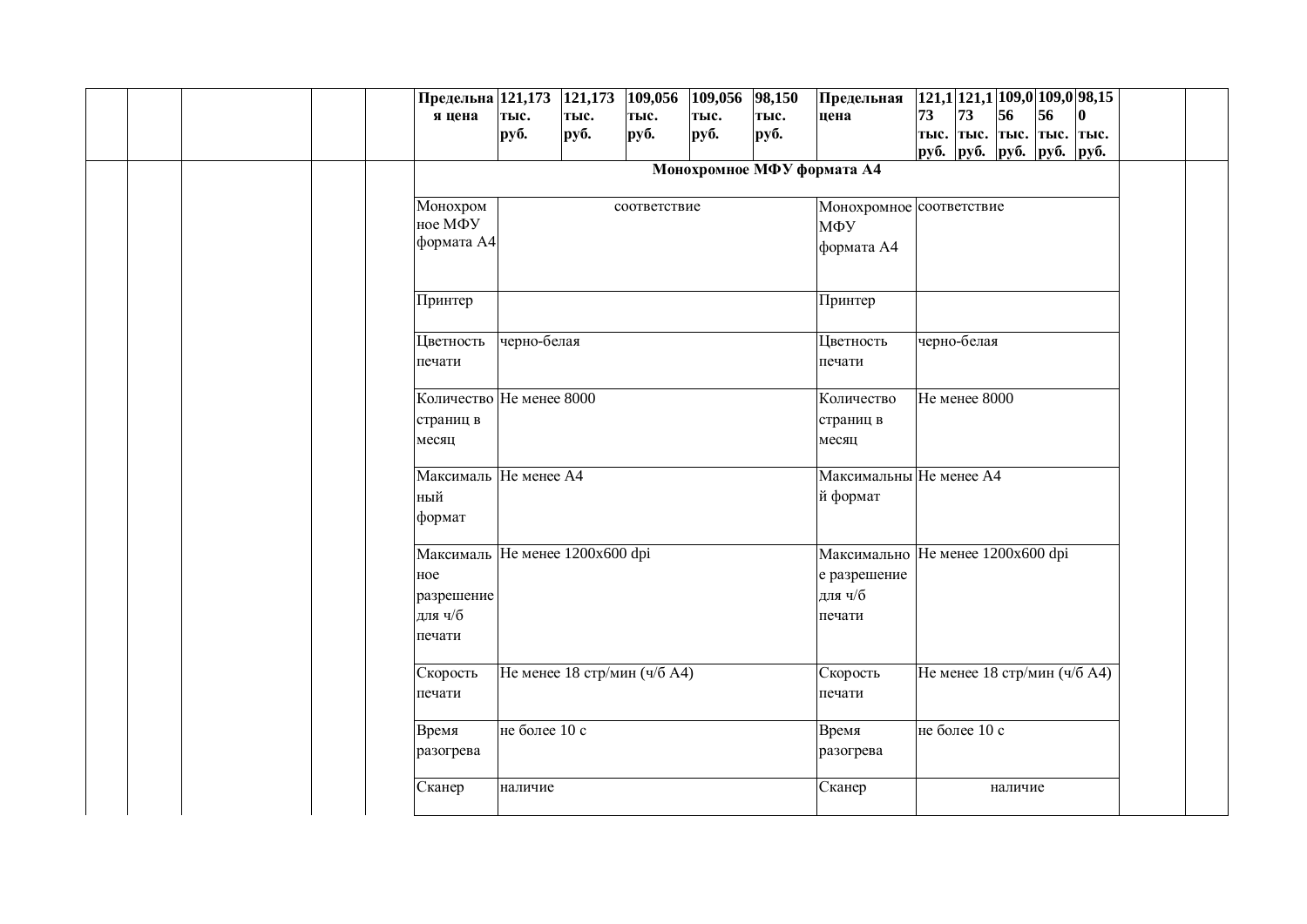|     | Тип        | Планшетный                       | Тип сканера             | Планшетный                       |  |
|-----|------------|----------------------------------|-------------------------|----------------------------------|--|
|     | сканера    |                                  |                         |                                  |  |
|     |            | Максималь Не менее А4            | Максимальны Не менее А4 |                                  |  |
|     | ный        |                                  | й формат                |                                  |  |
|     | формат     |                                  | оригинала               |                                  |  |
|     | оригинала  |                                  |                         |                                  |  |
|     |            |                                  |                         |                                  |  |
|     |            | Максималь Не менее 216х297 мм    |                         | Максимальны Не менее 216х297 мм  |  |
|     | ный размер |                                  | й размер                |                                  |  |
|     | сканирован |                                  | сканирования            |                                  |  |
| ИИ  |            |                                  |                         |                                  |  |
|     | Глубина    | Не менее 24 бит                  | Глубина                 | Не менее 24 бит                  |  |
|     | цвета      |                                  | цвета                   |                                  |  |
|     |            |                                  |                         |                                  |  |
|     | Оттенки    | Не менее 256                     | Оттенки                 | Не менее 256                     |  |
|     | серого     |                                  | серого                  |                                  |  |
|     |            | Разрешение Не менее 600x1200 dpi | Разрешение              | Не менее 600x1200 dpi            |  |
|     | сканера    |                                  | сканера                 |                                  |  |
|     | 600x1200   |                                  | 600x1200 dpi            |                                  |  |
| dpi |            |                                  |                         |                                  |  |
|     |            |                                  |                         |                                  |  |
|     |            | Поддержка TWAIN, WIA             | Поддержка               | TWAIN, WIA                       |  |
|     | стандартов |                                  | стандартов              |                                  |  |
|     | Копир      |                                  | Копир                   |                                  |  |
|     |            | наличие                          |                         | наличие                          |  |
|     |            | Максималь Не менее 600х600 dpi   |                         | Максимально Не менее 600х600 dpi |  |
| ное |            |                                  | е разрешение            |                                  |  |
|     | разрешение |                                  | копира (ч/б)            |                                  |  |
|     | копира     |                                  |                         |                                  |  |
|     | (4/6)      |                                  |                         |                                  |  |
|     | Скорость   | Не менее 18 стр/мин (ч/б А4)     | Скорость                | Не менее 18 стр/мин (ч/б А4)     |  |
|     | копировани |                                  | копирования             |                                  |  |
|     |            |                                  |                         |                                  |  |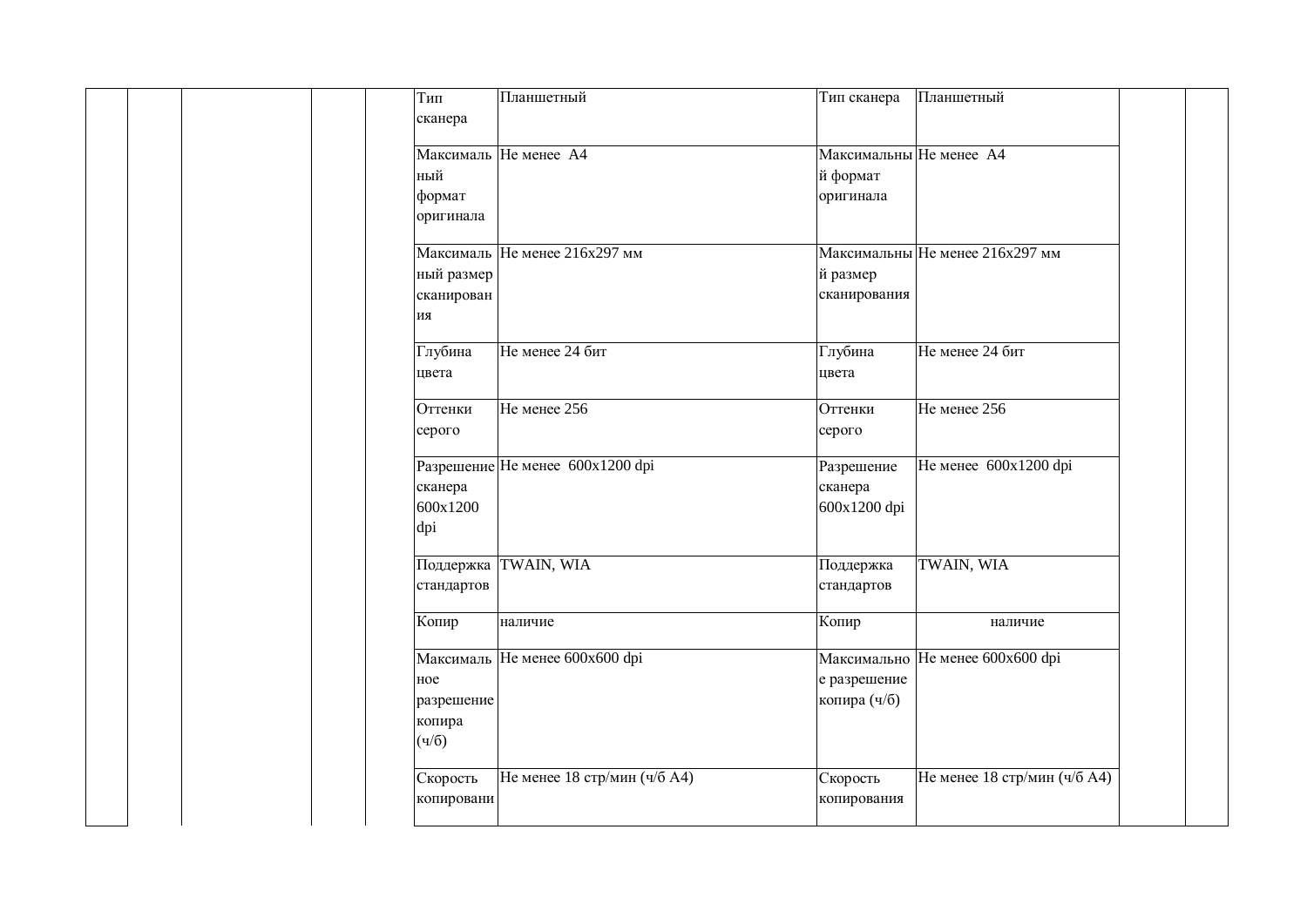| Я                                                  |                        |                        |                        |                        |                        |                                                   |                                            |           |                  |                                                 |                   |
|----------------------------------------------------|------------------------|------------------------|------------------------|------------------------|------------------------|---------------------------------------------------|--------------------------------------------|-----------|------------------|-------------------------------------------------|-------------------|
| Время<br>выхода                                    | Не более 12 с          |                        |                        |                        |                        | Время выхода Не более 12 с<br>первой копии        |                                            |           |                  |                                                 |                   |
| первой<br>копии                                    |                        |                        |                        |                        |                        |                                                   |                                            |           |                  |                                                 |                   |
| Предельна<br>я цена                                | 46,565<br>тыс.<br>руб. | 46,565<br>тыс.<br>руб. | 41,909<br>тыс.<br>руб. | 41,909<br>тыс.<br>руб. | 37,718<br>тыс.<br>руб. | Предельная 46,56 46,56 41,90 41,90 37,71<br>цена  | 5<br>тыс. тыс.<br><b>py</b> <sup>6</sup> . | 5<br>руб. | $\boldsymbol{9}$ | $\boldsymbol{9}$<br>тыс. тыс.<br>$py6.$ py $6.$ | 8<br>тыс.<br>руб. |
|                                                    |                        |                        |                        |                        | МФУ формата АЗ         |                                                   |                                            |           |                  |                                                 |                   |
| МФУ<br>формата АЗ                                  |                        |                        | соответствие           |                        |                        | МФУ<br>формата АЗ                                 |                                            |           | соответствие     |                                                 |                   |
| Цветность<br>печати                                | черно-белая            |                        |                        | Цветность<br>печати    | черно-белая            |                                                   |                                            |           |                  |                                                 |                   |
| Технология Лазерная<br>печати                      |                        |                        |                        |                        |                        | Технология<br>печати                              | Лазерная                                   |           |                  |                                                 |                   |
| Количество Не менее 100000<br>страниц в<br>месяц   |                        |                        |                        |                        |                        | Количество<br>страниц в<br>месяц                  | Не менее 100000                            |           |                  |                                                 |                   |
| Принтер                                            |                        |                        |                        |                        |                        | Принтер                                           |                                            |           |                  |                                                 |                   |
| Максималь АЗ<br>ный<br>формат                      |                        |                        |                        |                        |                        | Максимальны АЗ<br>й формат                        |                                            |           |                  |                                                 |                   |
| Автоматич Есть<br>еская<br>двусторонн<br>яя печать |                        |                        |                        |                        |                        | Автоматическ Есть<br>ая<br>двусторонняя<br>печать |                                            |           |                  |                                                 |                   |
| Максималь<br>ное                                   | 1200x1200 dpi          |                        |                        |                        |                        | Максимально 1200x1200 dpi<br>е разрешение         |                                            |           |                  |                                                 |                   |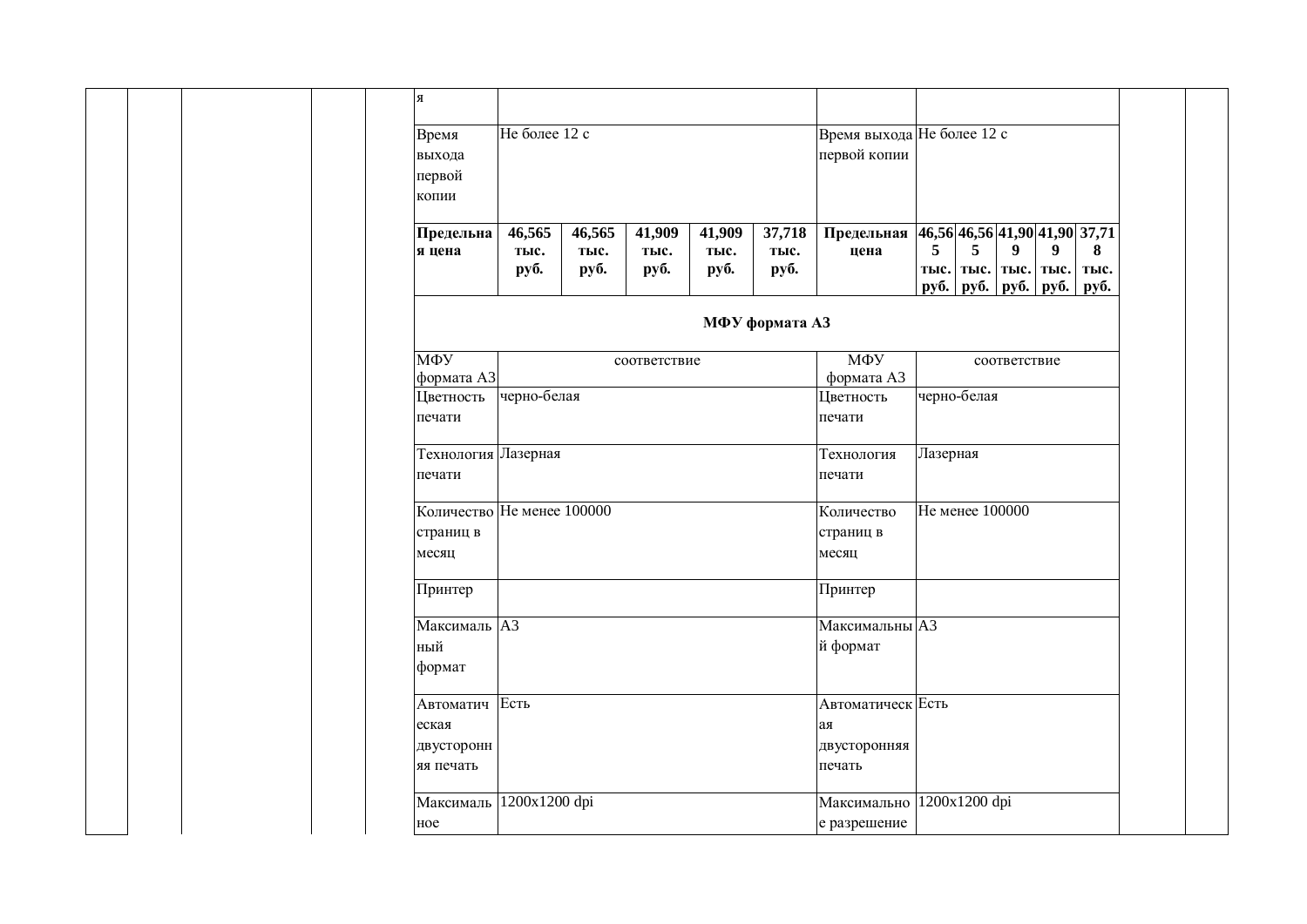|  |  | разрешение   |                                          | для ч/б        |                                    |  |
|--|--|--------------|------------------------------------------|----------------|------------------------------------|--|
|  |  | для ч/б      |                                          | печати         |                                    |  |
|  |  | печати       |                                          |                |                                    |  |
|  |  |              |                                          |                |                                    |  |
|  |  | Скорость     | 25 стр/мин (ч/б А4), 12 стр/мин (ч/б А3) | Скорость       | 25 стр/мин (ч/б А4), 12            |  |
|  |  | печати       |                                          | печати         | стр/мин (ч/б А3)                   |  |
|  |  |              |                                          |                |                                    |  |
|  |  | Время        | Не более 20 с                            | Время          | Не более 20 с                      |  |
|  |  | разогрева    |                                          | разогрева      |                                    |  |
|  |  |              |                                          |                |                                    |  |
|  |  | Время        | Не более 5.80 с (ч/б)                    |                | Время выхода Не более 5.80 с (ч/б) |  |
|  |  | выхода       |                                          | первого        |                                    |  |
|  |  | первого      |                                          | отпечатка      |                                    |  |
|  |  | отпечатка    |                                          |                |                                    |  |
|  |  |              |                                          |                |                                    |  |
|  |  | Сканер       |                                          | Сканер         |                                    |  |
|  |  | Тип          |                                          |                |                                    |  |
|  |  |              | планшетный/протяжный                     | Тип сканера    | планшетный/протяжный               |  |
|  |  | сканера      |                                          |                |                                    |  |
|  |  | Слайд-       | Есть                                     | Слайд-         | Есть                               |  |
|  |  | адаптер      |                                          | адаптер        |                                    |  |
|  |  |              |                                          |                |                                    |  |
|  |  | Максималь АЗ |                                          | Максимальны АЗ |                                    |  |
|  |  | ный          |                                          | й формат       |                                    |  |
|  |  | формат       |                                          | оригинала      |                                    |  |
|  |  | оригинала    |                                          |                |                                    |  |
|  |  |              |                                          |                |                                    |  |
|  |  | Глубина      | 24 бит                                   | Глубина        | 24 бит                             |  |
|  |  | цвета        |                                          | цвета          |                                    |  |
|  |  |              |                                          |                |                                    |  |
|  |  | Оттенки      | 256                                      | Оттенки        | 256                                |  |
|  |  | серого       |                                          | серого         |                                    |  |
|  |  |              |                                          |                |                                    |  |
|  |  |              | Разрешение Не менее 600х600 dpi          | Разрешение     | Не менее 600х600 dpi               |  |
|  |  | сканера      |                                          | сканера        |                                    |  |
|  |  |              |                                          |                |                                    |  |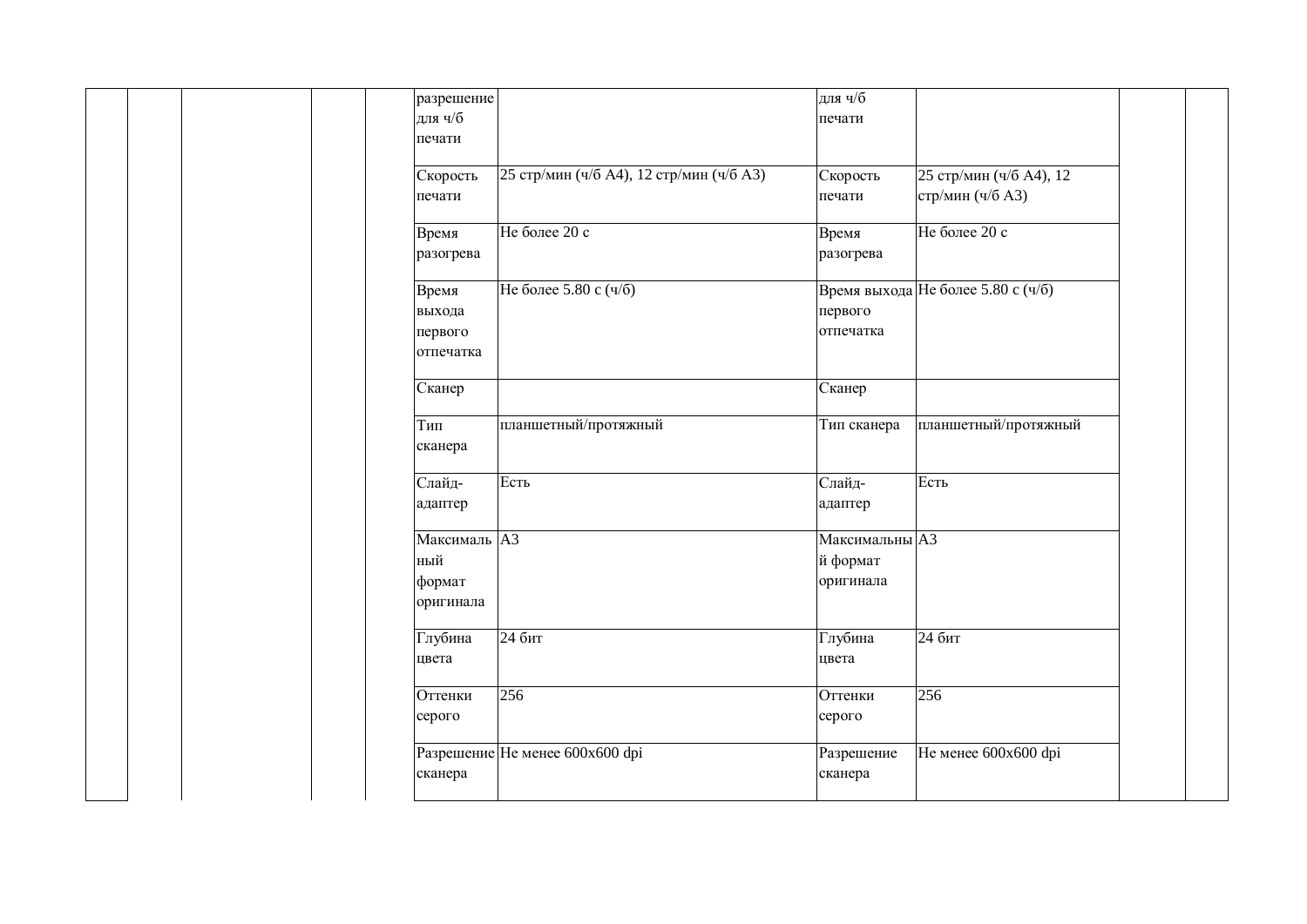|  |                | Устройство Двустороннее                        | Устройство   | Двустороннее                     |  |
|--|----------------|------------------------------------------------|--------------|----------------------------------|--|
|  | автоподачи     |                                                | автоподачи   |                                  |  |
|  | оригиналов     |                                                | оригиналов   |                                  |  |
|  |                |                                                |              |                                  |  |
|  | Емкость        | Не менее 50 листов                             | Емкость      | Не менее 50 листов               |  |
|  | устройства     |                                                | устройства   |                                  |  |
|  | автоподачи     |                                                | автоподачи   |                                  |  |
|  | оригиналов     |                                                | оригиналов   |                                  |  |
|  |                |                                                |              |                                  |  |
|  | Скорость       | Не менее 50 изображений в минуту (формат       | Скорость     | Не менее 50 изображений в        |  |
|  |                | сканирован   А4, разрешение 300 точек на дюйм) | сканирования | минуту (формат А4,               |  |
|  | ия (цветн.)    |                                                | (цветн.)     | разрешение 300 точек на          |  |
|  |                |                                                |              | дюйм)                            |  |
|  |                |                                                |              |                                  |  |
|  | Скорость       | Не менее50 изображений в минуту (формат        | Скорость     | Не менее50 изображений в         |  |
|  |                | сканирован   А4, разрешение 300 точек на дюйм) | сканирования | минуту (формат А4,               |  |
|  | ия (ч/б)       |                                                | (4/6)        | разрешение 300 точек на          |  |
|  |                |                                                |              | дюйм)                            |  |
|  |                |                                                |              |                                  |  |
|  |                | Поддержка TWAIN, WIA                           | Поддержка    | TWAIN, WIA                       |  |
|  | стандартов     |                                                | стандартов   |                                  |  |
|  |                |                                                |              |                                  |  |
|  | Отправка       | есть                                           | Отправка     | есть                             |  |
|  | изображени     |                                                | изображения  |                                  |  |
|  | я по e-mail    |                                                | πο e-mail    |                                  |  |
|  |                |                                                |              |                                  |  |
|  | Копир          |                                                | Копир        |                                  |  |
|  |                |                                                |              |                                  |  |
|  |                | Максималь Не менее 600х600 dpi                 |              | Максимально Не менее 600х600 dpi |  |
|  | ное            |                                                | е разрешение |                                  |  |
|  | разрешение     |                                                | копира (ч/б) |                                  |  |
|  | копира         |                                                |              |                                  |  |
|  | (4/6)          |                                                |              |                                  |  |
|  |                |                                                |              |                                  |  |
|  | Скорость       | Не менее 25 стр/мин (ч/б А4), 12 стр/мин (ч/б  | Скорость     | Не менее 25 стр/мин (ч/б А4),    |  |
|  | копировани АЗ) |                                                | копирования  | 12 стр/мин (ч/б А3)              |  |
|  |                |                                                |              |                                  |  |
|  | Я              |                                                |              |                                  |  |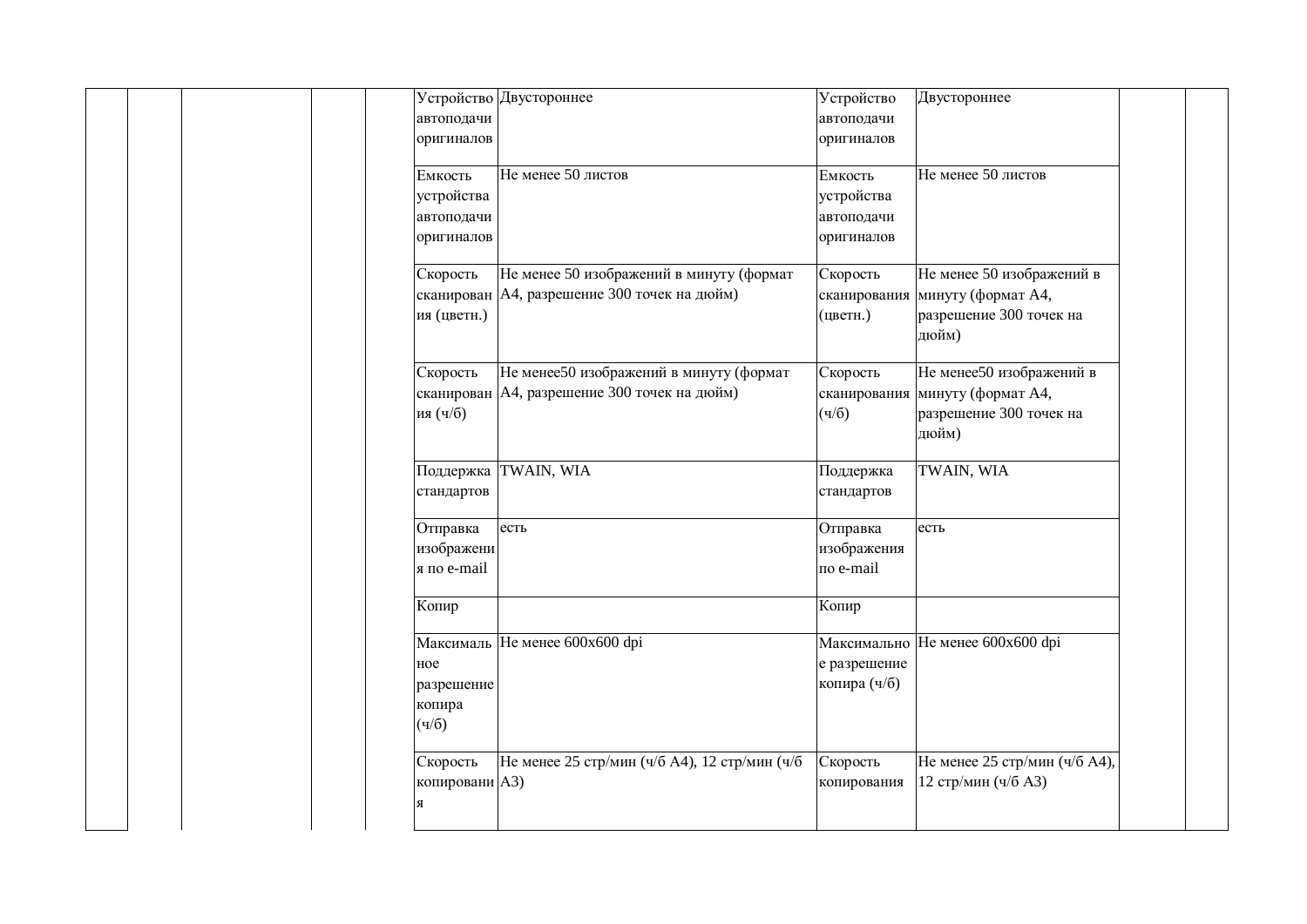|  | Время              | Не более 5.8 с                               | Время выхода Не более 5.8 с |                              |
|--|--------------------|----------------------------------------------|-----------------------------|------------------------------|
|  | выхода             |                                              | первой копии                |                              |
|  | первой             |                                              |                             |                              |
|  | копии              |                                              |                             |                              |
|  |                    |                                              |                             |                              |
|  | Изменение 25-400 % |                                              | Изменение                   | 25-400 %                     |
|  | масштаба           |                                              | масштаба                    |                              |
|  |                    |                                              |                             |                              |
|  | Шаг                | $1\%$                                        | Шаг                         | $1\%$                        |
|  | масштабир          |                                              | масштабиров                 |                              |
|  | ования             |                                              | ания                        |                              |
|  |                    |                                              |                             |                              |
|  |                    | Максималь Не менее 999                       | Максимально Не менее 999    |                              |
|  | ное                |                                              | е количество                |                              |
|  | количество         |                                              | копий за цикл               |                              |
|  |                    |                                              |                             |                              |
|  | копий за           |                                              |                             |                              |
|  | ЦИКЛ               |                                              |                             |                              |
|  | Лотки              |                                              | Лотки                       |                              |
|  |                    |                                              |                             |                              |
|  | Подача             | Не менее 600 лист. (стандартная), 1600 лист. | Подача                      | Не менее 600 лист.           |
|  | бумаги             | (максимальная)                               | бумаги                      | (стандартная), 1600 лист.    |
|  |                    |                                              |                             | (максимальная)               |
|  |                    |                                              |                             |                              |
|  | Вывод              | Не менее 300 лист. (стандартный), 300 лист.  | Вывод                       | Не менее 300 лист.           |
|  | бумаги             | (максимальный)                               | бумаги                      | (стандартный), 300 лист.     |
|  |                    |                                              |                             | (максимальный)               |
|  |                    |                                              |                             |                              |
|  | Емкость            | Не менее 100 лист                            | Емкость                     | Не менее 100 лист            |
|  | лотка              |                                              | лотка ручной                |                              |
|  | ручной             |                                              | подачи.                     |                              |
|  | подачи.            |                                              |                             |                              |
|  |                    |                                              |                             |                              |
|  |                    | Расходные 45-256 г/м2                        | Расходные                   | 45-256 г/м2                  |
|  | материалы          |                                              | материалы                   |                              |
|  |                    |                                              |                             |                              |
|  | Плотность          | карточках, пленках, этикетках, глянцевой     | Плотность                   | карточках, пленках,          |
|  |                    |                                              |                             | этикетках, глянцевой бумаге, |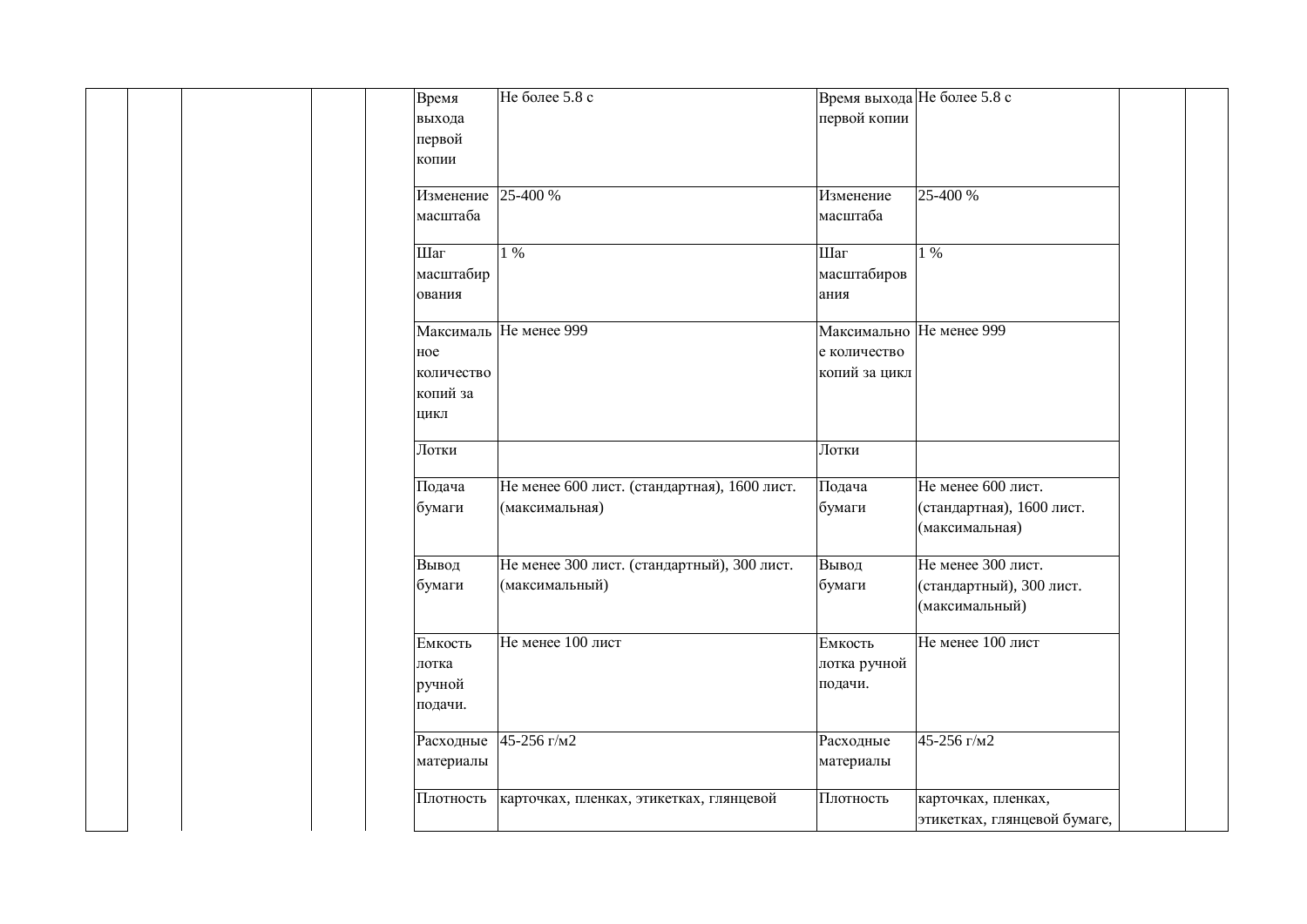|              | бумаги                                | бумаге, конвертах, матовой бумаге  | бумаги                                  | конвертах, матовой бумаге |  |
|--------------|---------------------------------------|------------------------------------|-----------------------------------------|---------------------------|--|
|              |                                       | Печать на: Не менее 300000 страниц | Печать на:                              | Не менее 300000 страниц   |  |
| Pecypc<br>на | фотобараба                            | Не менее 15000 страниц             | Pecypc<br>фотобарабана                  | Не менее 15000 страниц    |  |
| тонера       | картриджа/                            | Ресурс ч/б Не менее 1024 МБ        | Ресурс ч/б<br>картриджа/то<br>нера      | Не менее 1024 МБ          |  |
| Объем        | памяти                                | Ethernet (RJ-45), USB              | Объем<br>памяти                         | Ethernet (RJ-45), USB     |  |
| ы            | Интерфейс 2.0                         |                                    | Интерфейсы                              | 2.0                       |  |
| <b>USB</b>   | Версия                                | есть                               | Версия USB                              | есть                      |  |
|              | Поддержка есть<br>AirPrint            |                                    | Поддержка<br>AirPrint                   | есть                      |  |
| карт         | Устройство SD<br>для чтения<br>памяти |                                    | Устройство<br>для чтения<br>карт памяти | SD                        |  |
| карт         | Поддержка есть<br>памяти              |                                    | Поддержка<br>карт памяти                | есть                      |  |
| печать       | Прямая                                | есть                               | Прямая<br>печать                        | есть                      |  |
| Веб-         |                                       | 45-256 г/м2                        | Веб-                                    | 45-256 г/м2               |  |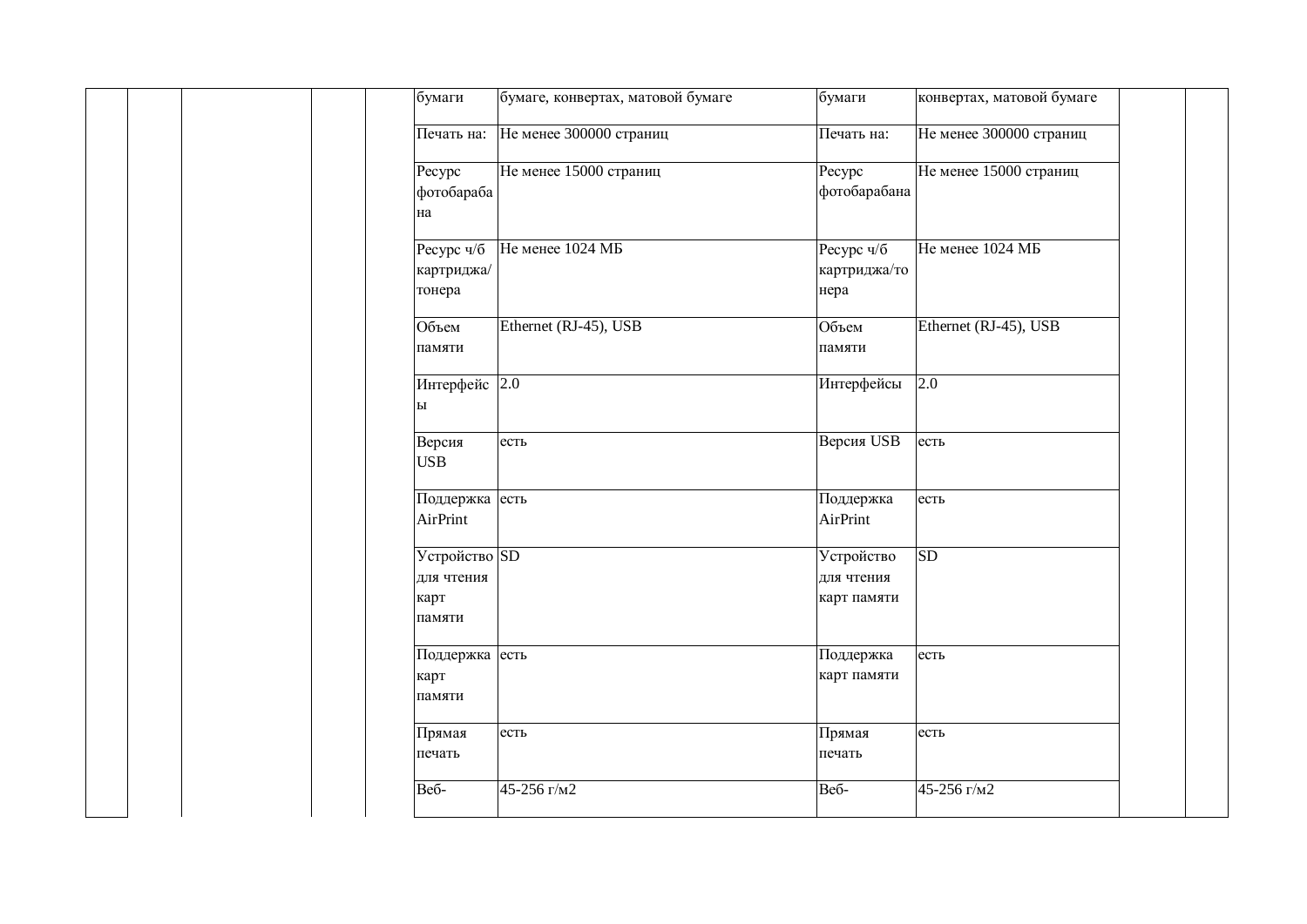|                |                             |                                                  |     |           | интерфейс                                       | интерфейс<br>соответствие                                                                                                           |  |  |  |                                         |                                         |                       |                              |                                   |                                   |                    |  |
|----------------|-----------------------------|--------------------------------------------------|-----|-----------|-------------------------------------------------|-------------------------------------------------------------------------------------------------------------------------------------|--|--|--|-----------------------------------------|-----------------------------------------|-----------------------|------------------------------|-----------------------------------|-----------------------------------|--------------------|--|
|                |                             |                                                  |     |           | Шрифты и<br>языки<br>управления                 |                                                                                                                                     |  |  |  |                                         | Шрифты и<br>языки<br>управления         |                       | соответствие                 |                                   |                                   |                    |  |
|                |                             |                                                  |     |           | Поддержка есть<br>PostScript                    |                                                                                                                                     |  |  |  |                                         | Поддержка<br>PostScript                 | есть                  |                              |                                   |                                   |                    |  |
|                |                             |                                                  |     |           | Поддержка PostScript 3, PCL 5e, PCL 6, PDF      |                                                                                                                                     |  |  |  |                                         | Поддержка                               | <b>PDF</b>            | PostScript 3, PCL 5e, PCL 6, |                                   |                                   |                    |  |
|                |                             |                                                  |     |           | Предельна<br>я цена                             | 137,932<br>137,932<br>124,139<br>124,139<br>111,725<br>тыс.<br>тыс.<br>тыс.<br>тыс.<br>тыс.<br>руб.<br>руб.<br>руб.<br>руб.<br>руб. |  |  |  |                                         | Предельная<br>цена                      | 137,932<br>32<br>руб. | тыс.<br>тыс. руб.            | 137,9 124,1<br>39<br>тыс.<br>руб. | 124,1 111,7<br>39<br>тыс.<br>руб. | 25<br>тыс.<br>руб. |  |
| $\overline{4}$ | 26.30.1<br>$\boldsymbol{0}$ | Аппаратура,<br>передающая для<br>радиосвязи,     | 796 | штуки тип | устройства<br>(телефон/с                        | Телефон / смартфон                                                                                                                  |  |  |  |                                         | ТИП<br>устройства<br>(телефон/сма       |                       | Телефон / смартфон           |                                   |                                   |                    |  |
|                |                             | радиовещания и<br>телевидения.<br>Пояснения по   |     |           | мартфон)                                        |                                                                                                                                     |  |  |  |                                         | ртфон)                                  |                       |                              |                                   |                                   |                    |  |
|                |                             | требуемой<br>продукции:<br>телефоны<br>мобильные |     |           | поддержив<br>аемые<br>стандарты                 | GSM 900/1800/1900, 3G, 4G, UMTS, LTE                                                                                                |  |  |  | поддерживае<br>мые<br>стандарты         | GSM 900/1800/1900, 3G, 4G,<br>UMTS, LTE |                       |                              |                                   |                                   |                    |  |
|                |                             |                                                  |     |           | ая система                                      | операционн ios или android                                                                                                          |  |  |  | операционная ios или android<br>система |                                         |                       |                              |                                   |                                   |                    |  |
|                |                             |                                                  |     |           | время<br>работы                                 | 13 часов                                                                                                                            |  |  |  | время работы 13 часов                   |                                         |                       |                              |                                   |                                   |                    |  |
|                |                             |                                                  |     |           | метод<br>управления<br>(сенсорный<br>/кнопочный | сенсорный/кнопочный                                                                                                                 |  |  |  | метод<br>управления<br>(сенсорный/к     |                                         | сенсорный/кнопочный   |                              |                                   |                                   |                    |  |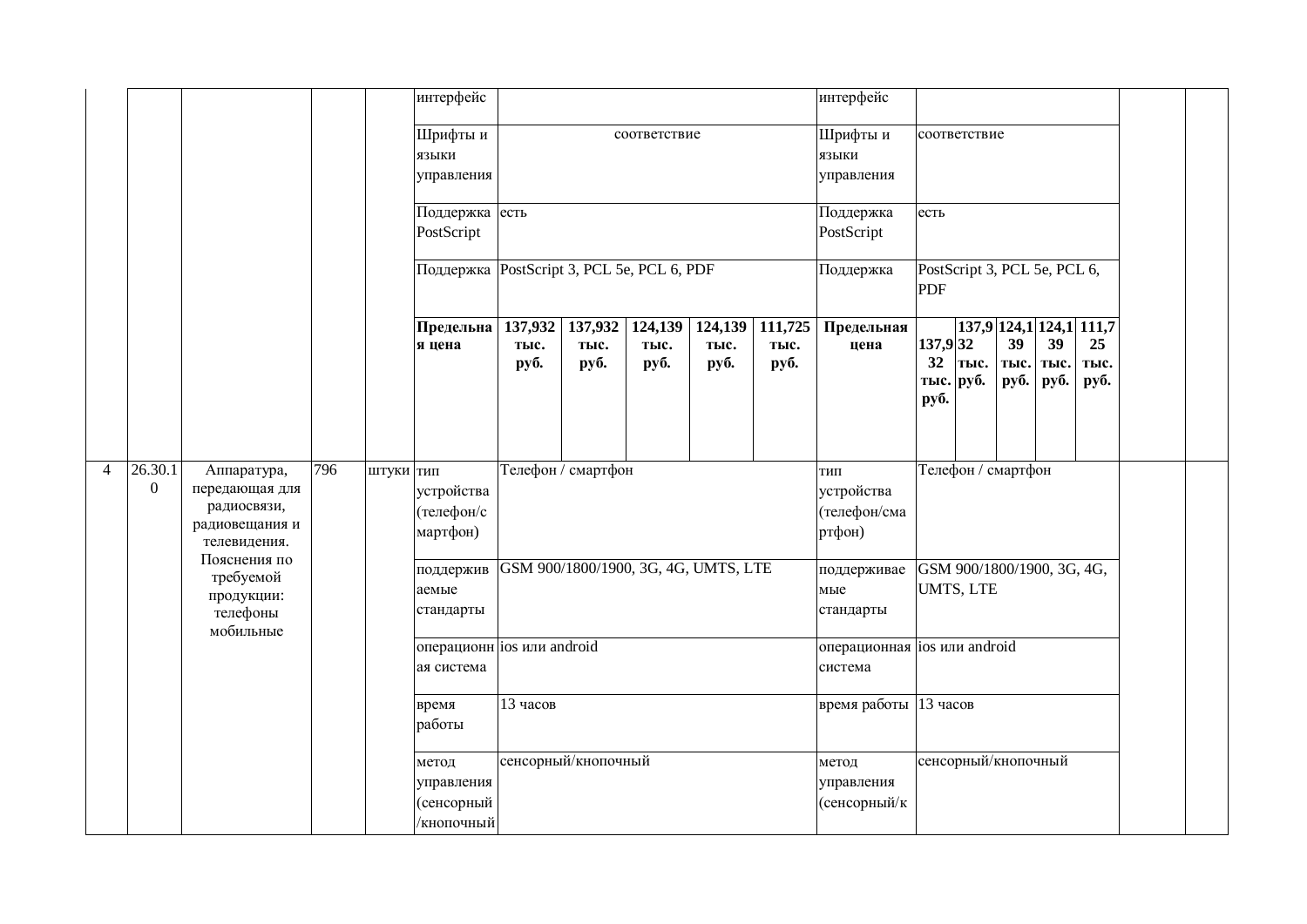|  |  |                         |                                          | нопочный)             |                            |  |
|--|--|-------------------------|------------------------------------------|-----------------------|----------------------------|--|
|  |  |                         |                                          |                       |                            |  |
|  |  |                         | количество максимальное значение 2 штуки | количество            | максимальное значение 2    |  |
|  |  | SIM-карт                |                                          | SIM-карт              | штуки                      |  |
|  |  |                         |                                          |                       |                            |  |
|  |  | наличие                 | Wi-Fi, Bluetooth, USB, GPS               | наличие               | Wi-Fi, Bluetooth, USB, GPS |  |
|  |  | модулей и               |                                          | модулей и             |                            |  |
|  |  | интерфейсо              |                                          | интерфейсов           |                            |  |
|  |  | $B$ (Wi-Fi,             |                                          | $(Wi-Fi,$             |                            |  |
|  |  | Bluetooth,              |                                          | Bluetooth,            |                            |  |
|  |  | USB, GPS)               |                                          | USB, GPS)             |                            |  |
|  |  |                         |                                          |                       |                            |  |
|  |  | стоимость               | не предусмотрено                         | стоимость             | не предусмотрено           |  |
|  |  | годового                |                                          | годового              |                            |  |
|  |  | владения                |                                          | владения              |                            |  |
|  |  | оборудован              |                                          | оборудование          |                            |  |
|  |  | ием                     |                                          | м (включая            |                            |  |
|  |  | (включая                |                                          | договоры              |                            |  |
|  |  | договоры                |                                          | технической           |                            |  |
|  |  | техническо              |                                          | поддержки,            |                            |  |
|  |  | й                       |                                          | обслуживани           |                            |  |
|  |  | поддержки,              |                                          | я, сервисные          |                            |  |
|  |  | обслужива<br>ния,       |                                          | договоры) из          |                            |  |
|  |  |                         |                                          | расчета на            |                            |  |
|  |  | сервисные               |                                          | одного<br>абонента    |                            |  |
|  |  | договоры)               |                                          |                       |                            |  |
|  |  | из расчета<br>на одного |                                          | (одну                 |                            |  |
|  |  | абонента                |                                          | единицу<br>трафика) в |                            |  |
|  |  |                         |                                          | течение всего         |                            |  |
|  |  | (одну                   |                                          | срока службы          |                            |  |
|  |  | единицу<br>трафика) в   |                                          |                       |                            |  |
|  |  | течение                 |                                          |                       |                            |  |
|  |  | всего срока             |                                          |                       |                            |  |
|  |  | службы                  |                                          |                       |                            |  |
|  |  |                         |                                          |                       |                            |  |
|  |  |                         |                                          |                       |                            |  |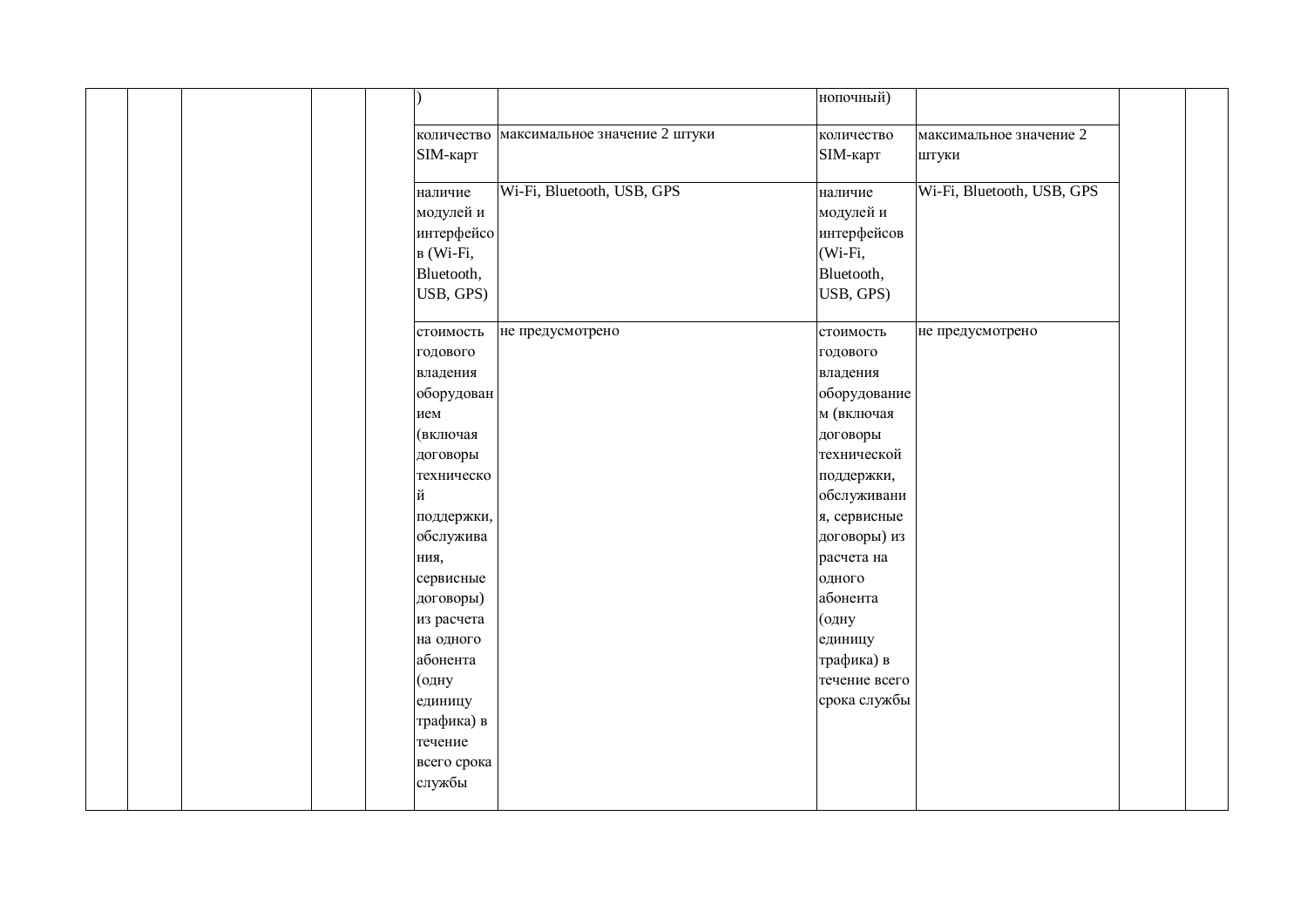|                |              |                                                                                            |     |                       | Предельна                                                        | 15,00        | 15,00        | 10,00        | $\overline{10,00}$ | $\overline{5,00}$          | Предельная                                                         |             |                                    |     | 15,00 15,00 10,00 10,00 5,00 |                                      |  |
|----------------|--------------|--------------------------------------------------------------------------------------------|-----|-----------------------|------------------------------------------------------------------|--------------|--------------|--------------|--------------------|----------------------------|--------------------------------------------------------------------|-------------|------------------------------------|-----|------------------------------|--------------------------------------|--|
|                |              |                                                                                            |     |                       | я цена                                                           | тыс.<br>руб. | тыс.<br>руб. | тыс.<br>руб. | тыс.<br>руб.       | тыс.<br>руб.               | цена                                                               | py6.        | тыс. тыс. тыс.<br>руб. <b>руб.</b> |     | тыс.<br>руб.                 | тыс.<br>руб.                         |  |
| 5 <sup>5</sup> |              |                                                                                            | 251 |                       | Мощность                                                         |              |              |              |                    |                            |                                                                    | He          | He                                 | He  | He                           | He                                   |  |
|                | 29.10.2<br>1 | Средства<br>транспортные с<br>двигателем с<br>искровым<br>зажиганием, с<br>рабочим объемом |     | Лоша<br>диная<br>сила | двигателя                                                        | 200          | 200          | 200          | 200                | 200                        | Не более Не более Не более Не более Не более Мощность<br>двигателя |             | боле боле боле боле                |     | e 200 e 200 e 200 e 200 200  | более                                |  |
|                |              | цилиндров не<br>более 1500 см3,<br>новые                                                   |     |                       | Комплекта стандартная<br>ция                                     |              |              |              |                    |                            | Комплектаци<br>Я                                                   | стандартная |                                    |     |                              |                                      |  |
|                |              |                                                                                            | 383 |                       | рубль  Предельна   2,5 млн. 2,5 млн. 1,5 млн. 1,5 млн.<br>я цена |              |              |              |                    | 1 млн.<br>включи<br>тельно | Предельная<br>цена                                                 | 2,5         | 2,5                                | 1,5 | 1,5<br>млн. млн. млн. млн.   | $\mathbf{1}$<br>млн.<br>вклю<br>чите |  |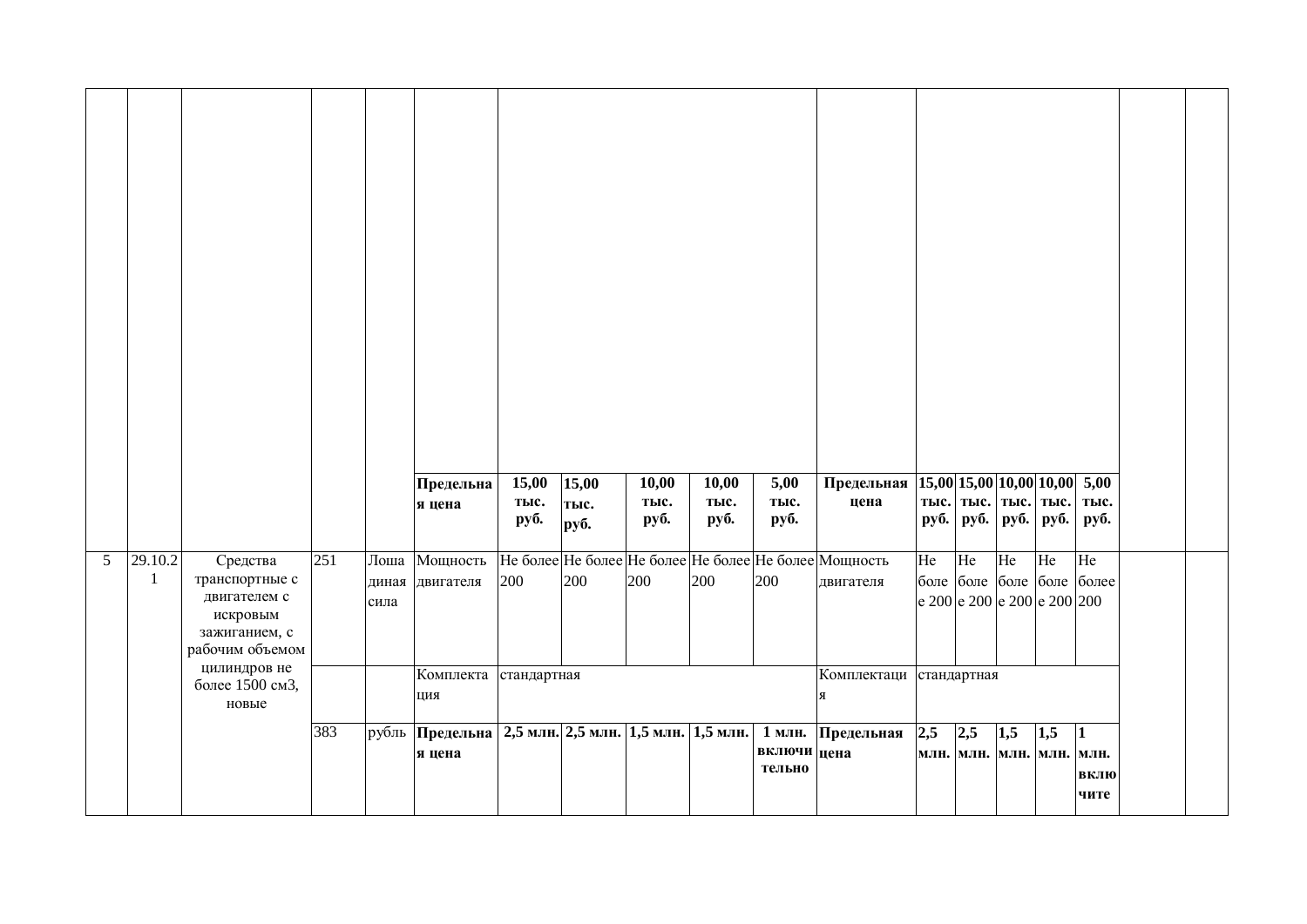|        |                |                                                              |     |       |                       |                              |                 |               |                                     |               |                                                       |               |               |               |                             | льно                      |  |
|--------|----------------|--------------------------------------------------------------|-----|-------|-----------------------|------------------------------|-----------------|---------------|-------------------------------------|---------------|-------------------------------------------------------|---------------|---------------|---------------|-----------------------------|---------------------------|--|
|        |                |                                                              |     |       |                       |                              |                 |               |                                     |               |                                                       |               |               |               |                             |                           |  |
| 6      | 29.10.2        | Средства                                                     | 251 | Лоша  | Мощность              |                              |                 |               |                                     |               | Не более Не более Не более Не более Не более Мощность | He            | He            | He            | He                          | He                        |  |
|        | $\overline{2}$ | транспортные с                                               |     | диная | двигателя             | 200                          | 200             | 200           | 200                                 | 200           | двигателя                                             | боле          | боле          | боле          | боле                        | более                     |  |
|        |                | двигателем с<br>искровым<br>зажиганием, с<br>рабочим объемом |     | сила  |                       |                              |                 |               |                                     |               |                                                       |               |               |               | e 200 e 200 e 200 e 200 200 |                           |  |
|        |                | цилиндров не<br>более 1500 см3,                              |     |       | Комплекта стандартная |                              |                 |               |                                     |               | Комплектаци                                           |               | стандартная   |               |                             |                           |  |
|        |                | новые                                                        |     |       | ЦИЯ                   |                              |                 |               |                                     |               |                                                       |               |               |               |                             |                           |  |
|        |                |                                                              | 383 | рубль | Предельна             |                              |                 |               | 2,5 млн. 2,5 млн. 1,5 млн. 1,5 млн. | 1 млн.        | Предельная                                            | 2,5           | 2,5           | 1,5           | 1,5                         |                           |  |
|        |                |                                                              |     |       | я цена                |                              |                 |               |                                     | включи цена   |                                                       | млн.          | млн.          | млн.          | млн.                        | млн.                      |  |
|        |                |                                                              |     |       |                       |                              |                 |               |                                     | тельно        |                                                       |               |               |               |                             | вклю                      |  |
|        |                |                                                              |     |       |                       |                              |                 |               |                                     |               |                                                       |               |               |               |                             | чите                      |  |
|        |                |                                                              |     |       |                       |                              |                 |               |                                     |               |                                                       |               |               |               |                             | льно                      |  |
| $\tau$ | 31.01.1        | Мебель                                                       |     |       | Материал              | Метал                        | Метал           | Метал         | Метал                               | Метал         | Материал                                              |               |               |               | Мета Мета Meта Meта Meта    |                           |  |
|        | 1              | металлическая для                                            |     |       | (метал)               |                              |                 |               |                                     |               | (метал)                                               | Л             | Л             | Л             | Л                           | Л                         |  |
|        |                | офисов.<br>Пояснения по                                      |     |       |                       |                              |                 |               |                                     |               |                                                       |               |               |               |                             |                           |  |
|        |                | закупаемой                                                   |     |       |                       | П                            | предель предель |               | предель                             | предель       |                                                       |               |               |               |                             |                           |  |
|        |                | продукции:                                                   |     |       | обивочные             | редельн                      | ное             | ное           | ное                                 | ное           | обивочные                                             |               |               |               |                             | пред пред пред пред преде |  |
|        |                | мебель для                                                   |     |       | материалы             | oe                           | значени         | значени       | значени                             | значени       | материалы                                             | ельн          | ельн          | ельн          | ельн                        | льное                     |  |
|        |                | сидения,                                                     |     |       |                       | значени<br>е - кожа          | е - кожа  е -   |               | $e -$                               | $e -$         |                                                       | <sub>oe</sub> | <sub>oe</sub> | <sub>oe</sub> | <sub>oe</sub>               | значе                     |  |
|        |                | преимущественно<br>с металлическим                           |     |       |                       | натураль                     |                 |               | натураль искусств искусств искусств |               |                                                       | знач          | знач          | знач          | знач                        | ние -                     |  |
|        |                | каркасом                                                     |     |       |                       | ная;                         | ная;            | енная         | енная                               | енная         |                                                       | ение          | ение          | ение          | ение                        | искус                     |  |
|        |                |                                                              |     |       |                       | <b>ВОЗМОЖН</b>               |                 | кожа;         | кожа;                               | кожа;         |                                                       |               |               |               |                             | ствен                     |  |
|        |                |                                                              |     |       |                       | ые                           | <b>ВОЗМОЖН</b>  |               |                                     |               |                                                       | кожа          | кожа иску     |               | иску                        | ная                       |  |
|        |                |                                                              |     |       |                       | значени ые                   |                 |               | ВОЗМОЖН ВОЗМОЖН ВОЗМОЖН             |               |                                                       | нату          | нату          |               | сстве сстве кожа;           |                           |  |
|        |                |                                                              |     |       |                       | Я:<br>искусств <sub>я:</sub> | значени         | ые            | ые                                  | ыe            |                                                       | раль          | раль          | нная          | нная                        |                           |  |
|        |                |                                                              |     |       |                       | енная                        |                 | значени       | значени                             | значени       |                                                       | ная;          | ная;          | кожа кожа     |                             | B03M                      |  |
|        |                |                                                              |     |       |                       | кожа,                        | искусств я:     |               | я:                                  | :R            |                                                       |               |               |               |                             | ОЖНЫ                      |  |
|        |                |                                                              |     |       |                       | мебельн                      | енная           | мебельн<br>ый | мебельн<br>ый                       | мебельн<br>ый |                                                       | <b>B03M</b>   | <b>BO3M</b>   |               |                             | e                         |  |
|        |                |                                                              |     |       |                       | ый                           | кожа,           |               |                                     |               |                                                       | ОЖН           | ОЖН           |               |                             | возм возм значе           |  |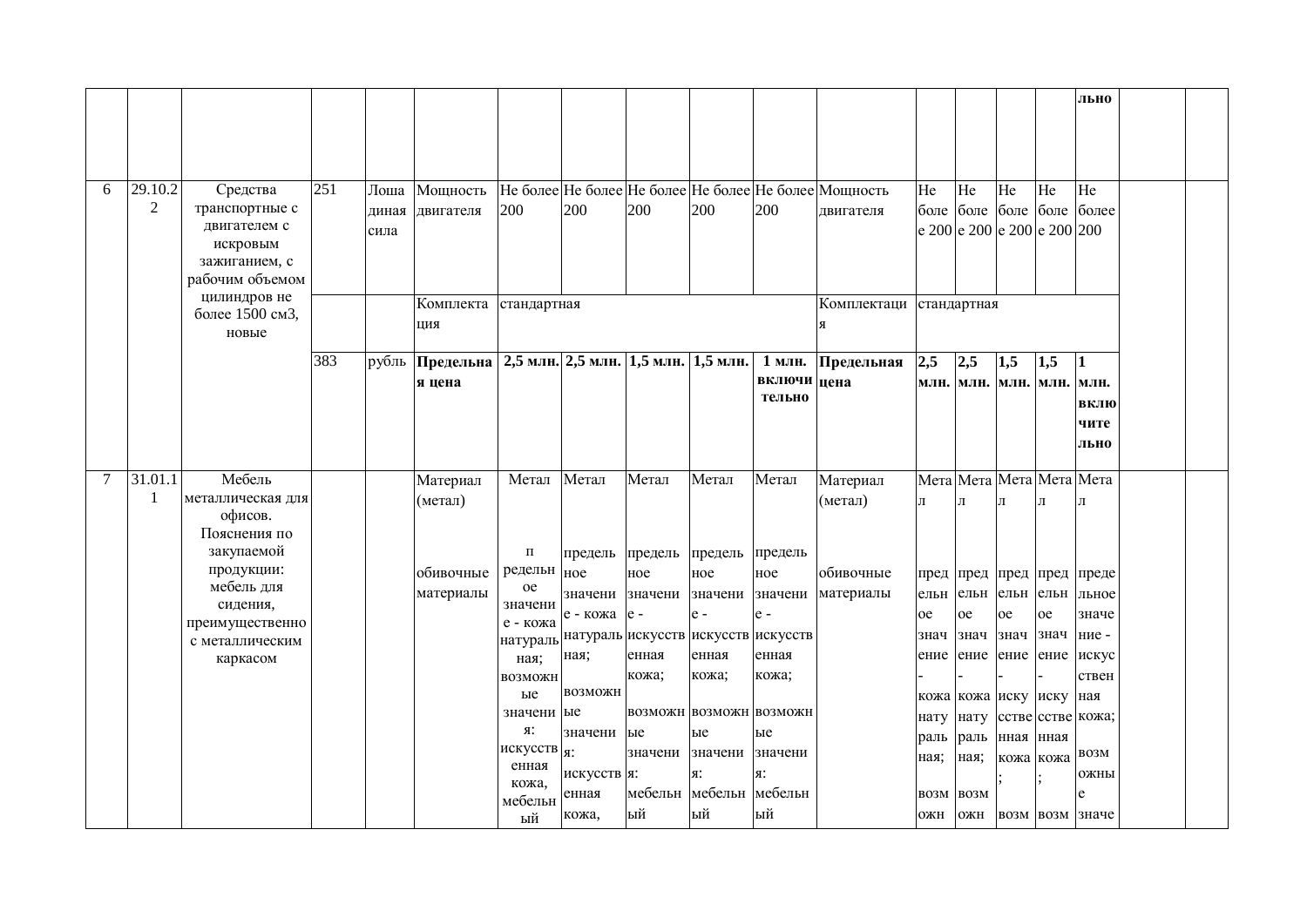|  |  |  |                |                        | (искусст мебельн (искусст (искусст (искусст |        |        | ые        | ые            | ОЖН                    | ОЖН                           | ния:                   |  |
|--|--|--|----------------|------------------------|---------------------------------------------|--------|--------|-----------|---------------|------------------------|-------------------------------|------------------------|--|
|  |  |  | венный) ый     |                        | венный) венный) венный)                     |        |        |           | знач знач ые  |                        | ыe                            | мебе                   |  |
|  |  |  | мех,           | (искусст мех,          |                                             | мех,   | Mex,   |           |               | ения: ения: знач знач  |                               | льны                   |  |
|  |  |  | искусств       |                        | венный) искусств искусств искусств          |        |        |           |               |                        | иску иску ения: ения: й       |                        |  |
|  |  |  | енная<br>замша | мех,                   | енная                                       | енная  | енная  |           |               |                        | сстве сстве мебе мебе (иску   |                        |  |
|  |  |  |                | (микроф искусств замша |                                             | замша  | замша  |           |               |                        | нная нная льны льны сстве     |                        |  |
|  |  |  | ибра),         | енная                  | (микроф  (микроф  (микроф                   |        |        |           | кожа кожа й   |                        | й                             | нный                   |  |
|  |  |  | ткань,         | замша                  | ибра),                                      | ибра), | ибра), |           |               |                        | (иску (иску) мех,             |                        |  |
|  |  |  | нетканы        | (микроф ткань,         |                                             | ткань, | ткань, |           |               |                        | мебе мебе сстве сстве искус   |                        |  |
|  |  |  | e              | ибра),                 | нетканы нетканы нетканы                     |        |        |           |               |                        | льны льны нный нный ствен     |                        |  |
|  |  |  | материа        | ткань,                 | e                                           | e      |        | И         | й             |                        |                               | ная                    |  |
|  |  |  | ЛЫ             |                        | нетканы материа материа материа             |        |        |           |               | (иск (искумех, мех,    |                               | замш                   |  |
|  |  |  |                | e                      | Л                                           | ЛЫ     | ЛЫ     |           |               |                        | усст сстве иску иску а        |                        |  |
|  |  |  |                | материа                |                                             |        |        | венн      |               |                        |                               | нный сстве сстве (микр |  |
|  |  |  |                | ЛЫ                     |                                             |        |        | ый)       | $\lambda$     |                        | нная нная офиб                |                        |  |
|  |  |  |                |                        |                                             |        |        |           |               |                        | мех, мех, замш замш ра),      |                        |  |
|  |  |  |                |                        |                                             |        |        |           | иску иску а   |                        | a                             | ткань                  |  |
|  |  |  |                |                        |                                             |        |        |           |               |                        | сстве сстве (мик (мик)        |                        |  |
|  |  |  |                |                        |                                             |        |        |           |               |                        | нная  нная  рофи  рофи  нетка |                        |  |
|  |  |  |                |                        |                                             |        |        |           |               | замш замш бра), бра),  |                               | ные                    |  |
|  |  |  |                |                        |                                             |        |        | a         | a             | ткан ткан              |                               | матер                  |  |
|  |  |  |                |                        |                                             |        |        |           | (мик (мик  ь, |                        | Ъ,                            | иалы                   |  |
|  |  |  |                |                        |                                             |        |        |           |               | рофи рофи нетк нетк    |                               |                        |  |
|  |  |  |                |                        |                                             |        |        |           |               | бра), [бра), аные аные |                               |                        |  |
|  |  |  |                |                        |                                             |        |        | ткан ткан |               | мате мате              |                               |                        |  |
|  |  |  |                |                        |                                             |        |        | Ь,        | Ь,            | риал риал              |                               |                        |  |
|  |  |  |                |                        |                                             |        |        | нетк нетк |               |                        | $\mathbf{P}$                  |                        |  |
|  |  |  |                |                        |                                             |        |        | аные аные |               |                        |                               |                        |  |
|  |  |  |                |                        |                                             |        |        | мате мате |               |                        |                               |                        |  |
|  |  |  |                |                        |                                             |        |        | риал      | риал          |                        |                               |                        |  |
|  |  |  |                |                        |                                             |        |        | ы         | ы             |                        |                               |                        |  |
|  |  |  |                |                        |                                             |        |        |           |               |                        |                               |                        |  |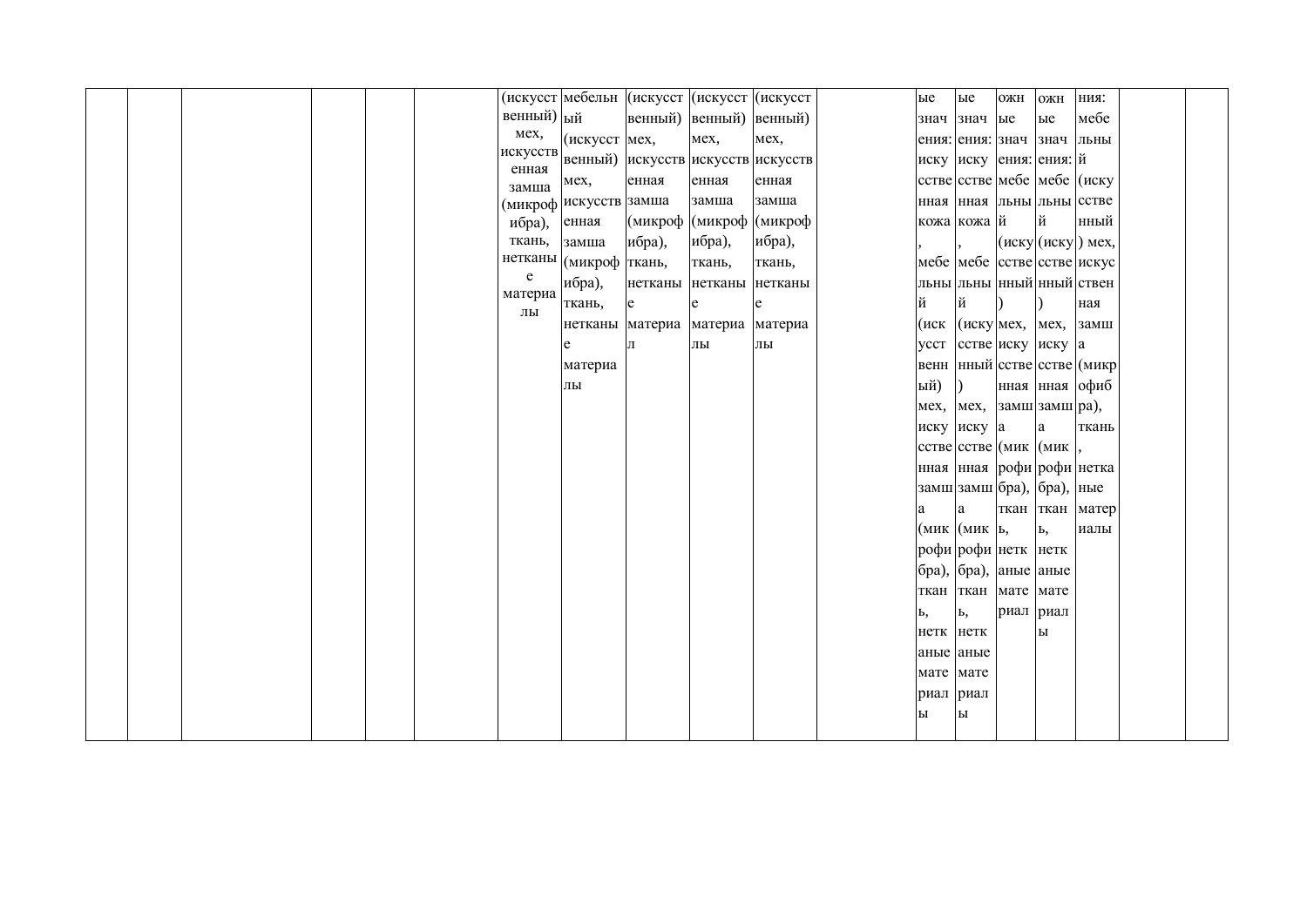| 8 | 31.01.1        | Мебель                   | Материал  | предель предель |                   |               |                         |               | возможн возможн возможн Материал | пред пред        |                            | B03M | BO3M          | BO3M           |  |
|---|----------------|--------------------------|-----------|-----------------|-------------------|---------------|-------------------------|---------------|----------------------------------|------------------|----------------------------|------|---------------|----------------|--|
|   | $\overline{2}$ | деревянная для           | ВИД       | ное             | ное               | <sub>oe</sub> | oe                      | <sub>oe</sub> | (метал)                          | ельн             | ельн                       |      |               | ожно ожно ожно |  |
|   |                | офисов.                  | древесины | значени         | значени           | значени       | значени                 | значени       | обивочные                        | <sub>oe</sub>    | <sub>oe</sub>              | e    |               | e              |  |
|   |                | Пояснения по             |           | $e -$           | $e -$             | $e -$         | e -                     | $e -$         | материалы                        | знач             | знач                       | знач | знач          | значе          |  |
|   |                | закупаемой               |           | массив          | массив            | древеси       | древеси                 | древеси       |                                  | ение ение        |                            | ение | ение          | ние -          |  |
|   |                | продукции:<br>мебель для |           | древеси<br>HЫ   | древеси           | на            | на                      | на            |                                  |                  |                            |      |               | древе          |  |
|   |                | сидения,                 |           | ценных ны       |                   |               | хвойных хвойных хвойных |               |                                  |                  | масс масс                  | древ | древ          | сина           |  |
|   |                | преимущественно          |           |                 | " пород "ценных и |               | И                       | И             |                                  | ИВ               | ИВ                         | есин | есин          | хвой           |  |
|   |                | с деревянным             |           | (твердол        | " пород           |               | мягколи мягколи мягколи |               |                                  | древ             | древ                       | a    | a             | ных и          |  |
|   |                | каркасом                 |           | иственн         | (твердол ственны  |               | ственны                 | ственны       |                                  | есин             | есин                       | хвой | хвой          | МЯГКО          |  |
|   |                |                          |           | ых и            | иственн х пород:  |               | х пород: х пород:       |               |                                  | ы                | ы                          | ных  | НЫХ           | листв          |  |
|   |                |                          |           | тропиче         |                   |               | береза,                 | береза,       |                                  | "цен             | "цен                       | И    | И             | енны           |  |
|   |                |                          |           | ских);          | ых и              | береза,       |                         |               |                                  | ных"             | $_{\rm{H}\rm{BIX}}$        | МЯГК | <b>МЯГК Х</b> |                |  |
|   |                |                          |           | <b>ВОЗМОЖН</b>  | тропиче           | листвен       | листвен                 | листвен       |                                  |                  |                            |      |               |                |  |
|   |                |                          |           | ые<br>значени   | ских);            | ница,         | ница,                   | ница,         |                                  |                  | поро поро                  | олис | олис          | поро           |  |
|   |                |                          |           | я:              | возможн           | сосна,        | сосна,                  | сосна,        |                                  |                  | Д                          | твен | твен          | Д:             |  |
|   |                |                          |           | древеси ые      |                   | ель           | ель                     | ель           |                                  |                  | (твер (твер ных            |      | НЫХ           | берез          |  |
|   |                |                          |           | на              | значени           |               |                         |               |                                  |                  | доли доли поро             |      | поро а,       |                |  |
|   |                |                          |           | хвойных         |                   |               |                         |               |                                  | стве             | стве                       | Д:   | Д:            | листв          |  |
|   |                |                          |           | И               | я:                |               |                         |               |                                  |                  | нных нных берез берез енни |      |               |                |  |
|   |                |                          |           | мягколи         | древеси           |               |                         |               |                                  | и                | $\boldsymbol{\mathrm{M}}$  | a,   | a.            | ца,            |  |
|   |                |                          |           | ственны на      |                   |               |                         |               |                                  |                  | троп троп                  | лист | лист          | сосна          |  |
|   |                |                          |           |                 | х пород: хвойных  |               |                         |               |                                  | ичес             | ичес                       | венн | венн          | ель            |  |
|   |                |                          |           | береза, $ $ и   |                   |               |                         |               |                                  |                  | ких); ких); ица,           |      | ица,          |                |  |
|   |                |                          |           | листвен         | мягколи           |               |                         |               |                                  |                  |                            | coCH | сосн          |                |  |
|   |                |                          |           | ница,<br>сосна, | ственны           |               |                         |               |                                  | <b>BO3M BO3M</b> |                            | a,   | a,            |                |  |
|   |                |                          |           | ель             | х пород:          |               |                         |               |                                  | ОЖН              | ОЖН                        | ель  | ель           |                |  |
|   |                |                          |           |                 |                   |               |                         |               |                                  | ые               | ые                         |      |               |                |  |
|   |                |                          |           |                 | береза,           |               |                         |               |                                  | знач             | знач                       |      |               |                |  |
|   |                |                          |           |                 | листвен           |               |                         |               |                                  | ения:            | ения:                      |      |               |                |  |
|   |                |                          |           |                 | ница,             |               |                         |               |                                  | древ             | древ                       |      |               |                |  |
|   |                |                          |           |                 | сосна,            |               |                         |               |                                  | есин             | есин                       |      |               |                |  |
|   |                |                          |           |                 | ель               |               |                         |               |                                  |                  | $\mathbf{a}$               |      |               |                |  |
|   |                |                          |           |                 |                   |               |                         |               |                                  | хвой             | хвой                       |      |               |                |  |
|   |                |                          |           |                 |                   |               |                         |               |                                  | НЫХ              | ных                        |      |               |                |  |
|   |                |                          |           |                 |                   |               |                         |               |                                  | И                | И                          |      |               |                |  |
|   |                |                          |           |                 |                   |               |                         |               |                                  | МЯГК МЯГК        |                            |      |               |                |  |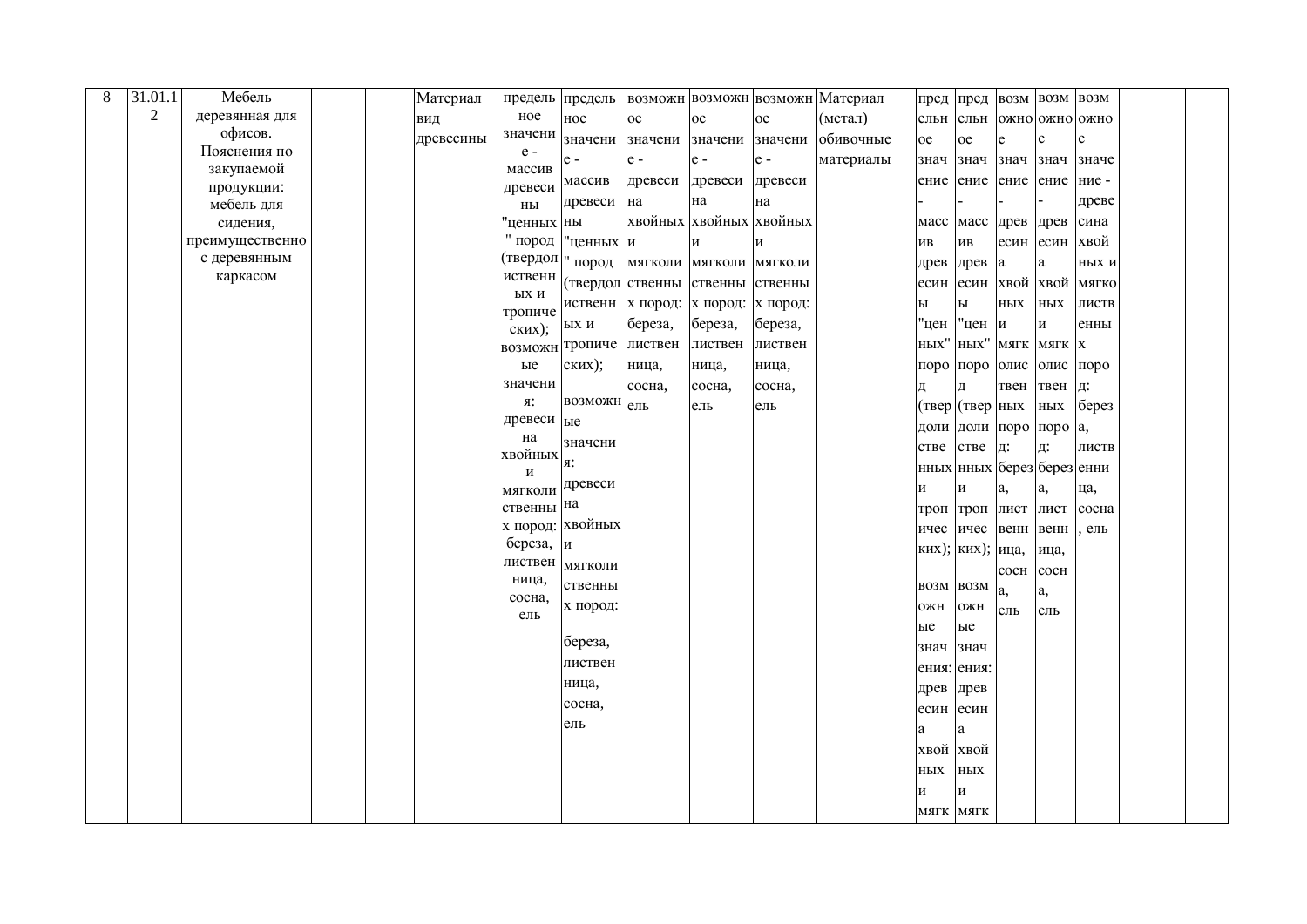|  |  |                           |     |     |                 |     |         |           |      | олис олис   |  |                           |  |
|--|--|---------------------------|-----|-----|-----------------|-----|---------|-----------|------|-------------|--|---------------------------|--|
|  |  |                           |     |     |                 |     |         |           | твен | твен        |  |                           |  |
|  |  |                           |     |     |                 |     |         |           | ных  | ных         |  |                           |  |
|  |  |                           |     |     |                 |     |         |           |      | поро поро   |  |                           |  |
|  |  |                           |     |     |                 |     |         |           |      |             |  |                           |  |
|  |  |                           |     |     |                 |     |         |           | д:   | д:          |  |                           |  |
|  |  |                           |     |     |                 |     |         |           |      |             |  |                           |  |
|  |  |                           |     |     |                 |     |         |           |      | берез берез |  |                           |  |
|  |  |                           |     |     |                 |     |         |           | a,   | a,          |  |                           |  |
|  |  |                           |     |     |                 |     |         |           |      | лист лист   |  |                           |  |
|  |  |                           |     |     |                 |     |         |           |      | венн венн   |  |                           |  |
|  |  |                           |     |     |                 |     |         |           | ица, | ица,        |  |                           |  |
|  |  |                           |     |     |                 |     |         |           | coCH | сосн        |  |                           |  |
|  |  |                           |     |     |                 |     |         |           | a,   | a,          |  |                           |  |
|  |  |                           |     |     |                 |     |         |           | ель  |             |  |                           |  |
|  |  |                           |     |     |                 |     |         |           |      | $e$ ль      |  |                           |  |
|  |  |                           |     |     |                 |     |         |           |      |             |  |                           |  |
|  |  |                           |     |     |                 |     |         |           |      |             |  |                           |  |
|  |  |                           |     |     |                 |     |         |           |      |             |  |                           |  |
|  |  |                           |     |     |                 |     |         |           |      |             |  |                           |  |
|  |  |                           |     |     |                 |     |         |           |      |             |  |                           |  |
|  |  |                           |     |     |                 |     |         |           |      |             |  |                           |  |
|  |  |                           |     |     |                 |     |         |           |      |             |  |                           |  |
|  |  |                           |     |     |                 |     |         |           |      |             |  |                           |  |
|  |  |                           |     |     |                 |     |         |           |      |             |  |                           |  |
|  |  |                           |     |     |                 |     |         |           |      |             |  |                           |  |
|  |  |                           |     |     |                 |     |         |           |      |             |  |                           |  |
|  |  |                           |     |     |                 |     |         |           |      |             |  |                           |  |
|  |  |                           |     |     |                 |     |         |           |      |             |  |                           |  |
|  |  |                           |     |     |                 |     |         |           |      |             |  |                           |  |
|  |  |                           |     |     |                 |     |         |           |      |             |  |                           |  |
|  |  |                           |     |     |                 |     |         |           |      |             |  |                           |  |
|  |  |                           |     |     |                 |     |         |           |      |             |  |                           |  |
|  |  |                           |     |     |                 |     |         |           |      |             |  |                           |  |
|  |  |                           |     |     |                 |     |         |           |      |             |  |                           |  |
|  |  |                           |     |     |                 |     |         |           |      |             |  |                           |  |
|  |  |                           |     |     |                 |     |         |           |      |             |  |                           |  |
|  |  |                           |     |     |                 |     |         |           |      |             |  |                           |  |
|  |  |                           |     |     |                 |     |         |           |      |             |  |                           |  |
|  |  | Обивочные предель предель |     |     |                 |     |         | Обивочные |      |             |  |                           |  |
|  |  |                           |     |     | предель предель |     | предель |           |      |             |  | пред пред пред пред преде |  |
|  |  |                           | ное | ное | ное             | ное | ное     |           |      |             |  | ельн ельн ельн ельн льное |  |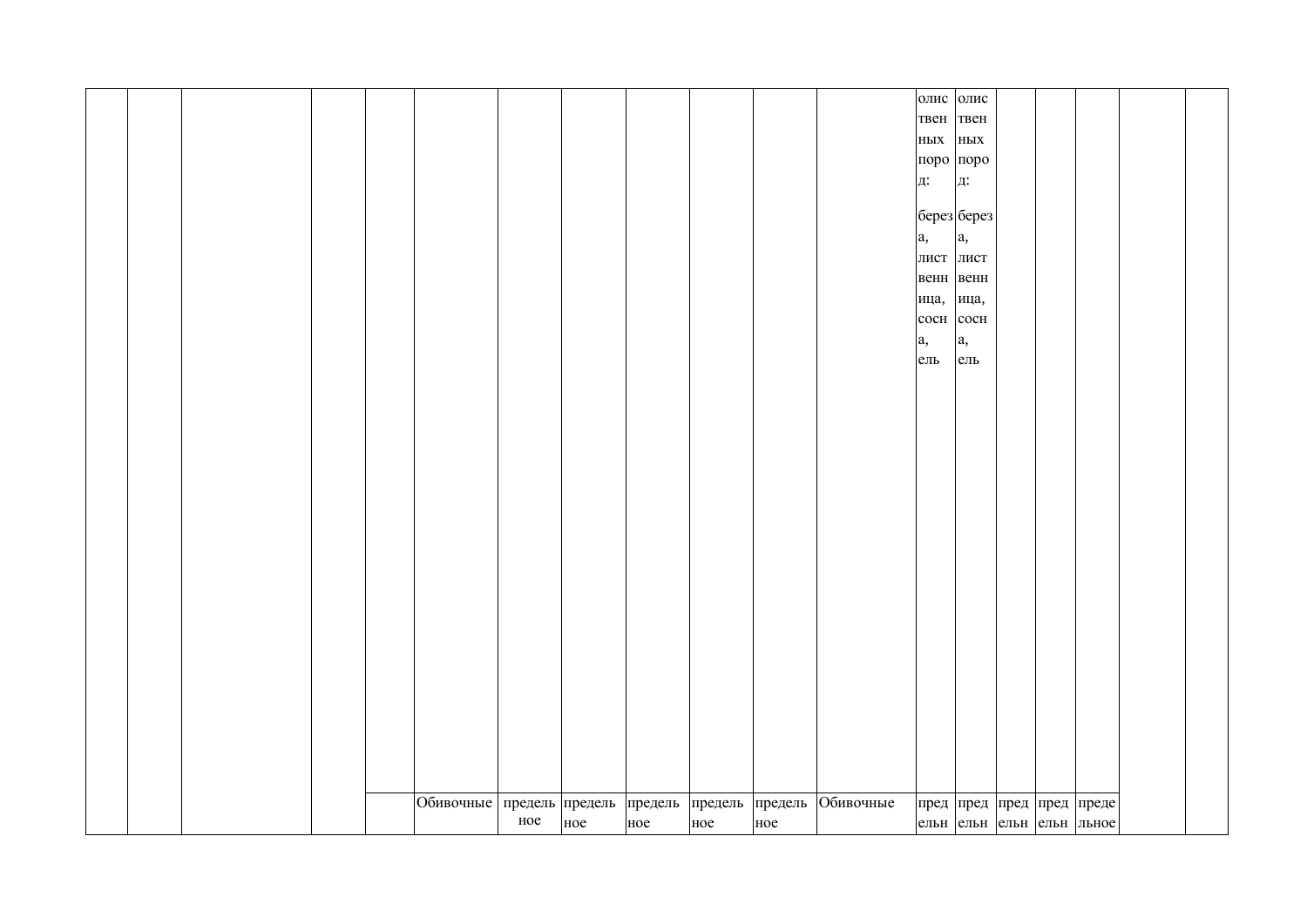|  |  | материалы | значени значени                |                       | значени                                      | значени                 |                           | значени материалы | oe               | oe                       | <sub>oe</sub>    | oe             | значе                         |  |
|--|--|-----------|--------------------------------|-----------------------|----------------------------------------------|-------------------------|---------------------------|-------------------|------------------|--------------------------|------------------|----------------|-------------------------------|--|
|  |  |           |                                | е - кожа е - кожа е - |                                              | $e -$                   | $e -$                     |                   | знач             | знач                     | знач             | знач           | ние -                         |  |
|  |  |           |                                |                       | натураль натураль искусств искусств искусств |                         |                           |                   | ение ение        |                          | ение ение        |                | искус                         |  |
|  |  |           | ная;                           | ная;                  | енная                                        | енная                   | енная                     |                   |                  |                          |                  |                | ствен                         |  |
|  |  |           | <b>ВОЗМОЖН</b>                 |                       | кожа;                                        | кожа;                   | кожа;                     |                   |                  | кожа кожа иску иску      |                  |                | ная                           |  |
|  |  |           | ые                             | возможн               |                                              |                         |                           |                   | нату нату        |                          |                  |                | сстве сстве кожа;             |  |
|  |  |           | значени<br>я:                  | ыe                    |                                              |                         | ВОЗМОЖН ВОЗМОЖН ВОЗМОЖН   |                   | раль             | раль                     | нная нная        |                |                               |  |
|  |  |           | искусств                       | значени ые            |                                              | ые                      | ые                        |                   | ная;             | ная;                     | кожа кожа        |                | $\rm B03M$                    |  |
|  |  |           | енная                          | я:                    | значени значени                              |                         | значени                   |                   |                  |                          |                  |                | ОЖНЫ                          |  |
|  |  |           | кожа;                          | искусств я;           |                                              | я;                      | я;                        |                   | <b>BO3M BO3M</b> |                          |                  |                | e                             |  |
|  |  |           | мебельн                        | енная                 |                                              | мебельн мебельн мебельн |                           |                   | ОЖН              | ОЖН                      | <b>BO3M BO3M</b> |                | значе                         |  |
|  |  |           | ый                             | кожа;                 | ый                                           | ый                      | ый                        |                   | ые               | ыe                       | ОЖН              | ОЖН            | ния;                          |  |
|  |  |           | (искусст                       |                       | мебельн (искусст (искусст (искусст           |                         |                           |                   | знач знач        |                          | ые               | ые             | мебе                          |  |
|  |  |           | венный)                        | ый                    |                                              | венный) венный) венный) |                           |                   |                  | ения: ения: знач знач    |                  |                | льны                          |  |
|  |  |           | Mex.<br>искусств (искусст мех, |                       |                                              | Mex,                    | Mex,                      |                   |                  | иску иску ения; ения; й  |                  |                |                               |  |
|  |  |           | енная                          |                       | венный) искусств искусств искусств           |                         |                           |                   |                  |                          |                  |                | сстве сстве мебе мебе (иску   |  |
|  |  |           | замша                          | Mex,                  | енная                                        | енная                   | енная                     |                   |                  |                          |                  |                | нная нная льны льны сстве     |  |
|  |  |           | (микроф                        | искусств замша        |                                              | замша                   | замша                     |                   |                  | кожа кожа й              |                  | й              | нный                          |  |
|  |  |           | ибра),                         | енная                 |                                              |                         | (микроф  (микроф  (микроф |                   |                  |                          |                  |                | (иску (иску) мех,             |  |
|  |  |           | ткань,                         |                       | ибра),                                       | ибра),                  | ибра),                    |                   |                  |                          |                  |                | мебе мебе сстве сстве искус   |  |
|  |  |           | нетканы                        | замша                 |                                              |                         |                           |                   |                  |                          |                  |                | льны льны нный нный ствен     |  |
|  |  |           | e                              | (микроф               | ткань,                                       | ткань,                  | ткань,                    |                   |                  | й                        |                  |                |                               |  |
|  |  |           | материа ибра),                 |                       | e                                            | нетканы нетканы нетканы |                           |                   | й                |                          |                  |                | ная                           |  |
|  |  |           | лы                             | ткань,                |                                              | e                       | e                         |                   | (иск             | (иску мех, мех,          |                  |                | замш                          |  |
|  |  |           |                                |                       | нетканы материа материа материа              |                         |                           |                   | <b>VCCT</b>      | сстве иску иску а        |                  |                |                               |  |
|  |  |           |                                |                       | лы                                           | ЛЫ                      | ЛЫ                        |                   |                  |                          |                  |                | венн  нный сстве сстве (микр  |  |
|  |  |           |                                | материа               |                                              |                         |                           |                   | ый)              |                          |                  |                | нная нная офиб                |  |
|  |  |           |                                | лы                    |                                              |                         |                           |                   | Mex,             | мех,                     |                  | замш замш ра), |                               |  |
|  |  |           |                                |                       |                                              |                         |                           |                   |                  | иску иску а              |                  | a              | ткань                         |  |
|  |  |           |                                |                       |                                              |                         |                           |                   |                  | сстве сстве (мик (мик    |                  |                |                               |  |
|  |  |           |                                |                       |                                              |                         |                           |                   |                  |                          |                  |                | нная  нная  рофи  рофи  нетка |  |
|  |  |           |                                |                       |                                              |                         |                           |                   |                  | замш замш бра), бра),    |                  |                | ные                           |  |
|  |  |           |                                |                       |                                              |                         |                           |                   |                  | a                        | ткан             | ткан           | матер                         |  |
|  |  |           |                                |                       |                                              |                         |                           |                   |                  | (мик (мик ь,             |                  | ь,             | иалы                          |  |
|  |  |           |                                |                       |                                              |                         |                           |                   |                  | рофи рофи нетк нетк      |                  |                |                               |  |
|  |  |           |                                |                       |                                              |                         |                           |                   |                  | бра), [бра),  аные  аные |                  |                |                               |  |
|  |  |           |                                |                       |                                              |                         |                           |                   |                  | ткан ткан мате мате      |                  |                |                               |  |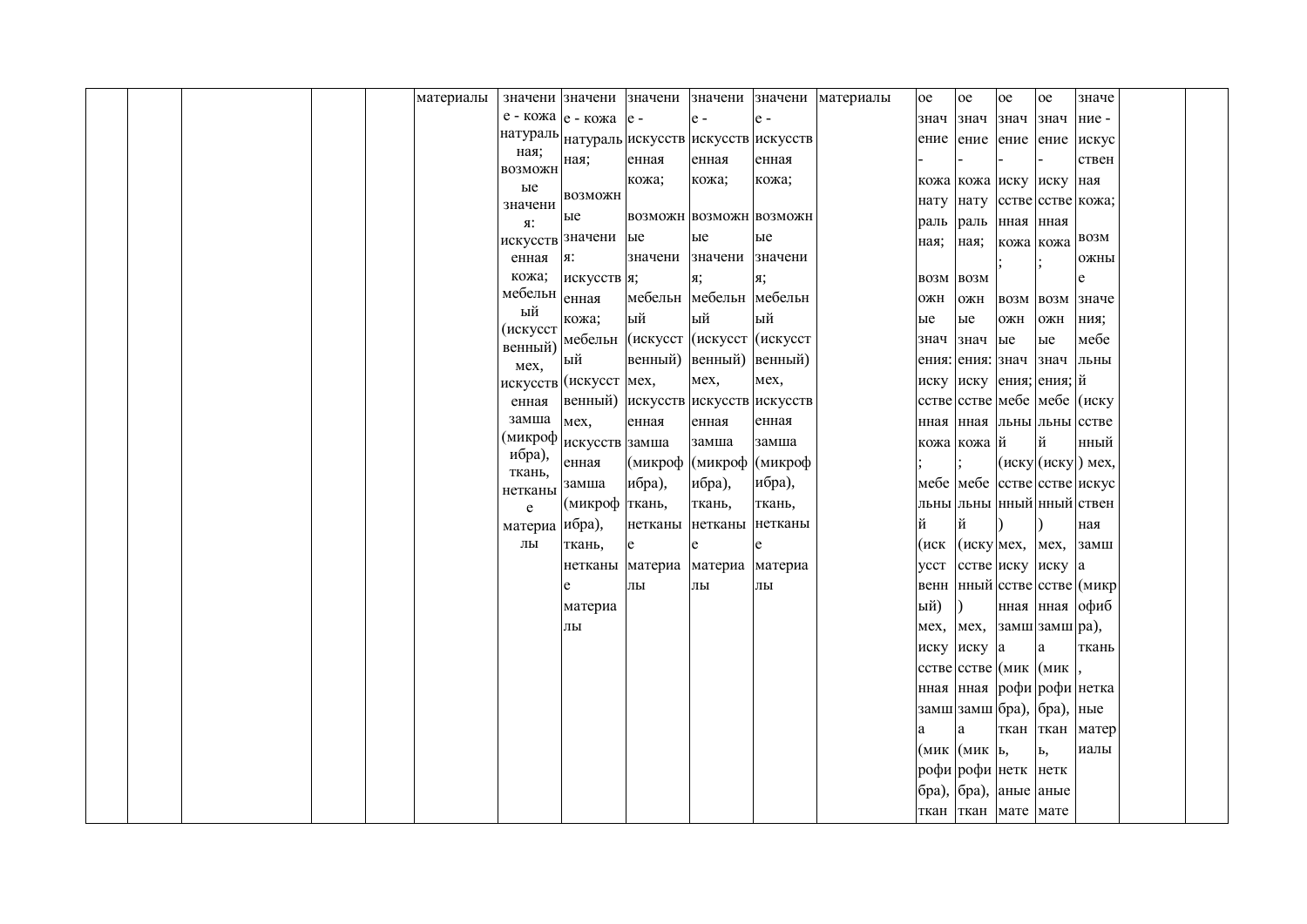|   |                  |                              |     |       |              |              |  |  |               | Ь,                     | ь,                     | риал         | риал         |  |  |
|---|------------------|------------------------------|-----|-------|--------------|--------------|--|--|---------------|------------------------|------------------------|--------------|--------------|--|--|
|   |                  |                              |     |       |              |              |  |  |               | нетк нетк              |                        | $\mathbf{H}$ | $\mathbf{P}$ |  |  |
|   |                  |                              |     |       |              |              |  |  |               | аные аные              |                        |              |              |  |  |
|   |                  |                              |     |       |              |              |  |  |               | мате мате              |                        |              |              |  |  |
|   |                  |                              |     |       |              |              |  |  |               | риал риал              |                        |              |              |  |  |
|   |                  |                              |     |       |              |              |  |  |               | $\mathbf{P}\mathbf{I}$ | $\mathbf{P}\mathbf{I}$ |              |              |  |  |
|   |                  |                              |     |       |              |              |  |  |               |                        |                        |              |              |  |  |
| 9 | 61.10.3          | Услуги по                    | 876 |       | Услов Услуги | Соответствие |  |  | Услуги        |                        | Соответствие           |              |              |  |  |
|   | $\boldsymbol{0}$ | передаче данных              |     | ная   | предоставл   |              |  |  | предоставляю  |                        |                        |              |              |  |  |
|   |                  | по проводным                 |     | едини | яются в      |              |  |  | тся в         |                        |                        |              |              |  |  |
|   |                  | телекоммуникаци              |     | ца    | соответств   |              |  |  | соответствии  |                        |                        |              |              |  |  |
|   |                  | онным сетям.<br>Пояснения по |     |       | ии с         |              |  |  | с Приказом    |                        |                        |              |              |  |  |
|   |                  | требуемым                    |     |       | Приказом     |              |  |  | ФАС России    |                        |                        |              |              |  |  |
|   |                  | услугам: оказание            |     |       | ФAC          |              |  |  | от 14.04.2021 |                        |                        |              |              |  |  |
|   |                  | услуг связи по               |     |       | России от    |              |  |  | N 346/21 "O6  |                        |                        |              |              |  |  |
|   |                  | передаче данных              |     |       | 14.04.2021   |              |  |  | утверждении   |                        |                        |              |              |  |  |
|   |                  |                              |     |       | N 346/21     |              |  |  | предельных    |                        |                        |              |              |  |  |
|   |                  |                              |     |       | "Об          |              |  |  | максимальны   |                        |                        |              |              |  |  |
|   |                  |                              |     |       | утверждени   |              |  |  | х уровней     |                        |                        |              |              |  |  |
|   |                  |                              |     |       | И            |              |  |  | тарифов на    |                        |                        |              |              |  |  |
|   |                  |                              |     |       | предельны    |              |  |  | услуги        |                        |                        |              |              |  |  |
|   |                  |                              |     |       | $\mathbf{x}$ |              |  |  | местной,      |                        |                        |              |              |  |  |
|   |                  |                              |     |       | максималь    |              |  |  | внутризоново  |                        |                        |              |              |  |  |
|   |                  |                              |     |       | НЫХ          |              |  |  | й телефонной  |                        |                        |              |              |  |  |
|   |                  |                              |     |       | уровней      |              |  |  | связи и       |                        |                        |              |              |  |  |
|   |                  |                              |     |       | тарифов на   |              |  |  | тарифов на    |                        |                        |              |              |  |  |
|   |                  |                              |     |       | услуги       |              |  |  | услугу по     |                        |                        |              |              |  |  |
|   |                  |                              |     |       | местной,     |              |  |  | передаче      |                        |                        |              |              |  |  |
|   |                  |                              |     |       | внутризоно   |              |  |  | внутренней    |                        |                        |              |              |  |  |
|   |                  |                              |     |       | вой          |              |  |  | телеграммы,   |                        |                        |              |              |  |  |
|   |                  |                              |     |       | телефонной   |              |  |  | предоставляе  |                        |                        |              |              |  |  |
|   |                  |                              |     |       | связи и      |              |  |  | мые ПАО       |                        |                        |              |              |  |  |
|   |                  |                              |     |       | тарифов на   |              |  |  | "Ростелеком"  |                        |                        |              |              |  |  |
|   |                  |                              |     |       | услугу по    |              |  |  |               |                        |                        |              |              |  |  |
|   |                  |                              |     |       | передаче     |              |  |  |               |                        |                        |              |              |  |  |
|   |                  |                              |     |       | внутренней   |              |  |  |               |                        |                        |              |              |  |  |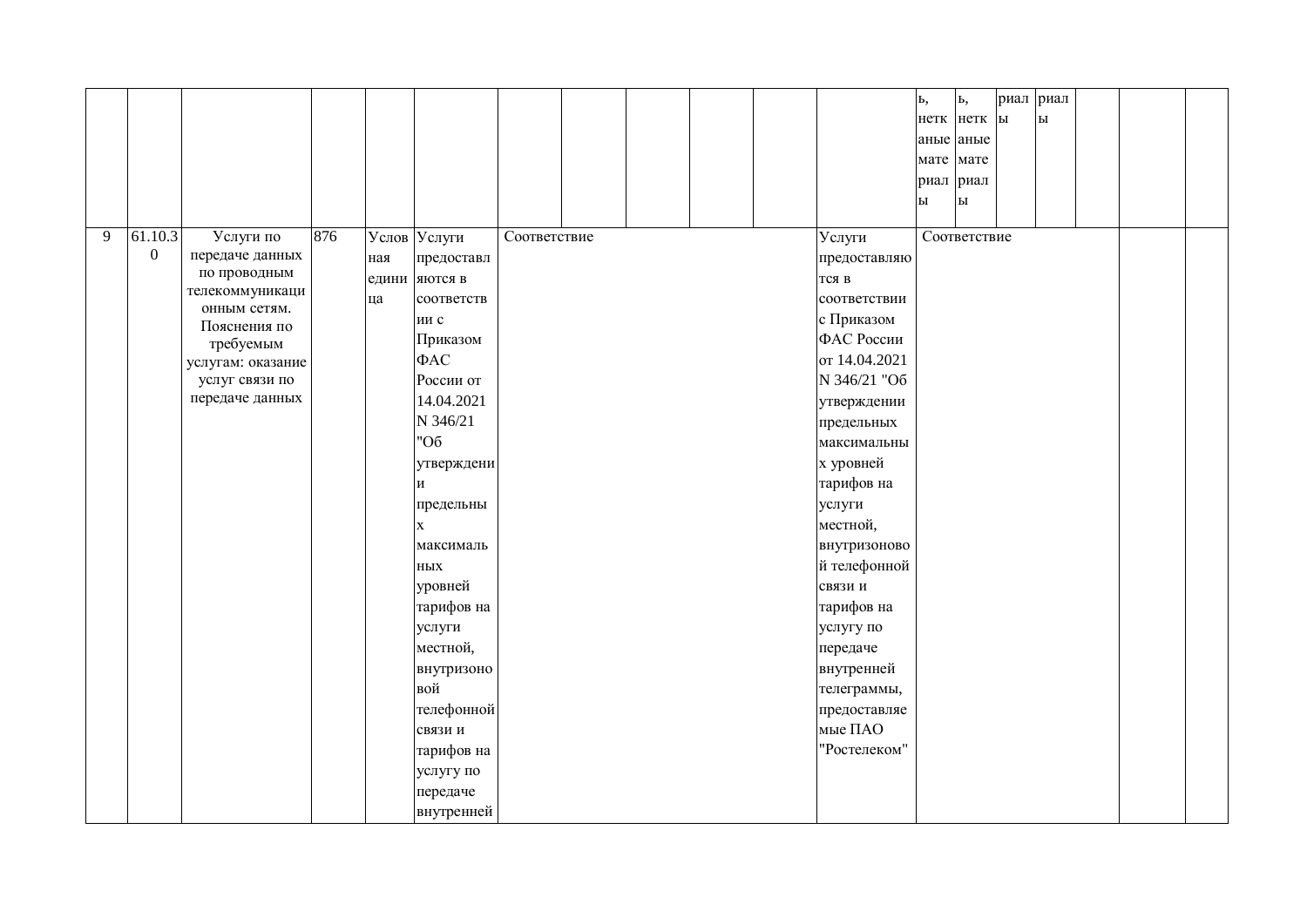|    |              |                                                                                                                                                                                        |     |       | телеграмм<br>ы,<br>предоставл<br>яемые ПАО<br>"Ростелеко<br>M''                                                                                                                                                                                                       |                          |                                                                                                                                                                                                                                                    |                          |  |
|----|--------------|----------------------------------------------------------------------------------------------------------------------------------------------------------------------------------------|-----|-------|-----------------------------------------------------------------------------------------------------------------------------------------------------------------------------------------------------------------------------------------------------------------------|--------------------------|----------------------------------------------------------------------------------------------------------------------------------------------------------------------------------------------------------------------------------------------------|--------------------------|--|
| 10 | 58.29.1<br>3 | Обеспечение<br>программное для<br>администрирован<br>ия баз данных на<br>электронном<br>носителе.<br>Пояснения по<br>требуемой<br>продукции:<br>системы<br>управления<br>базами данных | 383 | рубль | Стоимость<br>годового<br>владения<br>программн<br>ЫM<br>обеспечени<br>em<br>(включая<br>договоры<br>техническо<br>й<br>поддержки,<br>обслужива<br>ния,<br>сервисные<br>договоры)<br>из расчета<br>на одного<br>пользовате<br>ЛЯ В<br>течение<br>всего срока<br>службы | Не более 30,00 тыс. руб. | Стоимость<br>годового<br>владения<br>программным<br>обеспечением<br>(включая<br>договоры<br>технической<br>поддержки,<br>обслуживани<br>я, сервисные<br>договоры) из<br>расчета на<br>одного<br>пользователя<br>в течение<br>всего срока<br>службы | Не более 30,00 тыс. руб. |  |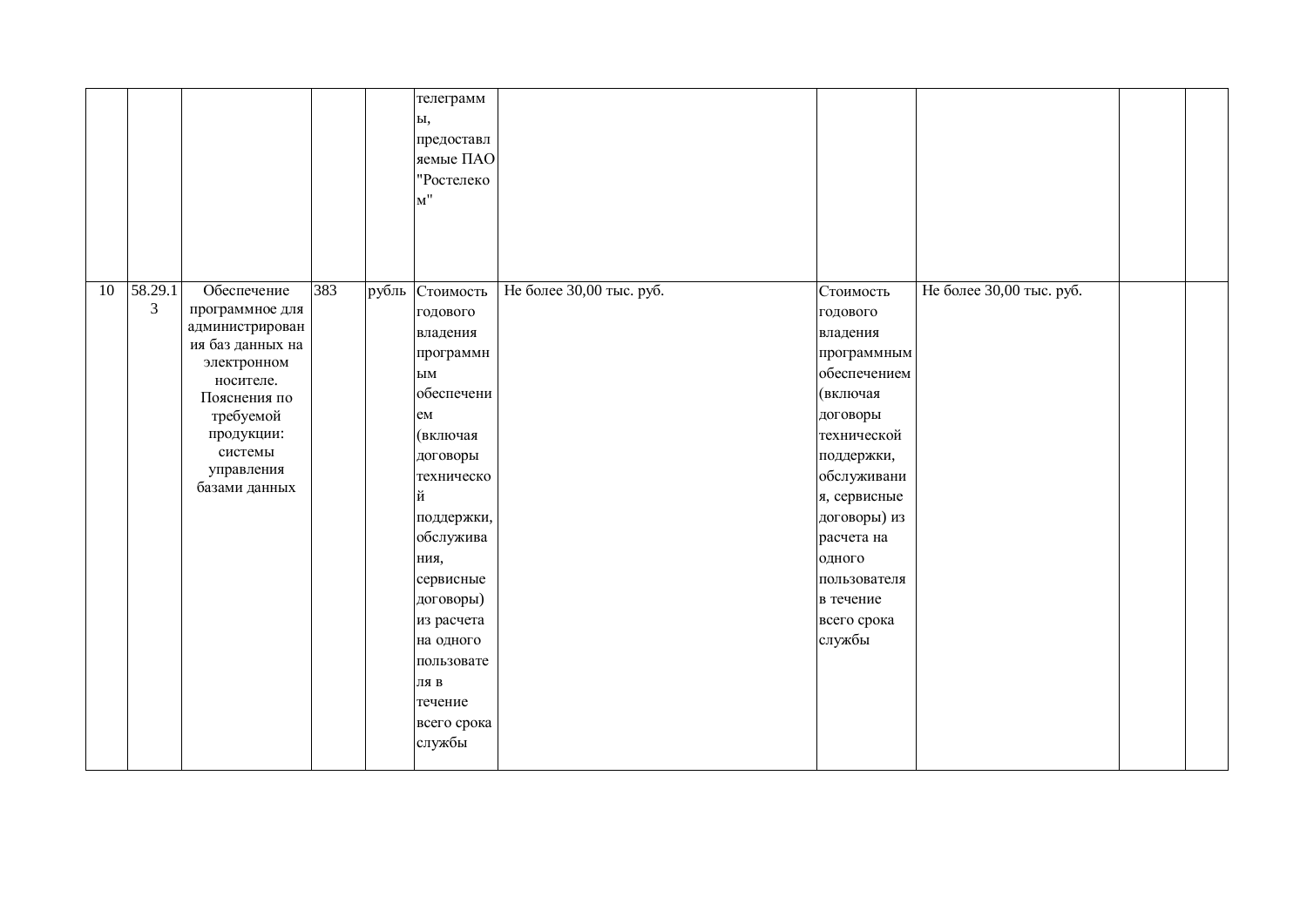|    |    |                                | Общая       | Не более 100,00 тыс. руб. |              | Общая сумма Не более 100,00 тыс. руб. |  |
|----|----|--------------------------------|-------------|---------------------------|--------------|---------------------------------------|--|
|    |    |                                | сумма       |                           | выплат по    |                                       |  |
|    |    |                                | выплат по   |                           | лицензионны  |                                       |  |
|    |    |                                | лицензионн  |                           | м и иным     |                                       |  |
|    |    |                                | ым и иным   |                           | договорам    |                                       |  |
|    |    |                                | договорам   |                           | (независимо  |                                       |  |
|    |    |                                | (независим  |                           | от вида      |                                       |  |
|    |    |                                | о от вида   |                           | договора),   |                                       |  |
|    |    |                                | договора),  |                           | отчислений в |                                       |  |
|    |    |                                | отчислений  |                           | пользу       |                                       |  |
|    |    |                                | в пользу    |                           | иностранных  |                                       |  |
|    |    |                                | иностранн   |                           | юридических  |                                       |  |
|    |    |                                | ЫX          |                           | и физических |                                       |  |
|    |    |                                | юридическ   |                           | лиц          |                                       |  |
|    |    |                                | их и        |                           |              |                                       |  |
|    |    |                                | физических  |                           |              |                                       |  |
|    |    |                                | лиц         |                           |              |                                       |  |
|    |    |                                |             |                           |              |                                       |  |
| 11 |    | 58.29.3 Обеспечение            | Использова  | Соответствие              | Использовани | Соответствие                          |  |
|    | -1 | программное                    | ние         |                           | е российских |                                       |  |
|    |    | системное для<br>загрузки.     | российских  |                           | криптоалгори |                                       |  |
|    |    | Пояснения по                   | криптоалго  |                           | тмов при     |                                       |  |
|    |    | требуемой                      | ритмов при  |                           | использовани |                                       |  |
|    |    | продукции:                     | использова  |                           | и            |                                       |  |
|    |    | средства                       | нии         |                           | криптографич |                                       |  |
|    |    | обеспечения                    | криптограф  |                           | еской защиты |                                       |  |
|    |    | информационной<br>безопасности | ической     |                           | информации   |                                       |  |
|    |    |                                | защиты      |                           | в составе    |                                       |  |
|    |    |                                | информаци   |                           | средств      |                                       |  |
|    |    |                                | и в составе |                           | обеспечения  |                                       |  |
|    |    |                                | средств     |                           | информацион  |                                       |  |
|    |    |                                | обеспечени  |                           | ной          |                                       |  |
|    |    |                                | Я           |                           | безопасности |                                       |  |
|    |    |                                | информаци   |                           | систем       |                                       |  |
|    |    |                                | онной       |                           |              |                                       |  |
|    |    |                                | безопаснос  |                           |              |                                       |  |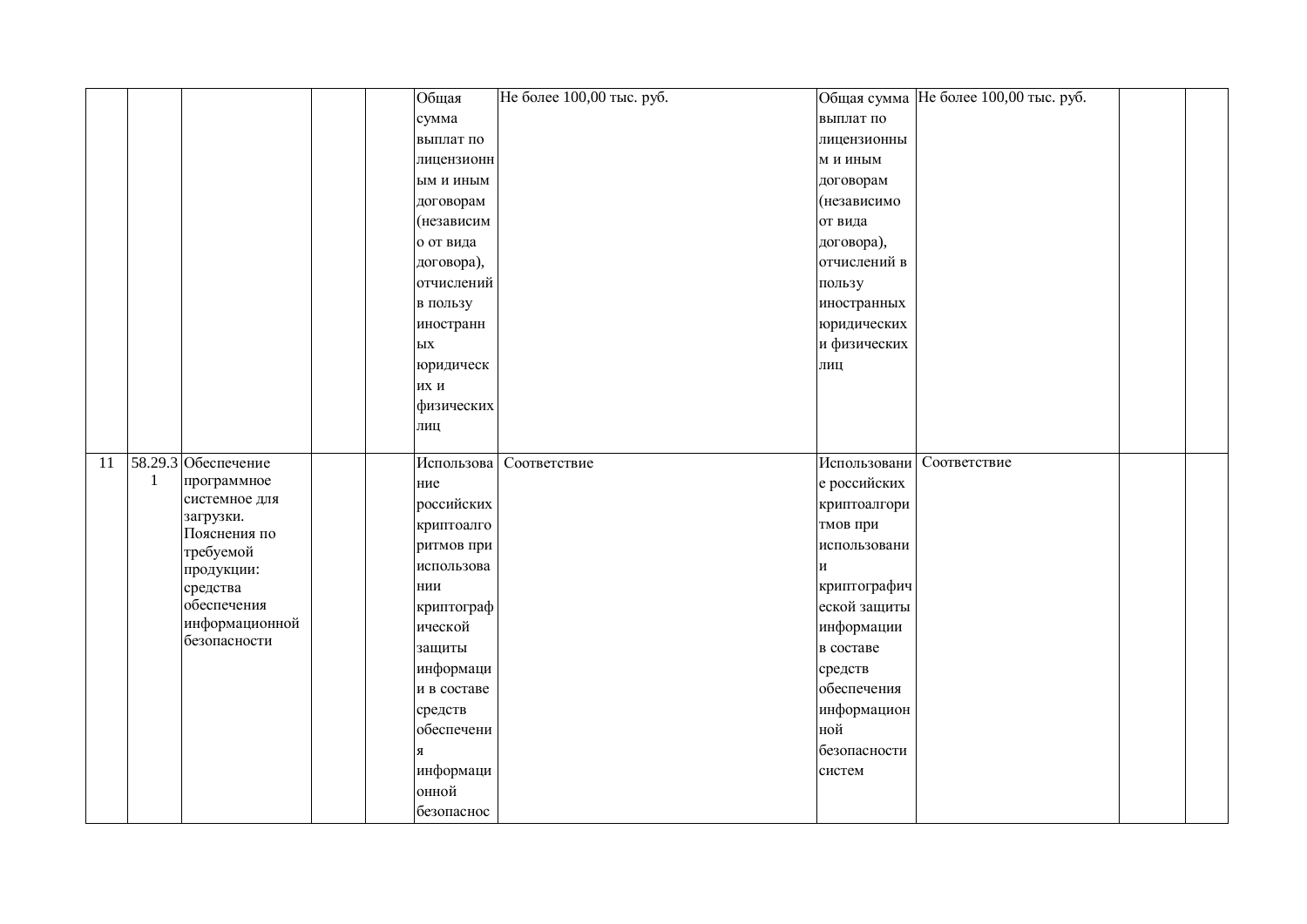|  |  | ти систем  |                         |              |              |  |
|--|--|------------|-------------------------|--------------|--------------|--|
|  |  |            |                         |              |              |  |
|  |  |            | Доступност Соответствие | Доступность  | Соответствие |  |
|  |  | ь на       |                         | на русском   |              |  |
|  |  | русском    |                         | языке        |              |  |
|  |  | языке      |                         | интерфейса   |              |  |
|  |  | интерфейса |                         | конфигуриро  |              |  |
|  |  | конфигури  |                         | вания        |              |  |
|  |  | рования    |                         | средства     |              |  |
|  |  | средства   |                         | информацион  |              |  |
|  |  | информаци  |                         | ной          |              |  |
|  |  | онной      |                         | безопасности |              |  |
|  |  | безопаснос |                         |              |              |  |
|  |  | ТИ         |                         |              |              |  |
|  |  |            |                         |              |              |  |